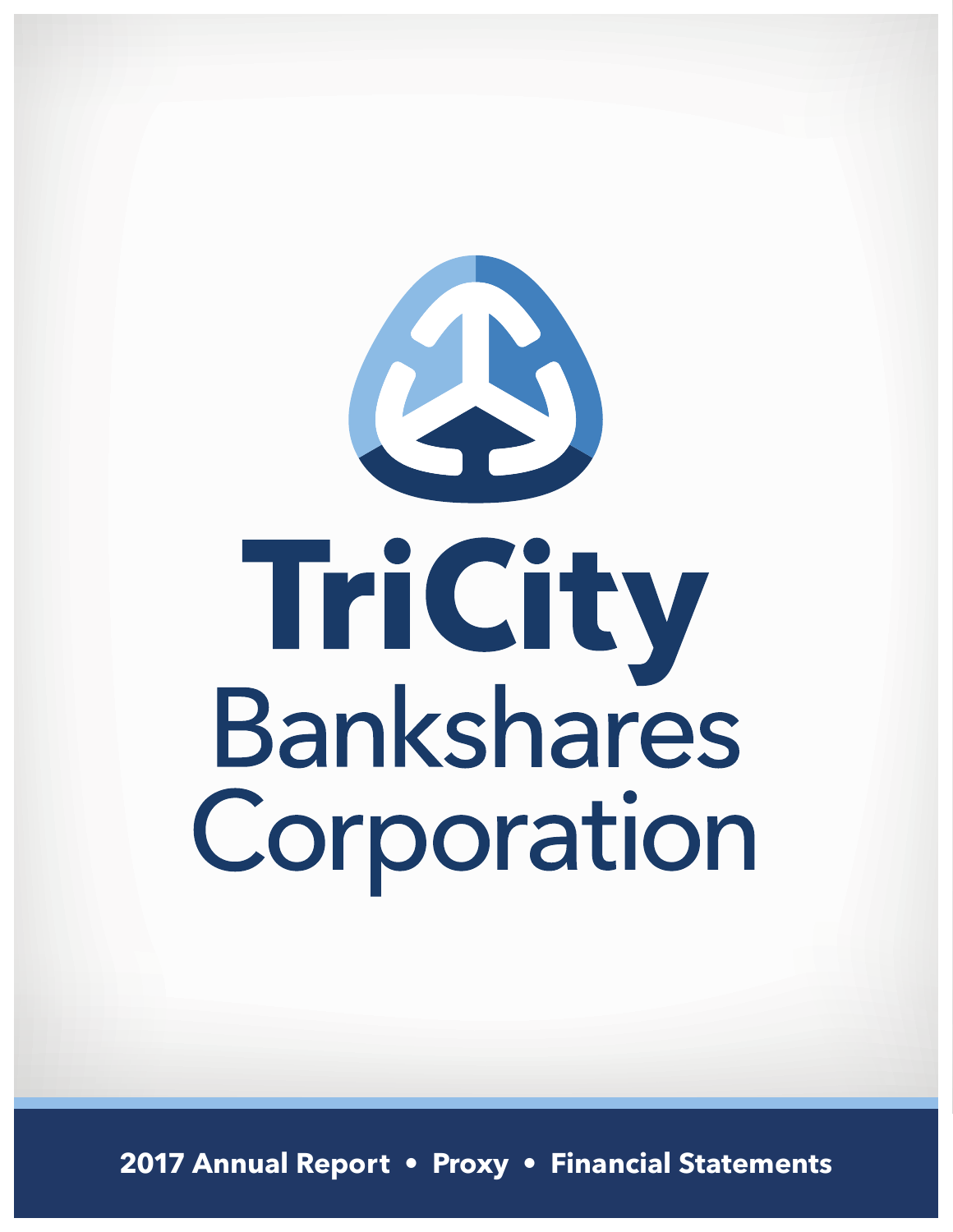# **The Tri City Story**

Our founder, David A. Ulrich, was a small business owner (in addition to working a full-time manufacturing job) when his bank declined him for a small business loan. It became his mission to start a bank that cared about all customers, not just the large ones.

It took eight years to raise the capital to start Tri City National Bank in October of 1963. We are now located in four counties and have over 30 locations in Southeastern Wisconsin. Our mission is to be the community bank that defines our success by yours. In order to



live this out each and every day, we value our employees, customers, and our community. We work hard to serve those who believed in us from the start and continue to support us today.



# **Strong past Bright future**



We're proud to share our refreshed logo and brand, which will begin to rollout in 2018. It pays homage to our past, with the inward and outward arrows representing the flow of money through the bank. The inward facing arrows represent deposits from our customers – checking, savings and investment deposits. These make the outward arrows possible, which represent money flowing out of the bank in the form of loans – business loans, mortgage loans and consumers loans, as well as donations we make to the communities we serve. Taken as a whole, the logo represents Tri City National Bank's commitment to its hometown communities, lending money for business growth and consumer dreams, and helping customers reach their financial goals. The new colors symbolize our bright future after 55 years as your hometown bank.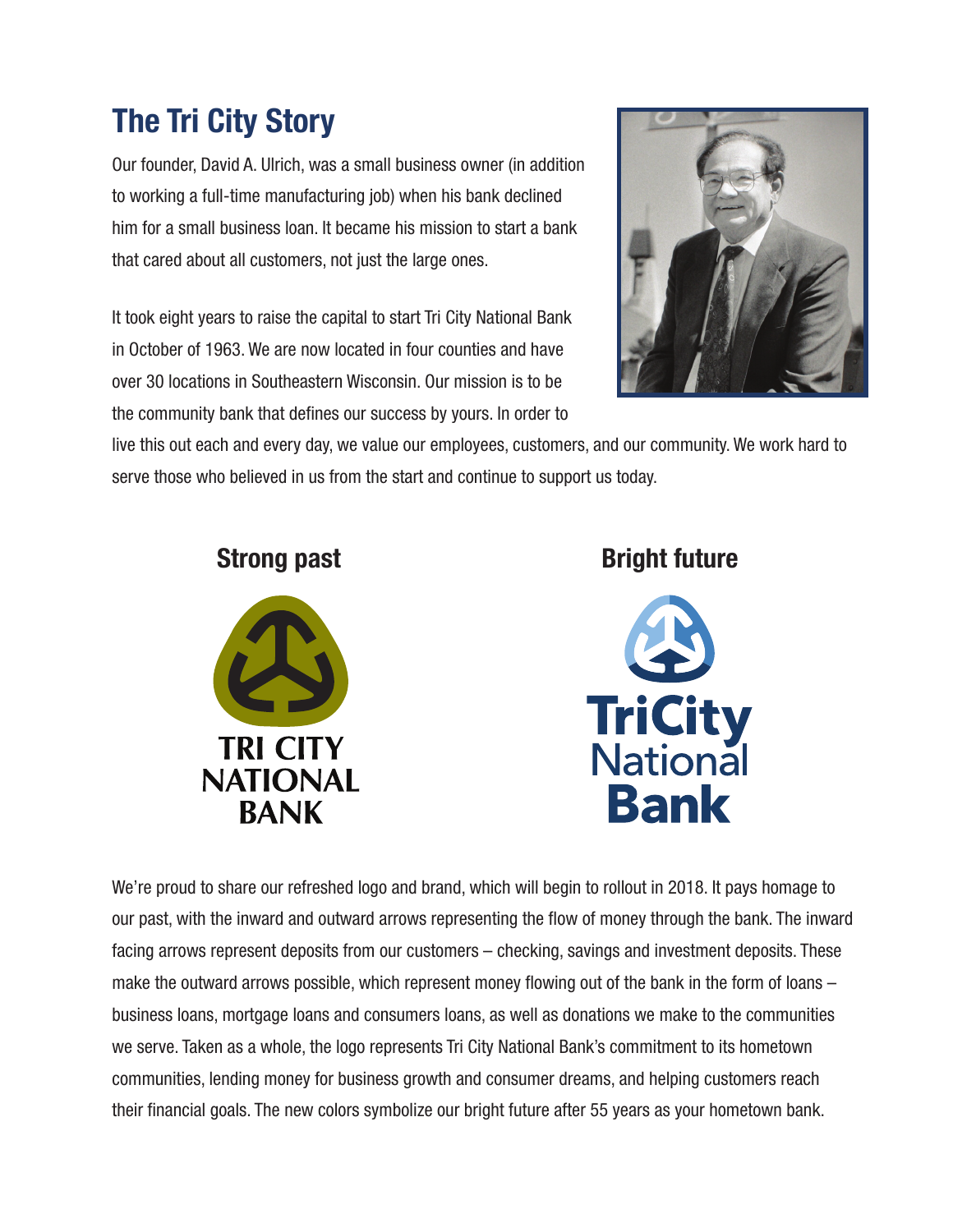Dear Shareholders,

It seems just like yesterday I was looking back at our performance of 2016 and composing my very first annual shareholder letter... how time flies when we are having fun! During 2017, the stock market hit record highs, the Federal Reserve Bank raised the fed funds rate three times after eight years of flat interest rates and we finished the year with passage of The Tax Cuts and Job Act. Unfortunately, the decision to sign this act into law on December 22, 2017 required us to re-evaluate our deferred tax assets and liabilities for year-end 2017 given the lower federal corporate tax rate beginning in 2018. As a result, 2017 income tax expense included a one-time expense of \$1.5 million. Excluding this one-time expense, net income would have been \$12.2 million, an increase of 13.5% compared to 2016.

We also faced market loan yields continuing to decrease during 2017 as competing banks raced to book new loans at any cost during the raising-rate environment. We chose not to follow that trend and continued with our conservative lending standards and were still able to grow the portfolio \$26 million with an additional \$42 million in undrawn construction loans that should disburse in 2018. Despite that growth, net interest margin was squeezed as we renewed and repriced existing loans. To compensate, we revamped our fee structure to add significant income to help offset the lower loan yields.

Over the past year we invested in our IT department with additional staff and long overdue hardware and software upgrades. Also, I'm proud to report we now have an in-house marketing department, a vital department we were without for decades. Both of these additions will serve us well in our future.

This summer we will open a new bank in the City of Waukesha, our first full-service branch in over a decade. This new location is projected to have one of the highest volume traffic counts in the area. As with any of our branch locations, "staffing, staffing, staffing" is equally as important as "location, location, location." Along with our existing six locations in Waukesha County, the new branch will better serve existing and new customers.

In addition, our branch located in the Village of Sturtevant, Racine County is the closest bank to the new Foxconn advanced manufacturing campus, the projected \$10 billion facility will employee 13,000 new workers. We are positioned to take advantage of what may be the greatest opportunity for a generation in Southeastern Wisconsin. Our marketing department and lending staff are all diligently making plans to capitalize on the projected \$51.5 billion this development could add to Wisconsin's economy.

Regardless of the talk of reducing regulated capital ratios in Washington, your bank will continue to grow its capital in line with our historically high ratios, that have and will protect us from the inevitable economic downturns. While maintaining our traditional high capital levels, I plan to simultaneously improve efficiency ratios and increase our return on assets ratio. That is a goal that few other banks could only dream of doing in this era. I like to refer to it as "polishing our jewel." Thank you Dave.

As we look forward to 2018 and beyond, I am confident that your bank can weather any storm and prosper. We should all be proud of the strong foundation that our dedicated bank officers, employees and directors worked so hard to accomplish. I appreciate your support and continued investment. Thank you all.

Sincerely,

Brain T. Mc Harry

Brian T. McGarry Chairman of the Board and Chief Executive Officer Tri City Bankshares Corporation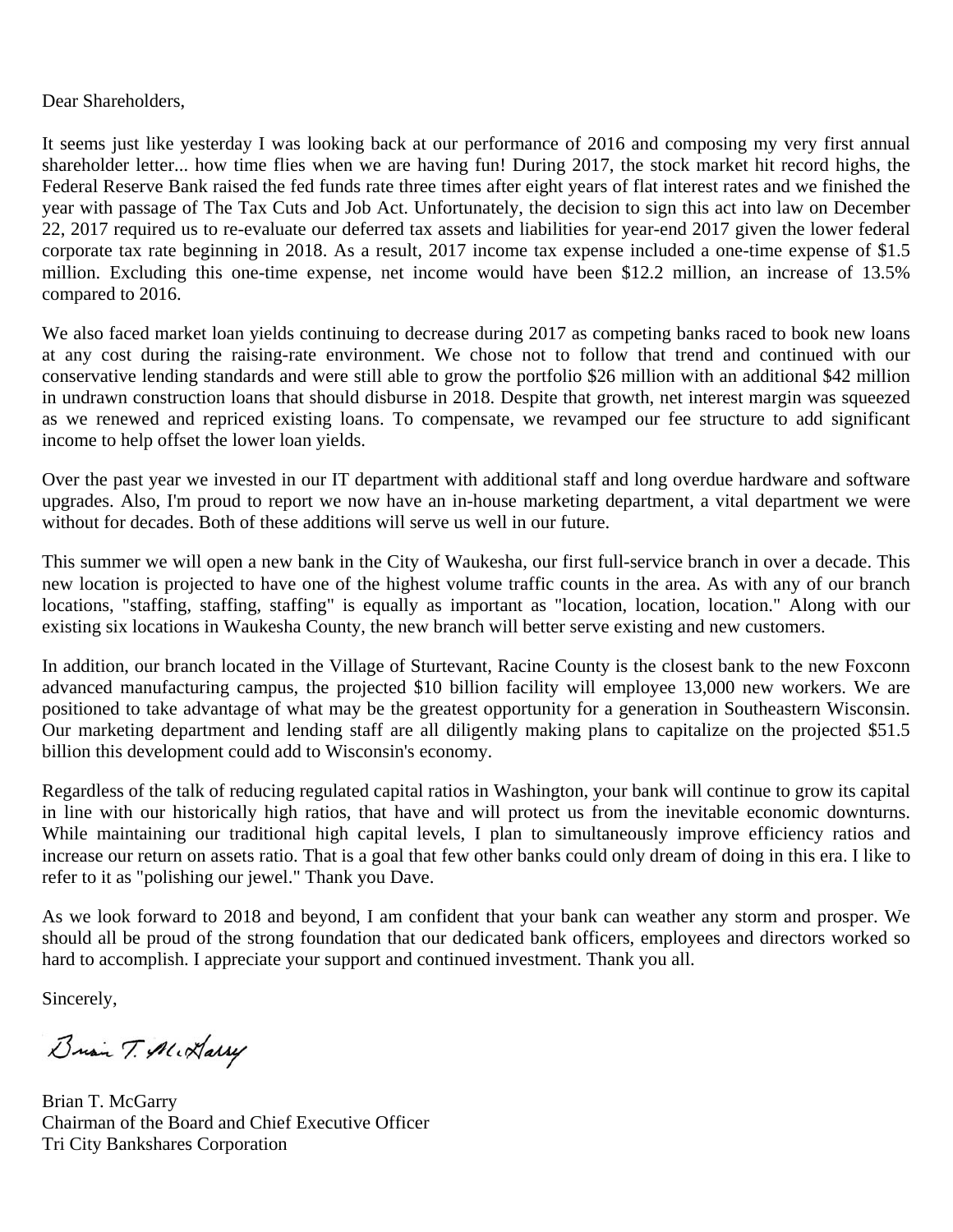#### **2017 Financial Highlights**

The Corporation posted net income of \$10.7 million for both 2016 and 2017, which resulted in earnings per share of \$1.20 for both years. Pre-tax earnings increased \$2.0 million in 2017 compared to 2016 primarily due to an increase in interest income and a decrease in the provision for loan losses as asset quality continued to improve. This was partially offset by an increase in noninterest expense as management continued to make significant investments in both employees and technology. In addition, on December 22, 2017 the Tax Cuts and Jobs Act was signed into law, requiring us to re-evaluate our deferred tax assets and liabilities for year-end 2017 given the lower federal corporate income tax rate beginning in 2018. As a result, 2017 income tax expense included a one-time expense of \$1.5 million. Not including this one-time expense, net income would have been \$12.2 million and earnings per share would have been \$1.37. The Corporation paid dividends of \$0.48 per share in both 2016 and 2017.



#### **Income Statement**

Net interest income was \$45.5 million during 2017, an increase of \$2.7 million or 6.3% over the prior year. The increase was due to a \$1.7 million increase in interest income on loans and a \$1.3 million increase in interest income on investments, which was partially offset by a \$0.3 million increase in interest paid on deposits. The increase in interest income on loans was due to continued loan growth and rising interest rates. The increase in interest income on investments was due to an increase in the yield on both the investment portfolio and overnight funds as interest rates continued to rise in 2017. As a result, our interest income on earning assets increased to 3.57% in 2017 compared to 3.49% in 2016. The Bank's primary competitive advantage is that our entire funding base is made up of core deposits. As a result, our cost of funds remained remarkably low at 0.12% in 2017. Net interest margin was 3.45% in 2017 compared to 3.39% in 2016.

The Bank remains asset sensitive, meaning that if interest rates rise we would expect our net interest margin to increase resulting in additional net interest income. We fully expect our interest income on earning assets to increase in a rising rate environment, however the key to increased profitability will be controlling the Bank's cost of funds.

The provision for loan losses decreased \$0.9 million to \$0.0 during 2017 due to continued improvement in asset quality discussed in detail below.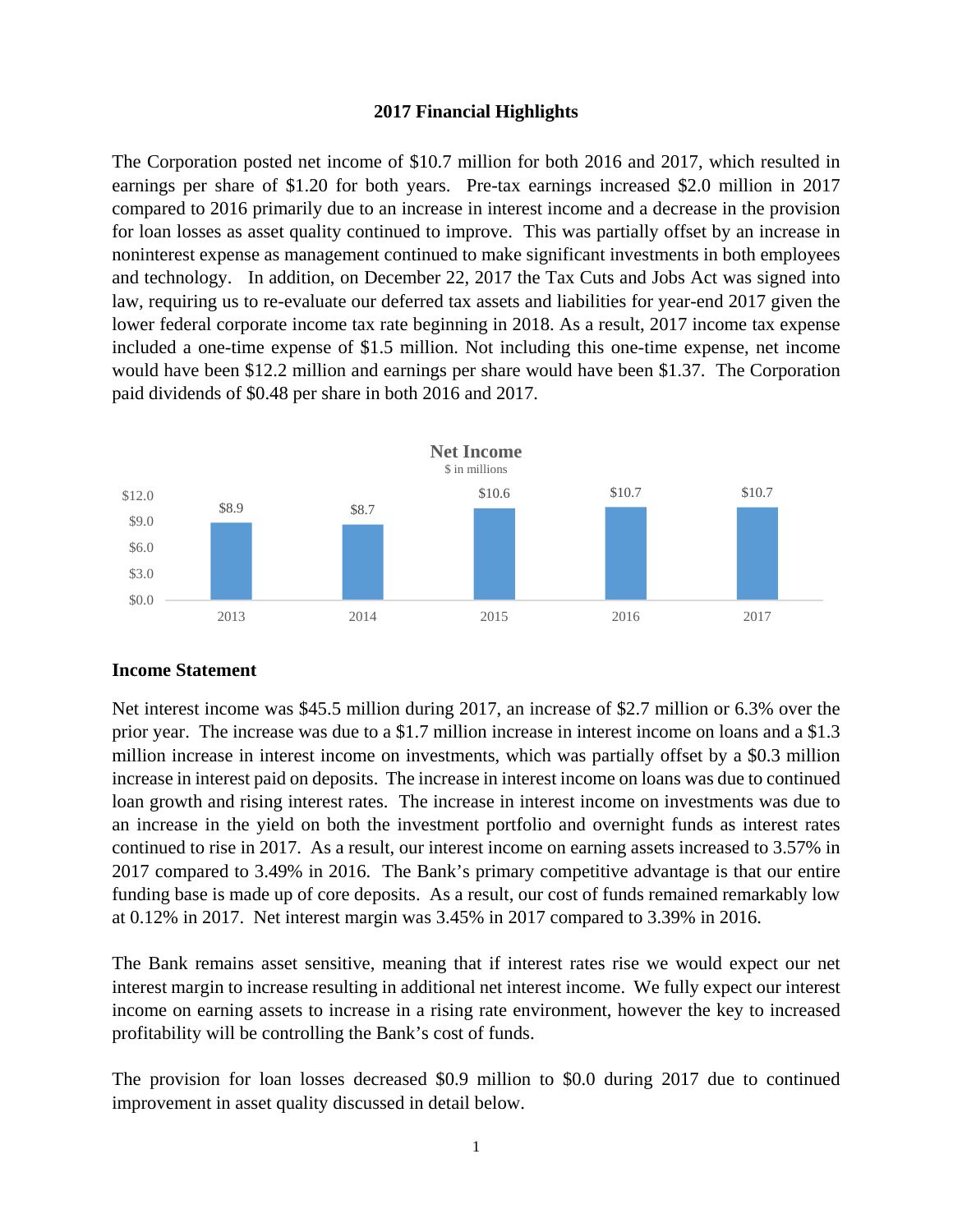Core noninterest income during 2017 was \$15.3 million, an increase of \$0.2 million or 1.1% from the prior year. The increase was due to an increase in service charges on deposits, which was offset by both a decrease in the loans sold into the secondary mortgage markets and a decrease in acquisition-related purchase accounting income. As a result, core noninterest income to total assets was 1.08% in 2017 compared to 1.06% in 2016.

Noninterest expense was \$42.7 million in 2017, an increase \$1.7 million or 4.1% compared to 2016. The increase was primarily due to an increase in salary and benefits, furniture and equipment expenses, and professional fees. The increase in salary and benefits was due to a full year of increased staffing in human resources and compliance as well as an increase in hourly wages. The increase in furniture and equipment expense was due to continued investment in technology infrastructure. The increase in professional fees was primarily due to the outsourcing of several projects in 2017. Noninterest expense to total assets increased to 3.02% in 2017 from 2.87% in 2016 due to the increase in noninterest expense. Management will continue to invest in both employees and technology during 2018 to ensure the long-term success of the Bank.

Operating earnings were supplemented by acquisition-related purchase accounting income of \$1.0 million in 2017 compared to \$1.9 million in 2016. While there is \$8.9 million in purchase loan discount remaining on the acquired loan portfolio as of December 31, 2017, the timing of potential acquisition-related purchase accounting income is unpredictable. In addition, a portion of the remaining discount will be used to offset any additional charge-offs on the acquired portfolio.

Income tax expense was \$7.5 million in 2017 compared to \$5.4 million in 2016. Income tax expense included a one-time expense of \$1.5 million due to the Tax Cuts and Jobs Act, which resulted in a write-down of our deferred tax assets.

# **Balance Sheet**

Total assets were \$1.4 billion as of December 31, 2017, a decrease \$12.6 million or 0.9% compared to December 31, 2016.

Cash and due from banks was \$84.0 million as of December 31, 2017 compared to \$128.6 million as of December 31, 2016. The decrease was primarily due to an increase in loans and a decrease in deposits. Included in the cash and due from banks is \$33.5 million invested at the Federal Reserve. The yield on those funds continued to increase as the Federal Reserve raised short-term interest rates. In addition, this liquidity will fund additional loan growth as well as help us manage our cost of funds on deposits as we anticipate that interest rates will continue to rise in 2018.

The investment portfolio was \$444.5 million as of December 31, 2017 compared to \$440.8 million as of December 31, 2016. The investment portfolio is made up of 49.91% collateralized mortgage obligations ("CMO"), 38.46% mortgage backed securities ("MBS") and 11.63% in municipal bonds. The CMO and MBS investments provide the Bank with relatively stable cash flows over time that can be reinvested in either loans or investment securities enhancing our interest income in a rising rate environment or provide us with additional liquidity to manage our cost of funds. Total loans, net of the allowance for loan losses, increased \$26.7 million or 3.4% to \$815.1 million and represents the highest level of loans in our history. The increase does not include an additional \$42.0 million of construction loans approved in 2017 that were still unfunded as of December 31,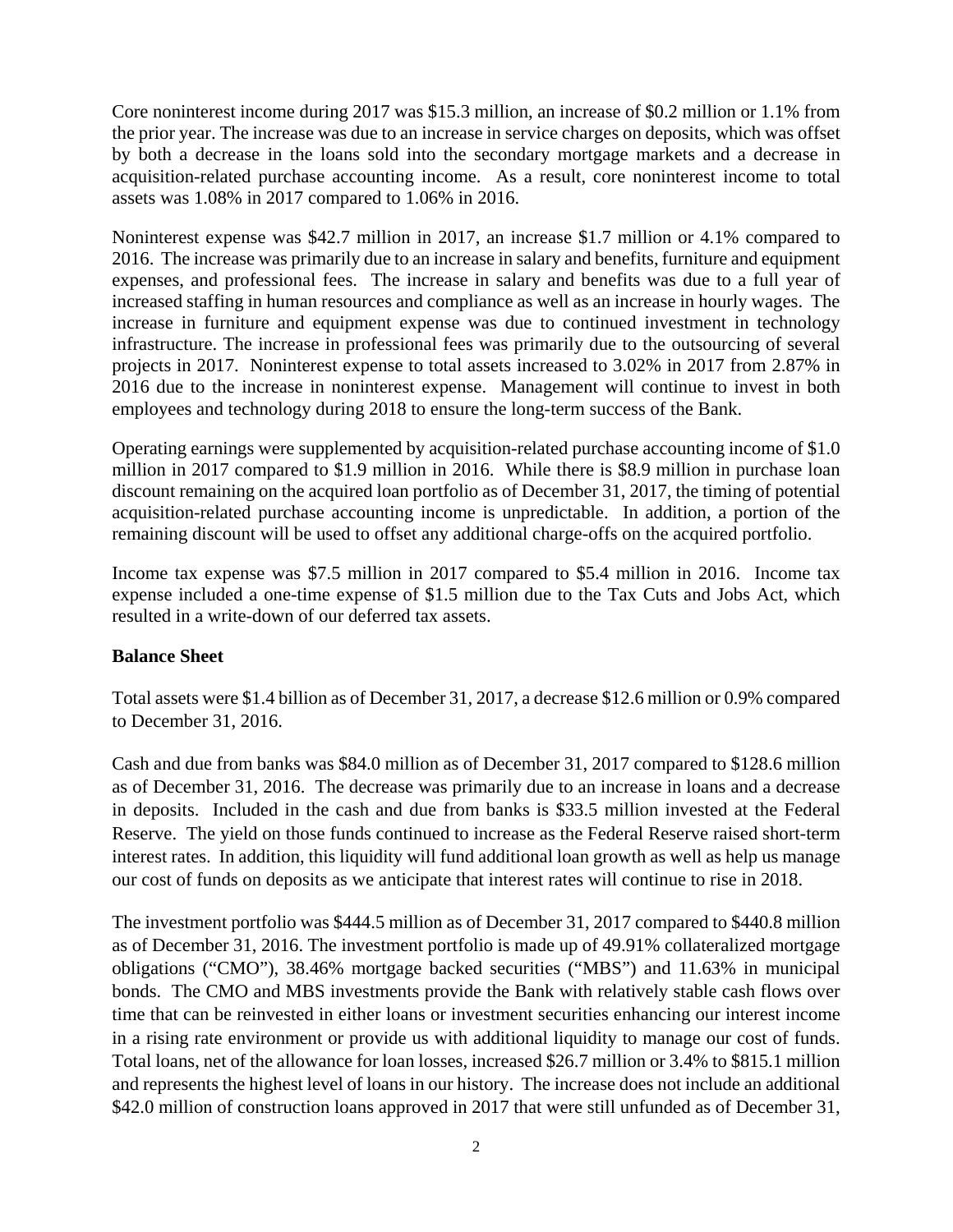2017. While our renewed focus on loan growth over the last four years has been successful, we continue to lag our peers in loan growth due to competitive pricing pressure and our continued credit discipline, which we believe is the most prudent approach for the long-term health and profitability of the Corporation.

Historically, the majority of our loans have been fixed-rate with maturities of three years or less. With interest rates poised to rise, there has been significant pressure in the market to make longer term fixed-rate loans. Despite this market pressure, we are confident the loan portfolio is positioned to reprice higher as interest rates rise resulting in increased interest income.



As shown in the table below, the loan portfolio remains well diversified. Over the years as market forces and regulations continue to evolve, our portfolio has migrated from residential real estate to commercial real estate. In addition, we continue to focus on growing the multifamily portion of the portfolio due to evolving demographics as millennials are delaying single-family home ownership relative to previous generations.

# **Loan Portfolio Composition**

\$ in thousands

|                         |                | December 31, 2016  |                | December 31, 2017  |
|-------------------------|----------------|--------------------|----------------|--------------------|
|                         | Loan           | Percent of         | Loan           | Percent of         |
|                         | <b>Balance</b> | <b>Total Loans</b> | <b>Balance</b> | <b>Total Loans</b> |
| Commercial & Industrial | \$48,417       | 6.05%              | \$43,444       | 5.26%              |
| <b>Real Estate:</b>     |                |                    |                |                    |
| Commercial              | 439,356        | 54.95%             | 458,376        | 55.50%             |
| Residential             | 201,148        | 25.16%             | 193,555        | 23.44%             |
| Multifamily             | 56,641         | 7.08%              | 76,952         | 9.32%              |
| Construction            | 46,540         | 5.82%              | 46,214         | 5.60%              |
| Installment & Other     | 7,526          | 0.94%              | 7,301          | 0.88%              |
| Total                   | \$799,628      | 100.00%            | \$825,842      | 100.00%            |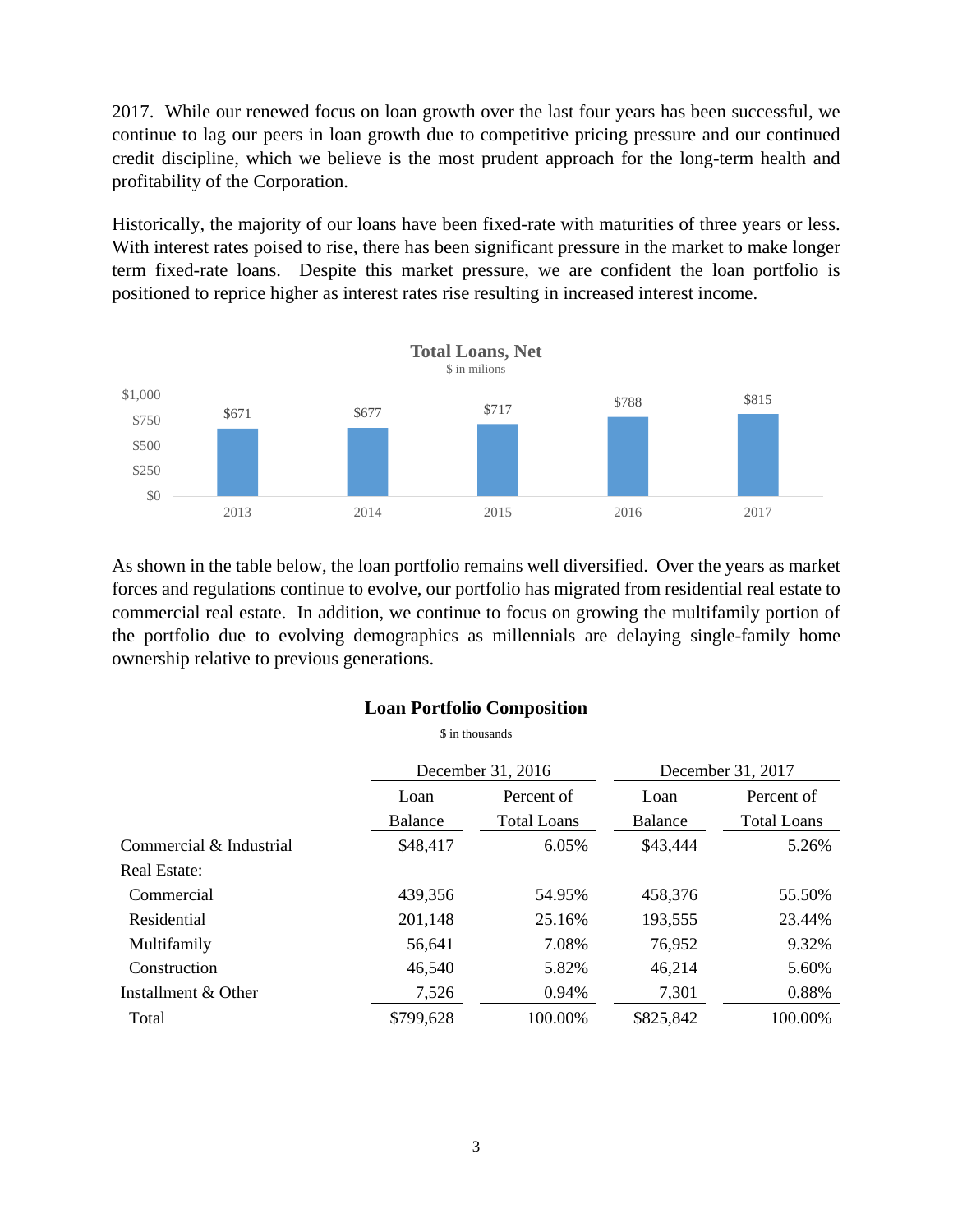The decline in liquidity during 2017 was partially due to a decrease in core deposits of \$17.8 million or 1.38%. As interest rates continued to rise throughout 2017, we saw a modest decline in both money market accounts and certificates of deposit. This was offset by an increase in demand deposits due to continued loan growth. If interest rates continue to rise as expected, management is prepared with several strategies that are designed to maintain enough liquidity for continued loan growth while proactively managing our cost of funds.

# **Asset Quality**

All of our asset quality measures continued to improve since we acquired the failed bank from the FDIC in 2009. Nonaccrual loans to total loans decreased to 0.56% in 2017 from 0.74% in 2016. Charge-offs net of recoveries to total loans also decreased to 0.06% in 2017 compared to 0.15% in 2016. The allowance for loan losses to total loans remained strong at 1.30% as of December 31, 2017 compared to 1.41% as of December 31, 2016. In addition, we only had one property totaling \$122,670 in other real estate owned at the end of 2017.



# **Capital**

Total stockholders' equity at December 31, 2017 increased \$5.7 million to \$143.9 million compared to \$138.2 million at December 31, 2016. The increase in stockholders' equity during 2017 was due to increase of \$6.9 million in retained earnings and a decrease in accumulated other comprehensive income of \$1.2 million. Book value per share was \$16.16 at December 31, 2017 compared with \$15.52 December 31, 2016.

The Corporation's capital levels exceed all of our regulatory requirements. We are in full compliance with the BASEL III rules that became effective for the Corporation on January 1, 2015. The BASEL III requirements are being phased in over a multi-year schedule and will be fully phased in by January 1, 2019.

The Board of Directors firmly believes in maintaining a strong capital base for the Corporation. The Board of Directors will continue to monitor the Bank's strategy, future earnings, on-going regulatory requirements, and other factors when approving future dividends.

This report contains statements that may constitute forward-looking statements that speak of the Corporation's plans, goals, beliefs or expectations, refer to estimates or use similar terms. Forward-looking statements are subject to significant risks and uncertainties. The Corporation's actual results may differ materially from the results discussed in such forward-looking statements.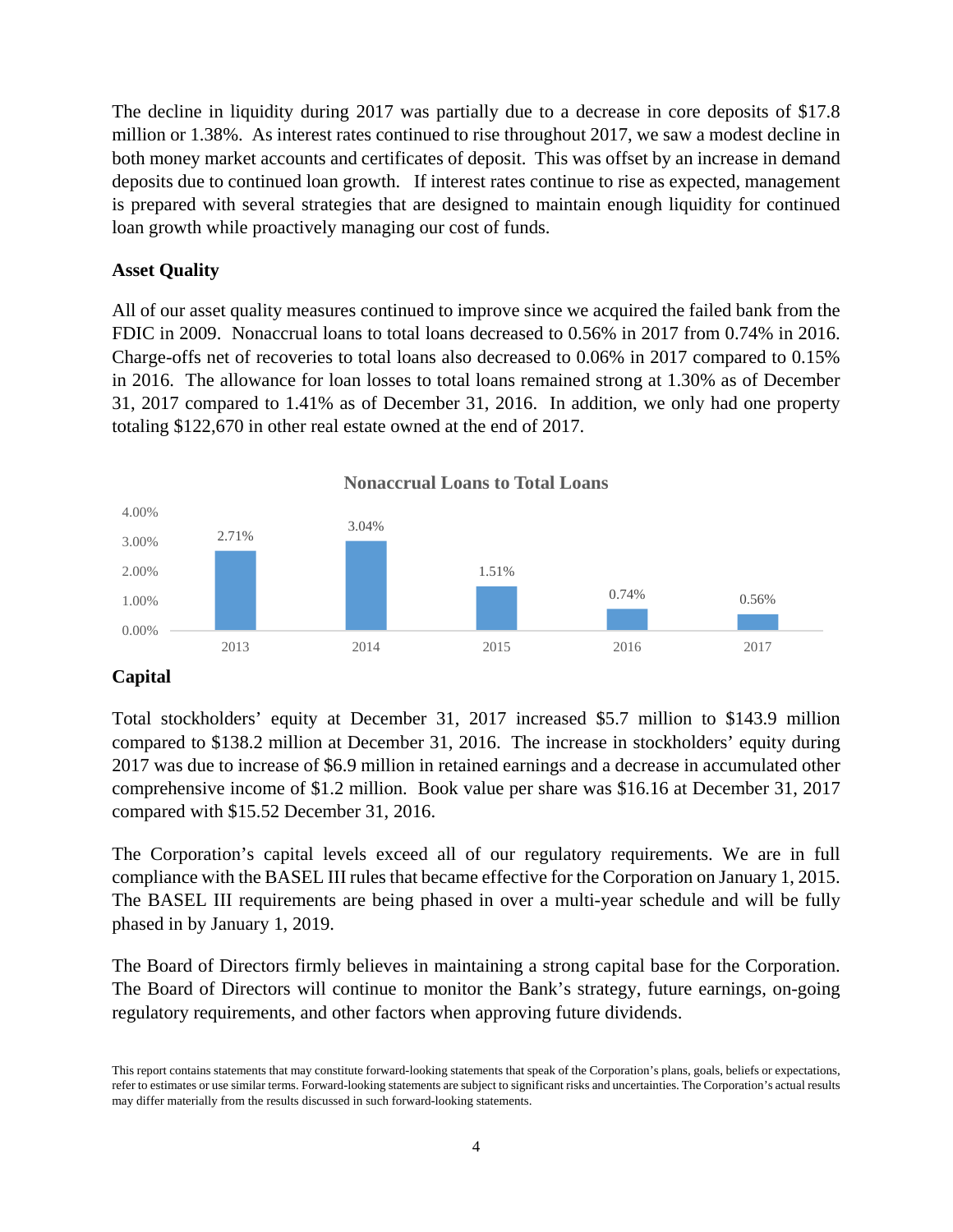# **Tri City Bankshares Corporation Selected Financial Data**

|                                                 | For the Year Ended December 31, |                        |    |                        |    |                 |    |                 |    |                         |
|-------------------------------------------------|---------------------------------|------------------------|----|------------------------|----|-----------------|----|-----------------|----|-------------------------|
|                                                 |                                 | 2013                   |    | 2014                   |    | 2015            |    | 2016            |    | 2017                    |
|                                                 |                                 |                        |    |                        |    |                 |    |                 |    |                         |
| <b>Results of Operations</b><br>Interest income | \$                              | 40,260,922             | \$ | 41,031,315             | \$ | 40,830,614      | \$ | 44,091,245      | \$ | 47,094,056              |
|                                                 |                                 | 1,914,793              |    | 1,285,720              |    | 1,146,131       |    | 1,241,042       |    | 1,562,534               |
| Interest expense<br>Net interest income         |                                 | 38,346,129             |    | 39,745,595             |    | 39,684,483      |    | 42,850,203      |    | 45,531,522              |
| Provision for loan losses ("PLL")               |                                 | 6,482,000              |    | 3,000,000              |    | 3,000,000       |    | 900,000         |    |                         |
| Net interest income after PLL                   |                                 | 31,864,129             |    | 36,745,595             |    | 36,684,483      |    | 41,950,203      |    | 45,531,522              |
| Core noninterest income                         |                                 | 17,332,360             |    | 13,854,562             |    | 15,851,292      |    | 15, 149, 208    |    | 15,322,514              |
| One-time income                                 |                                 | 2,152,957              |    | 1,001,628              |    | 3,167,791       |    |                 |    |                         |
| Noninterest expense                             |                                 | 37,993,007             |    | 39,122,018             |    | 39,802,394      |    | 40,988,691      |    | 42,668,461              |
| Income before income taxes                      |                                 | 13,356,439             |    | 12,479,767             |    | 15,901,172      |    | 16,110,720      |    | 18,185,575              |
|                                                 |                                 |                        |    |                        |    |                 |    |                 |    |                         |
| Deferred tax adjustment<br>Income taxes         |                                 | $\overline{a}$         |    |                        |    | 5,332,852       |    | 5,382,714       |    | 1,500,190               |
| Net income                                      | \$                              | 4,443,584<br>8,912,855 | \$ | 3,768,500<br>8,711,267 | \$ | 10,568,320      | \$ | 10,728,006      | \$ | 6,005,916<br>10,679,469 |
|                                                 |                                 |                        |    |                        |    |                 |    |                 |    |                         |
| <b>Balance Sheet Data</b>                       |                                 |                        |    |                        |    |                 |    |                 |    |                         |
| <b>Total assets</b>                             |                                 | \$1,180,647,180        |    | \$1,251,880,603        |    | \$1,332,293,272 |    | \$1,427,301,200 |    | \$1,414,721,950         |
| Securities                                      |                                 | 331,176,998            |    | 357,659,154            |    | 446,840,309     |    | 440,788,027     |    | 444,488,998             |
| Total loans, net                                |                                 | 670,639,122            |    | 676,541,152            |    | 717,106,439     |    | 788,371,693     |    | 815,109,422             |
| Deposits                                        |                                 | 1,058,775,995          |    | 1,120,507,223          |    | 1,195,119,232   |    | 1,284,805,692   |    | 1,267,051,615           |
| Borrowings                                      |                                 |                        |    |                        |    |                 |    |                 |    |                         |
| Total stockholders' equity                      |                                 | 118,215,584            |    | 127,836,562            |    | 133,771,359     |    | 138,186,448     |    | 143,865,498             |
| Loan to deposits                                |                                 | 63.34%                 |    | 60.38%                 |    | 60.00%          |    | 61.36%          |    | 64.33%                  |
| <b>Asset Quality Ratios</b>                     |                                 |                        |    |                        |    |                 |    |                 |    |                         |
| Nonaccrual loans to total loans                 |                                 | 2.71%                  |    | 3.04%                  |    | 1.51%           |    | 0.74%           |    | 0.56%                   |
| Past due loan >30 days to total loans           |                                 | 3.49%                  |    | 3.07%                  |    | 1.31%           |    | 1.01%           |    | 0.80%                   |
| Net charge-offs to total loans                  |                                 | 0.92%                  |    | 0.47%                  |    | 0.48%           |    | 0.15%           |    | 0.06%                   |
| Other real estate owned to total assets         |                                 | 0.48%                  |    | 0.38%                  |    | 0.24%           |    | 0.03%           |    | 0.01%                   |
| Allowance for loan losses to total loans        |                                 | 1.81%                  |    | 1.76%                  |    | 1.59%           |    | 1.41%           |    | 1.30%                   |
|                                                 |                                 |                        |    |                        |    |                 |    |                 |    |                         |
| <b>Capital Ratios</b>                           |                                 |                        |    |                        |    |                 |    |                 |    |                         |
| Total equity to total assets                    |                                 | 10.01%                 |    | 10.21%                 |    | 10.04%          |    | 9.68%           |    | 10.17%                  |
| Leverage capital ratio                          |                                 | 9.98%                  |    | 10.39%                 |    | 10.28%          |    | 10.06%          |    | 10.50%                  |
| Tier 1 risk based capital ratio                 |                                 | 15.93%                 |    | 16.70%                 |    | 16.64%          |    | 15.99%          |    | 15.97%                  |
| Total risk based capital ratio                  |                                 | 17.18%                 |    | 17.95%                 |    | 17.89%          |    | 17.24%          |    | 17.21%                  |
| Per Share Data                                  |                                 |                        |    |                        |    |                 |    |                 |    |                         |
| Earnings per share                              | \$                              | 1.00                   | \$ | 0.98                   | \$ | 1.19            | \$ | 1.20            | \$ | 1.20                    |
| Cash dividend declared                          | \$                              | L.                     | \$ |                        | \$ | 0.48            | \$ | 0.48            | \$ | 0.48                    |
| Book value per share                            | \$                              | 13.28                  | \$ | 14.36                  | \$ | 15.02           | \$ | 15.52           | \$ | 16.16                   |
| Shares outstanding                              |                                 | 8,904,915              |    | 8,904,915              |    | 8,904,915       |    | 8,904,915       |    | 8,904,915               |
| <b>Performance Ratios</b>                       |                                 |                        |    |                        |    |                 |    |                 |    |                         |
| Return on assets                                |                                 | 0.75%                  |    | 0.70%                  |    | 0.79%           |    | 0.75%           |    | 0.75%                   |
| Return on equity                                |                                 | 7.54%                  |    | 6.81%                  |    | 7.90%           |    | 7.76%           |    | 7.42%                   |
|                                                 |                                 |                        |    |                        |    |                 |    |                 |    |                         |
| Interest on earning assets                      |                                 | 3.65%                  |    | 3.67%                  |    | 3.48%           |    | 3.49%           |    | 3.57%                   |
| Cost of funds                                   |                                 | 0.17%                  |    | 0.12%                  |    | 0.10%           |    | 0.10%           |    | 0.12%                   |
| Net interest margin                             |                                 | 3.48%                  |    | 3.55%                  |    | 3.38%           |    | 3.39%           |    | 3.45%                   |
| Core noninterest income to assets               |                                 | 1.47%                  |    | 1.11%                  |    | 1.19%           |    | 1.06%           |    | 1.08%                   |
| Noninterest expense to assets                   |                                 | 3.22%                  |    | 3.13%                  |    | 2.99%           |    | 2.87%           |    | 3.02%                   |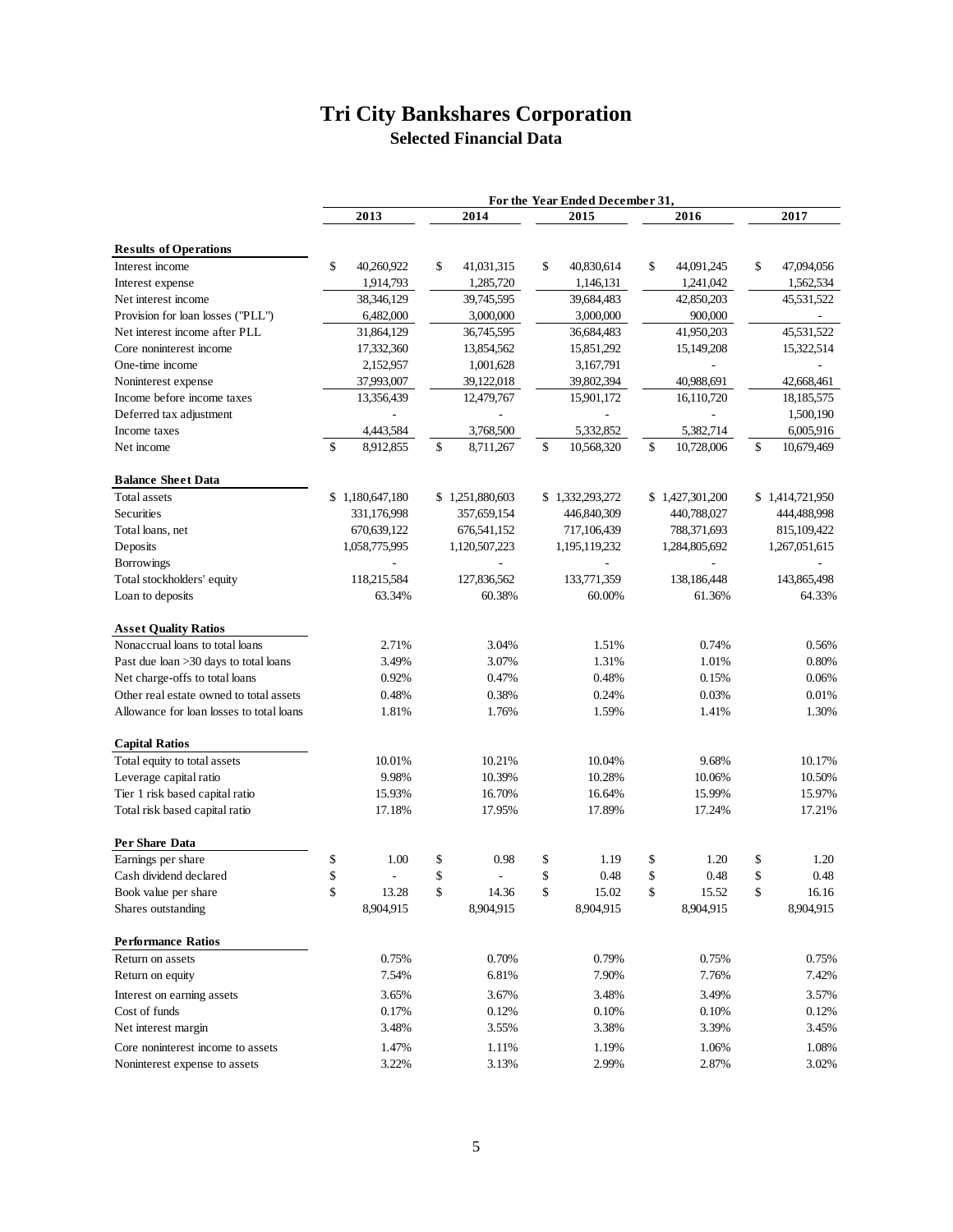

#### *Independent Auditors' Report*

Board of Directors and Stockholders Tri City Bankshares Corporation

#### **Report on the Financial Statements**

We have audited the accompanying consolidated financial statements of Tri City Bankshares Corporation and its subsidiaries, which comprise the consolidated balance sheets as of December 31, 2017 and 2016, and the related consolidated statements of income, comprehensive income, stockholders' equity, and cash flows for the years then ended, and the related notes to the consolidated financial statements.

#### *Management's Responsibility for the Financial Statements*

Management is responsible for the preparation and fair presentation of these consolidated financial statements in accordance with accounting principles generally accepted in the United States of America; this includes the design, implementation, and maintenance of internal control relevant to the preparation and fair presentation of consolidated financial statements that are free from material misstatement, whether due to fraud or error.

#### *Auditors' Responsibility*

Our responsibility is to express an opinion on these consolidated financial statements based on our audits. We conducted our audits in accordance with auditing standards generally accepted in the United States of America. Those standards require that we plan and perform the audit to obtain reasonable assurance about whether the consolidated financial statements are free from material misstatement.

An audit involves performing procedures to obtain audit evidence about the amounts and disclosures in the consolidated financial statements. The procedures selected depend on the auditor's judgment, including the assessment of the risks of material misstatement of the consolidated financial statements, whether due to fraud or error. In making those risk assessments, the auditor considers internal control relevant to the entity's preparation and fair presentation of the consolidated financial statements in order to design audit procedures that are appropriate in the circumstances. An audit also includes evaluating the appropriateness of accounting policies used and the reasonableness of significant accounting estimates made by management, as well as evaluating the overall presentation of the consolidated financial statements.

We believe that the audit evidence we have obtained is sufficient and appropriate to provide a basis for our audit opinion.

#### *Opinion*

In our opinion, the consolidated financial statements referred to above present fairly, in all material respects, the financial position of Tri City Bankshares Corporation and its subsidiaries as of December 31, 2017 and 2016, and the results of its operations and its cash flows for the years then ended in accordance with accounting principles generally accepted in the United States of America.

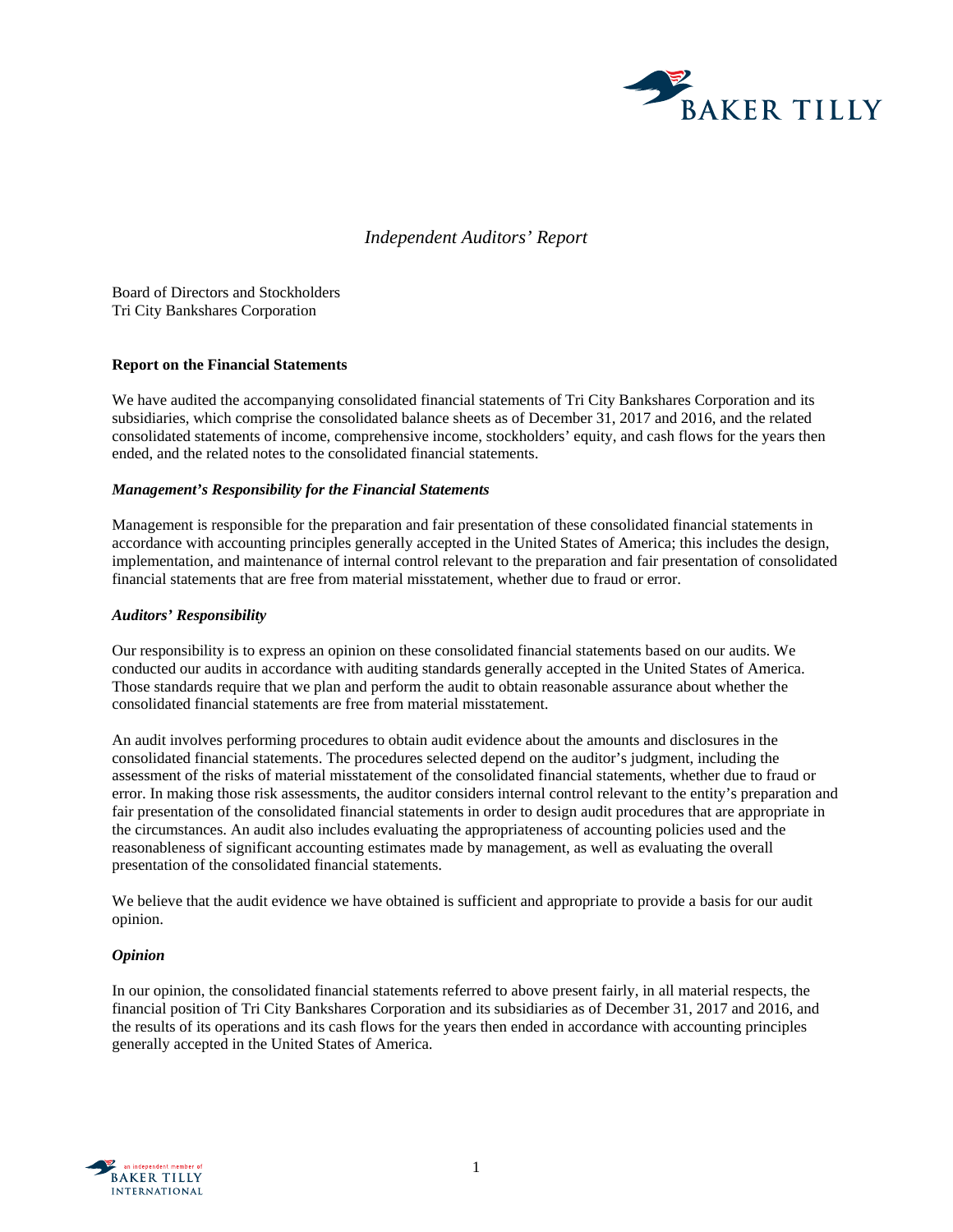#### *Report on Internal Control Over Financial Reporting*

We also have audited, in accordance with auditing standards generally accepted in the United States of America, Tri City Bankshares Corporation and its subsidiaries internal control over financial reporting as of December 31, 2017, based on criteria established in *Internal Control-Integrated Framework (2013),* issued by the Committee of Sponsoring Organizations of the Treadway Commission (COSO) and our report dated March 7, 2018 expressed an unqualified opinion.

Baker Tilly Virchaw Krause, LLP

Milwaukee, Wisconsin March 7, 2018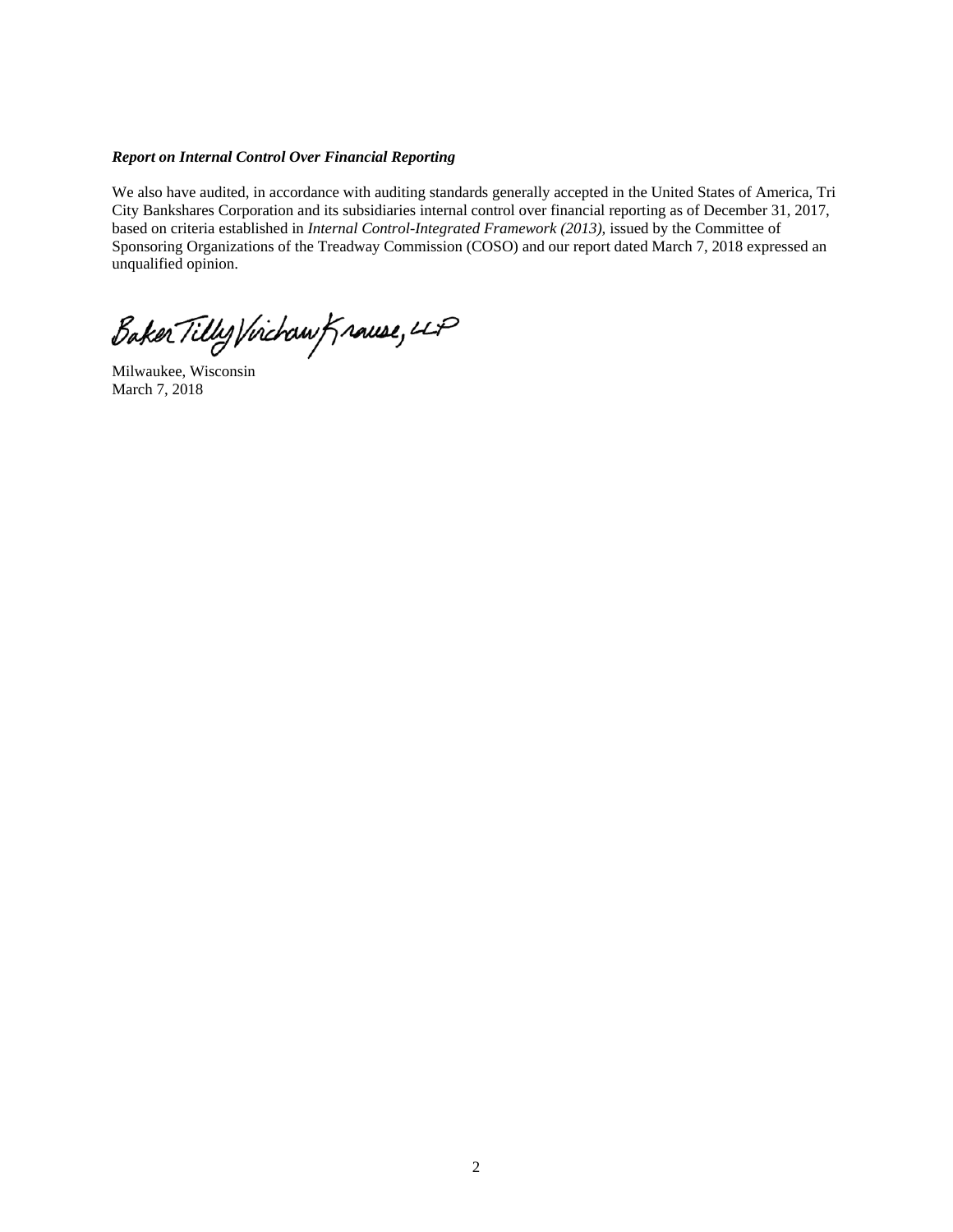CONSOLIDATED BALANCE SHEETS

As of December 31, 2017 and 2016

#### *ASSETS*

|                                                                        | 2017             | 2016              |
|------------------------------------------------------------------------|------------------|-------------------|
| Cash and due from banks                                                | \$<br>84,043,266 | \$<br>128,622,650 |
| Federal funds sold                                                     | 2,414,518        | 2,464,348         |
| Total Cash and Cash Equivalents                                        | 86,457,784       | 131,086,998       |
| Securities available for sale, at fair value                           | 444,488,998      | 440,788,027       |
| Loans, less allowance for loan losses of \$10,732,652 and \$11,256,774 |                  |                   |
| as of 2017 and 2016, respectively                                      | 815, 109, 422    | 788, 371, 693     |
| Premises and equipment - net                                           | 14,863,076       | 15,469,273        |
| Bank owned life insurance                                              | 38,301,624       | 37,256,129        |
| Mortgage servicing rights - net                                        | 1,455,810        | 1,602,769         |
| Core deposit intangible                                                |                  | 63,272            |
| Other real estate owned - net                                          | 122,670          | 469,350           |
| Accrued interest receivable and other assets                           | 13,922,566       | 12,193,689        |
| <b>TOTAL ASSETS</b>                                                    | 1,414,721,950    | 1,427,301,200     |

#### *LIABILITIES AND STOCKHOLDERS' EQUITY*

#### **LIABILITIES**

| Deposits                                                                                 |                   |                   |
|------------------------------------------------------------------------------------------|-------------------|-------------------|
| Demand                                                                                   | \$<br>293,775,453 | \$<br>267,485,080 |
| Savings and NOW                                                                          | 886,571,718       | 922,714,221       |
| Other time                                                                               | 86,704,444        | 94,606,391        |
| <b>Total Deposits</b>                                                                    | 1,267,051,615     | 1,284,805,692     |
| Accrued interest payable and other liabilities                                           | 3,804,837         | 4,309,060         |
| <b>Total Liabilities</b>                                                                 | 1,270,856,452     | 1,289,114,752     |
| <b>STOCKHOLDERS' EQUITY</b>                                                              |                   |                   |
| Cumulative preferred stock, \$1 par value 200,000 shares<br>authorized, no shares issued |                   |                   |
| Common stock, \$1 par value, 15,000,000 shares authorized,                               |                   |                   |
| 8,904,915 shares issued and outstanding in 2017 and 2016                                 | 8,904,915         | 8,904,915         |
| Additional paid-in-capital                                                               | 26,543,470        | 26,543,470        |
| Accumulated other comprehensive (loss)                                                   | (2,790,043)       | (1,569,545)       |
| Retained earnings                                                                        | 111,207,156       | 104,307,608       |
| Total Stockholders' Equity                                                               | 143,865,498       | 138,186,448       |
| <b>TOTAL LIABILITIES AND STOCKHOLDERS' EQUITY</b>                                        | 1,414,721,950     | 1,427,301,200     |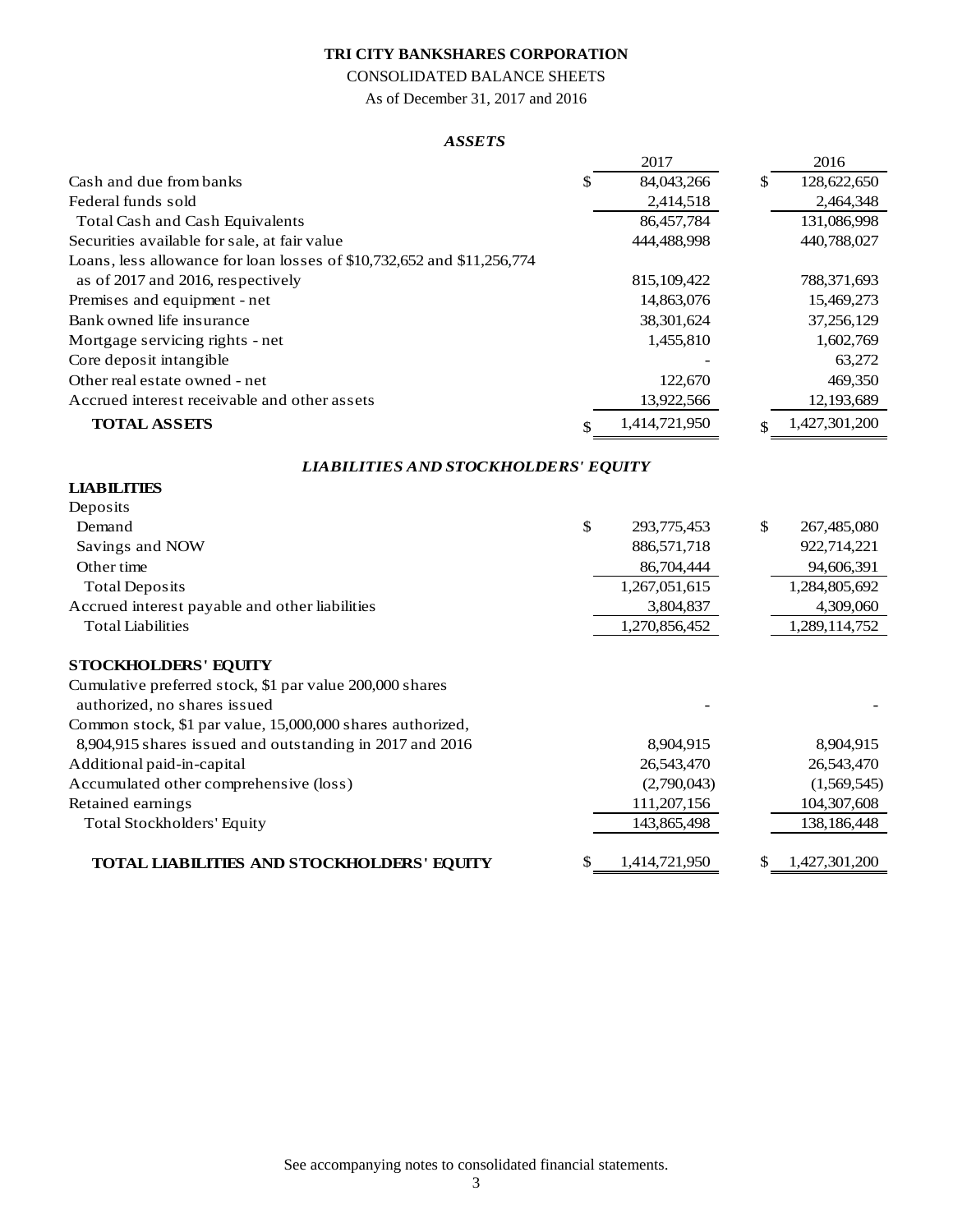#### CONSOLIDATED STATEMENTS OF INCOME

For the Years Ended December 31, 2017 and 2016

|                                                      | 2017             | 2016             |
|------------------------------------------------------|------------------|------------------|
| <b>INTEREST INCOME</b>                               |                  |                  |
| Loans                                                | \$<br>36,977,923 | \$<br>35,236,889 |
| Investment securities                                |                  |                  |
| Taxable                                              | 8,360,243        | 7,441,289        |
| Taxexempt                                            | 990,432          | 1,037,756        |
| Federal funds sold and due from banks                | 746,132          | 355,985          |
| Other                                                | 19,326           | 19,326           |
| <b>Total Interest Income</b>                         | 47,094,056       | 44,091,245       |
| <b>INTEREST EXPENSE</b>                              |                  |                  |
| Deposits                                             | 1,562,397        | 1,240,941        |
| Other borrowings                                     | 137              | 101              |
| <b>Total Interest Expense</b>                        | 1,562,534        | 1,241,042        |
| Net Interest Income before Provision for Loan Losses | 45,531,522       | 42,850,203       |
| Provision for loan losses                            |                  | 900,000          |
| Net Interest Income after Provision for Loan Losses  | 45,531,522       | 41,950,203       |
| <b>NONINTEREST INCOME</b>                            |                  |                  |
| Service charges on deposits                          | 10,717,443       | 9,818,172        |
| Loan servicing income                                | 295,340          | 378,748          |
| Net gain on sale of loans                            | 592,511          | 905,554          |
| Increase in bank owned life insurance                | 1,045,495        | 1,099,682        |
| Non-accretable loan discount                         | 329,920          | 769,702          |
| Gain on sale of other real estate owned              | 49,960           | 181,537          |
| Other income                                         | 2,291,845        | 1,995,813        |
| <b>Total Noninterest Income</b>                      | 15,322,514       | 15,149,208       |
| <b>NONINTEREST EXPENSES</b>                          |                  |                  |
| Salaries and employee benefits                       | 23,992,590       | 23,276,276       |
| Net occupancy costs                                  | 3,695,212        | 3,651,284        |
| Furniture and equipment expenses                     | 2,123,209        | 1,625,177        |
| Data processing expense                              | 4,412,296        | 4,240,365        |
| Professional fees                                    | 1,453,794        | 1,046,573        |
| Telecommunications expense                           | 745,514          | 762,572          |
| Advertising and promotional                          | 771,054          | 783,874          |
| FDIC and other regulatory assessments                | 762,946          | 906,321          |
| Operation of other real estate owned                 | 70,557           | 347,385          |
| Office supplies                                      | 917,017          | 871,281          |
| Postage                                              | 628,880          | 629,586          |
| Other expense                                        | 3,095,392        | 2,847,997        |
| <b>Total Noninterest Expense</b>                     | 42,668,461       | 40,988,691       |
| <b>Total Income before Taxes</b>                     | 18,185,575       | 16,110,720       |
| Less: Income tax expense                             | 7,506,106        | 5,382,714        |
| <b>NET INCOME</b>                                    | \$<br>10,679,469 | \$<br>10,728,006 |
| Basic earnings per share                             | \$<br>1.20       | \$<br>1.20       |
| Dividends per share                                  | \$<br>0.48       | \$<br>0.48       |

See accompanying notes to consolidated financial statements.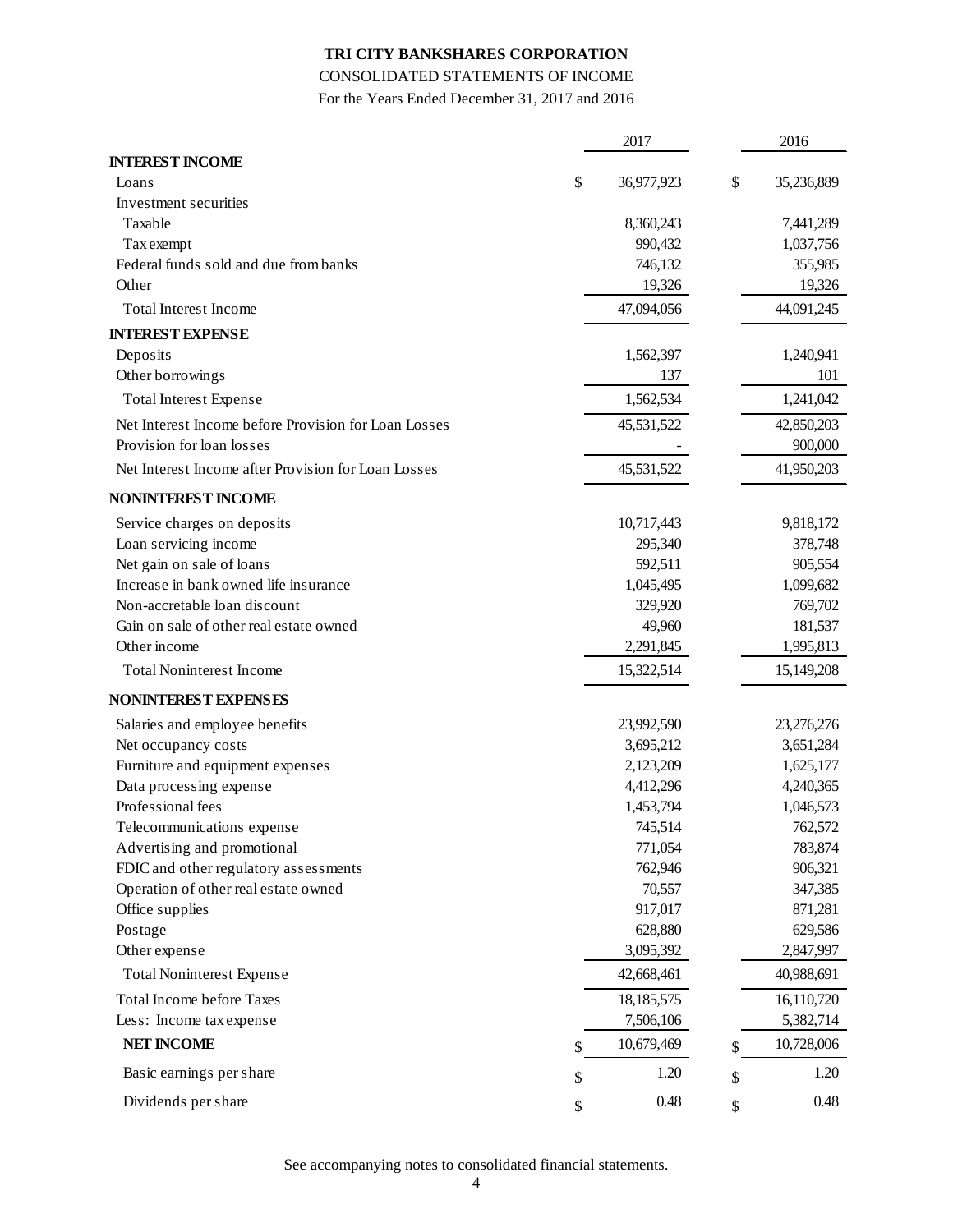#### CONSOLIDATED STATEMENTS OF COMPREHENSIVE INCOME

For the Years Ended December 31, 2017 and 2016

|                                                |    | 2017        |   | 2016        |
|------------------------------------------------|----|-------------|---|-------------|
| <b>NET INCOME</b>                              | \$ | 10,679,469  | S | 10,728,006  |
| Other comprehensive (loss) income, net of tax: |    |             |   |             |
| Securities available for sale:                 |    |             |   |             |
| Net changes in unrealized (losses)             |    |             |   |             |
| on securities available for sale               |    | (1,212,829) |   | (3,405,251) |
| Tax effect                                     |    | 486,769     |   | 1,366,693   |
| Total Other Comprehensive (Loss), net of tax:  |    | (726,060)   |   | (2,038,558) |
| <b>COMPREHENSIVE INCOME</b>                    | ۰D | 9,953,409   |   | 8,689,448   |

See accompanying notes to consolidated financial statements.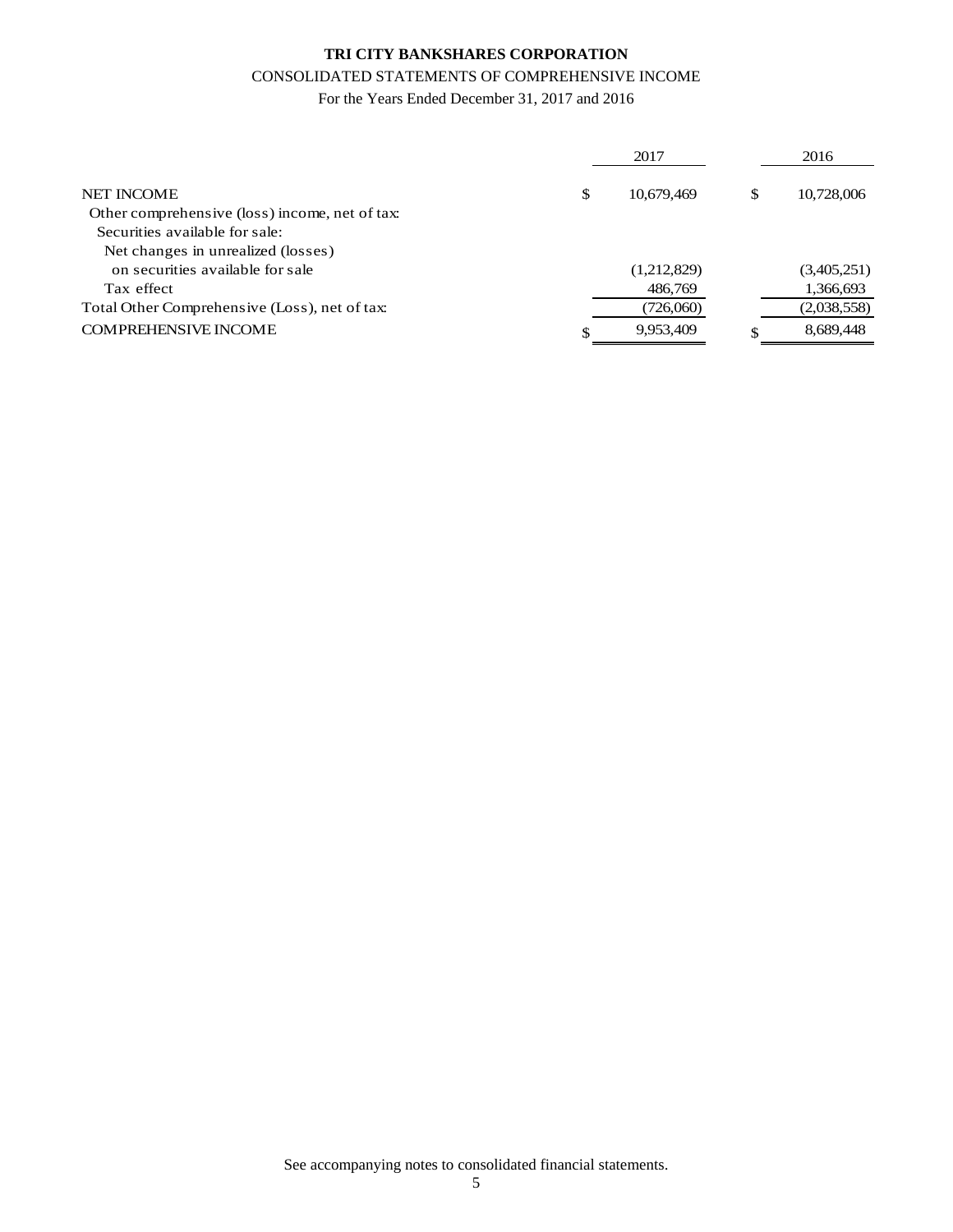# **TRI CITY BANKSHARES CORPORATION**  CONSOLIDATED STATEMENTS OF STOCKHOLDERS' EQUITY

For the Years Ended December 31, 2017 and 2016

|                                                 | Common<br>Stock | Additional<br>Paid-in<br>Capital | <b>Accumulated Other</b><br>Comprehensive<br>Income (Loss) | Retained<br>Earnings           | Total                           |
|-------------------------------------------------|-----------------|----------------------------------|------------------------------------------------------------|--------------------------------|---------------------------------|
| <b>BALANCES</b> - January 1, 2016<br>Net income | \$<br>8,904,915 | \$<br>26,543,470                 | \$<br>469,013                                              | \$<br>97,853,961<br>10,728,006 | \$<br>133,771,359<br>10,728,006 |
| Net changes in unrealized (loss)                |                 |                                  |                                                            |                                |                                 |
| on securities available for sale                |                 |                                  | (3,405,251)                                                |                                | (3,405,251)                     |
| Tax effect                                      |                 |                                  | 1,366,693                                                  |                                | 1,366,693                       |
| Total Comprehensive Income                      |                 |                                  |                                                            |                                | 8,689,448                       |
| Cash dividends - (\$0.48 per share)             |                 |                                  |                                                            | (4,274,359)                    | (4,274,359)                     |
| <b>BALANCES</b> - December 31, 2016             | 8,904,915       | 26,543,470                       | (1,569,545)                                                | 104,307,608                    | 138,186,448                     |
| Net income                                      |                 |                                  |                                                            | 10,679,469                     | 10,679,469                      |
| Net changes in unrealized (loss) on             |                 |                                  |                                                            |                                |                                 |
| securities available for sale                   |                 |                                  | (1,212,829)                                                |                                | (1,212,829)                     |
| Tax effect                                      |                 |                                  | 486,769                                                    |                                | 486,769                         |
| Total Comprehensive Income                      |                 |                                  |                                                            |                                | 9,953,409                       |
| Reclassification due to the adoption            |                 |                                  |                                                            |                                |                                 |
| of ASU No. 2018-02                              |                 |                                  | (494, 438)                                                 | 494,438                        |                                 |
| Cash dividends - (\$0.48 per share)             |                 |                                  |                                                            | (4,274,359)                    | (4,274,359)                     |
| <b>BALANCES</b> - December 31, 2017             | 8,904,915       | 26,543,470<br>\$                 | (2,790,043)<br>S                                           | \$<br>111,207,156              | 143,865,498                     |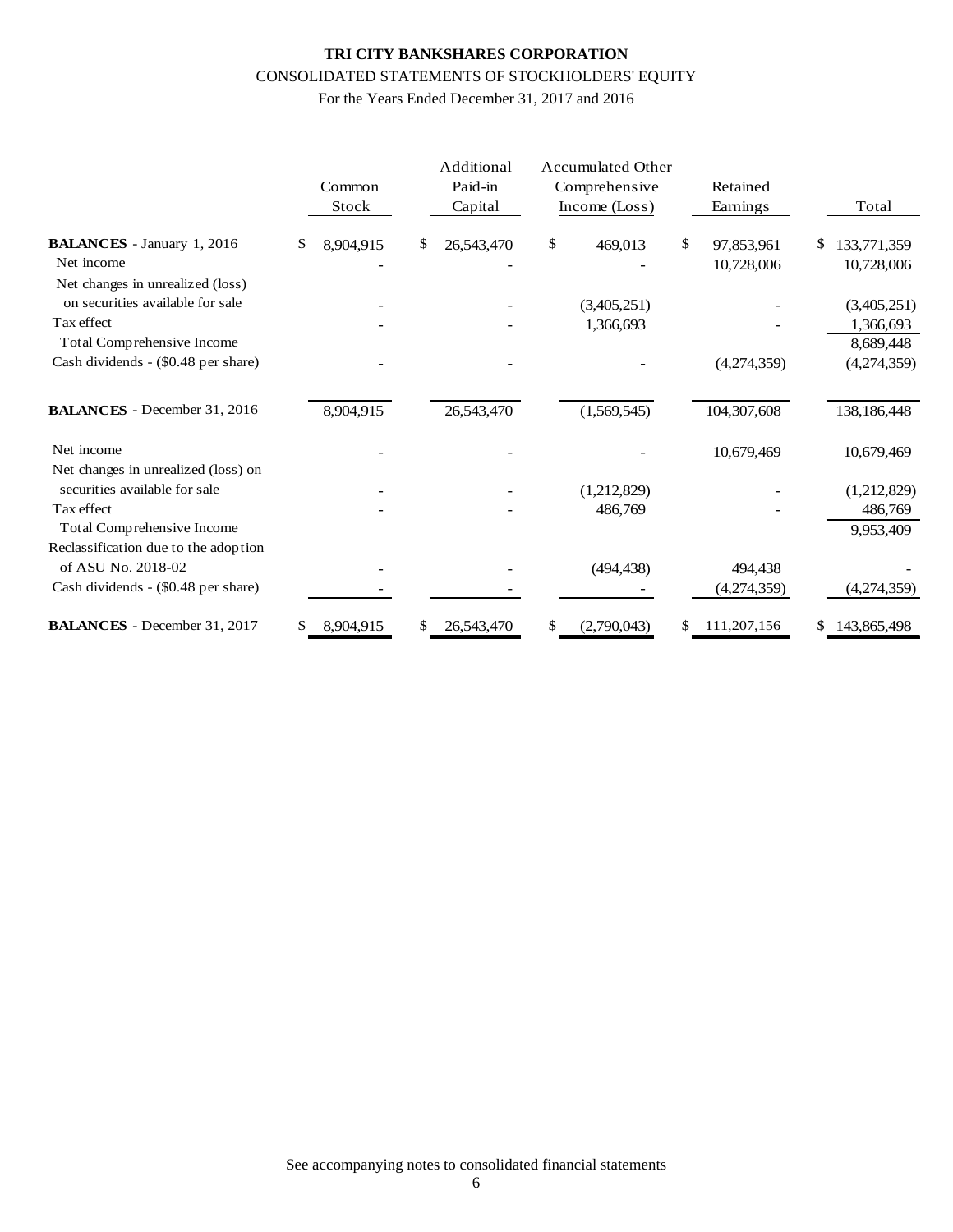#### CONSOLIDATED STATEMENTS OF CASH FLOWS

For the Years Ended December 31, 2017 and 2016

|                                                            |      | 2017           | 2016              |
|------------------------------------------------------------|------|----------------|-------------------|
| <b>CASH FLOWS FROM OPERATING ACTIVITIES</b>                |      |                |                   |
| Net Income                                                 | \$   | 10,679,469     | \$<br>10,728,006  |
| Adjustments to reconcile net income to net cash flows from |      |                |                   |
| operating activities:                                      |      |                |                   |
| Depreciation                                               |      | 1,638,018      | 1,615,436         |
| Amortization and (accretion) of servicing rights, premiums |      |                |                   |
| and discounts                                              |      | 3,046,396      | 2,994,109         |
| Net gain on sale of loans                                  |      | (592, 511)     | (905, 554)        |
| Core deposit intangible amortization                       |      | 63,272         | 98,275            |
| Provision for loan losses                                  |      |                | 900,000           |
| Benefit for deferred income taxes                          |      | 1,774,319      | 11,428            |
| Proceeds from sales of loans held for sale                 |      | 24,486,095     | 36,883,547        |
| Originations of loans held for sale                        |      | (24,065,284)   | (36,244,902)      |
| Increase in cash surrender value of life insurance         |      | (1,045,495)    | (1,099,682)       |
| Gain on sale of other real estate owned                    |      | (49,960)       | (181, 537)        |
| Net change in fair value of other real estate owned        |      | 2,330          | 18,900            |
| Net change in fair value of mortgage servicing rights      |      | 98,943         |                   |
| (Gain) loss on disposal of premises and equipment          |      | (1,022)        | 5,459             |
| Net change in:                                             |      |                |                   |
| Accrued interest receivable and other assets               |      | (1,728,877)    | (2,762,916)       |
| Accrued interest payable and other liabilities             |      | (1,791,773)    | 2,261,644         |
| Net cash flows from operating activities                   |      | 12,513,920     | 14,322,213        |
| <b>CASH FLOWS FROM INVESTING ACTIVITIES</b>                |      |                |                   |
| Activity in available for sale securities:                 |      |                |                   |
| Maturities, prepayments and calls                          |      | 80,641,670     | 113,712,278       |
| Purchases                                                  |      | (89, 352, 469) | (115, 756, 452)   |
| Net increase in loans                                      |      | (26, 111, 100) | (71, 196, 392)    |
| Purchase of premises and equipment                         |      | (1,081,497)    | (1,843,549)       |
| Proceeds from sale of other real estate owned              |      | 738,000        | 3,864,900         |
| Proceeds from sales of premises and equipment              |      | 50,698         | 46,843            |
| Net cash used in investing activities                      |      | (35, 114, 698) | (71, 172, 372)    |
| <b>CASH FLOWS FROM FINANCING ACTIVITIES</b>                |      |                |                   |
|                                                            |      |                |                   |
| Net (decrease) increase in deposits                        |      | (17,754,077)   | 89,686,460        |
| Dividends paid                                             |      | (4,274,359)    | (4,274,359)       |
| Net cash flows (used in) from financing activities         |      | (22,028,436)   | 85,412,101        |
| Net change in cash and cash equivalents                    |      | (44, 629, 214) | 28,561,942        |
| CASH AND CASH EQUIVALENTS - BEGINNING OF YEAR              |      | 131,086,998    | 102,525,056       |
| CASH AND CASH EQUIVALENTS - END OF YEAR                    | $\$$ | 86,457,784     | \$<br>131,086,998 |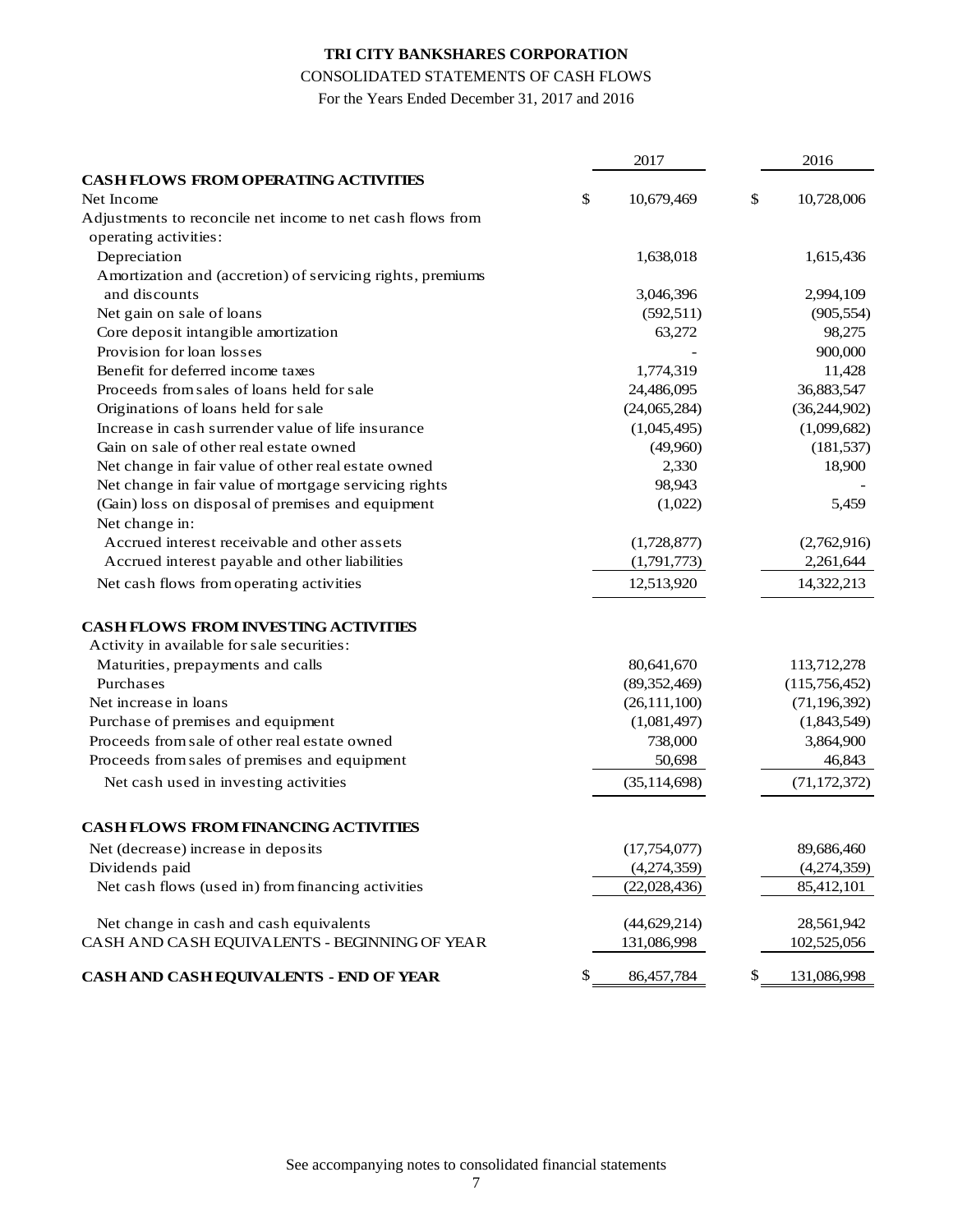#### CONSOLIDATED STATEMENTS OF CASH FLOWS

For the Years Ended December 31, 2017 and 2016

(continued)

|                                                         |   | 2017      |    | 2016      |
|---------------------------------------------------------|---|-----------|----|-----------|
| SUPPLEMENTAL CASH FLOW DISCLOSURES                      |   |           |    |           |
| Cash paid for interest                                  | S | 1.555.893 | S  | 1.234.266 |
| Cash paid for income taxes                              |   | 6,550,000 |    | 3,840,000 |
| SUPPLEMENTAL CASH FLOW DISCLOSURES                      |   |           |    |           |
| Loans receivable transferred to other real estate owned |   | 343.690   | \$ | 980,710   |
| Mortgage servicing rights resulting from sales of loans |   | 171,700   |    | 266,909   |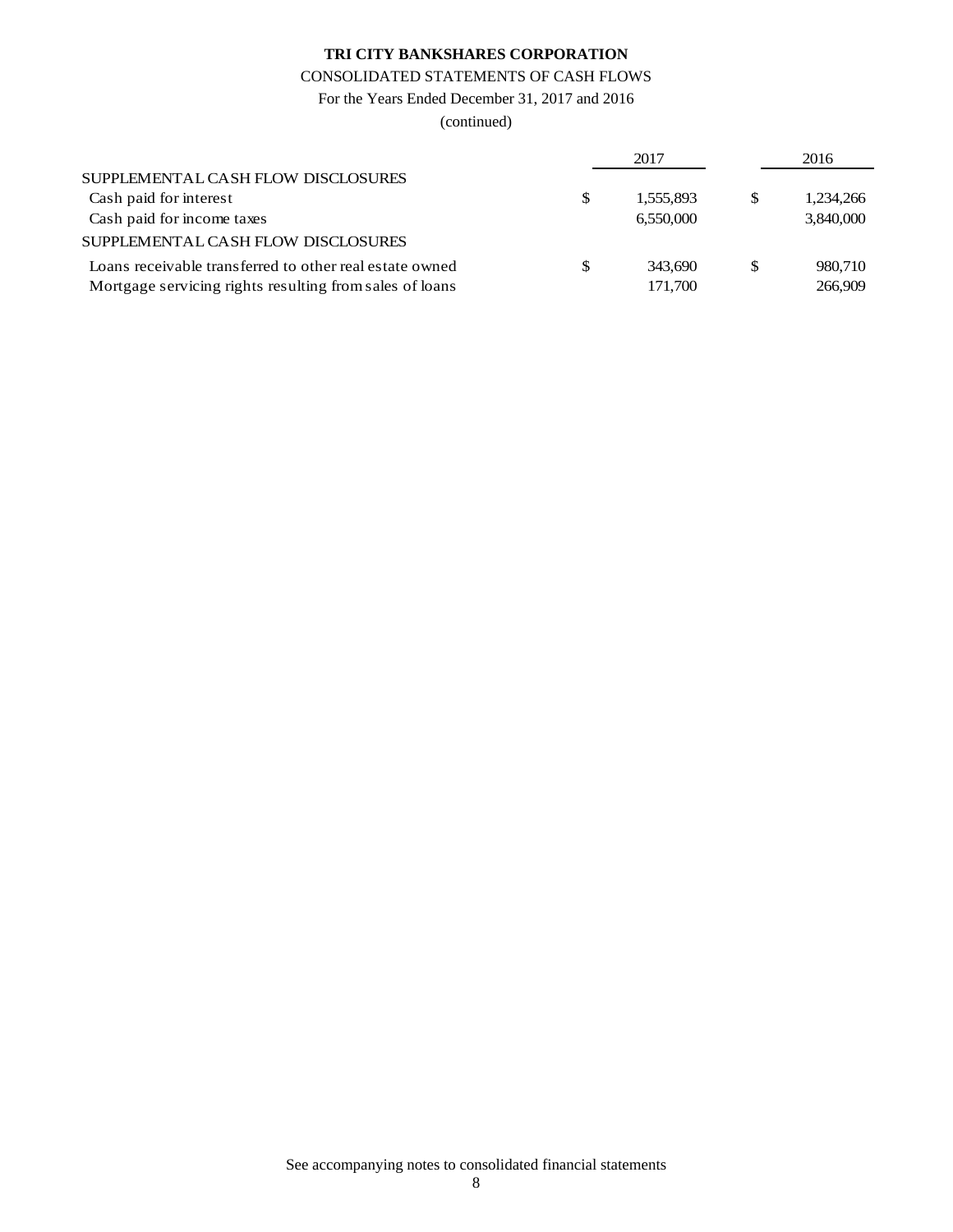#### **NOTE 1 - Summary of Significant Accounting Policies**

The consolidated financial statements of Tri City Bankshares Corporation (the "Corporation") include the accounts of its wholly owned subsidiary, Tri City National Bank (the "Bank"). The Bank includes the accounts of its wholly owned subsidiaries, Tri City Capital Corporation, a Nevada investment subsidiary, Title Service of Southeast Wisconsin, Inc., a title company subsidiary, TCNB Whole Health Investment Fund LLC and TCNB Aurora Investment Fund LLC, subsidiaries to facilitate tax credit investments. The consolidated financial statements have been prepared in conformity with accounting principles generally accepted in the United States of America ("U.S. GAAP") and conform to general practices within the banking industry. All significant intercompany accounts and transactions have been eliminated in the consolidated financial statements. The Corporation has evaluated the consolidated financial statements for subsequent events through the report issue date.

The consolidated income of the Corporation is principally from the income of the Bank. The Bank grants commercial, real estate and installment loans and accepts deposits primarily in Southeastern Wisconsin. The Corporation and the Bank are subject to competition from other financial institutions and nonfinancial institutions providing financial products. Additionally, the Corporation and the Bank are subject to the regulations of certain regulatory agencies and undergo periodic examination by those regulatory agencies.

#### *Use of Estimates*

In preparing consolidated financial statements in conformity with U.S. GAAP, management is required to make estimates and assumptions that affect the reported amounts of assets and liabilities as of the date of the balance sheet and reported amounts of revenues and expenses during the reporting period. Actual results could differ from those estimates. Material estimates that are particularly susceptible to significant change in the near term relate to the determination of the allowance for loan losses, valuation of other real estate owned, deferred taxes, other than temporary impairment of securities and fair values of financial instruments.

#### *Cash and Cash Equivalents*

For purposes of reporting cash flows, cash and cash equivalents include cash and balances due from banks and federal funds sold, all of which mature within ninety days. The Bank maintained amounts due from banks that exceeded federally insured limits as of December 31, 2017. The Bank has not experienced any losses in such accounts.

#### *Securities*

Securities are classified as available for sale when the Bank intends to hold them for an indefinite period of time but not necessarily to maturity. Securities available for sale are accounted for on a trade date basis and carried at fair value, with unrealized holding gains and losses excluded from net income and reported in accumulated other comprehensive income (loss), net of tax. Gains and losses on sales are recorded on the trade date and determined using the specific identification method.

Declines in the fair value of securities below their cost that are other-than-temporary due to credit issues are reflected as "Other than temporary impairment of securities" in the consolidated statements of income. In estimating other-than-temporary losses, management considers: (1) the length of time and extent that fair value has been less than cost, (2) the financial condition and near-term prospects of the issuer, and (3) the Corporation's ability and intent to hold the security for a period sufficient to allow for any anticipated recovery in fair value. The difference between the present values of the cash flows expected to be collected and the amortized cost basis is the credit loss. The credit loss is the portion of the other-than-temporary impairment that is recognized in earnings and is a reduction to the cost basis of the security. The portion of other-than-temporary impairment related to all other factors is included in other comprehensive income (loss), net of tax.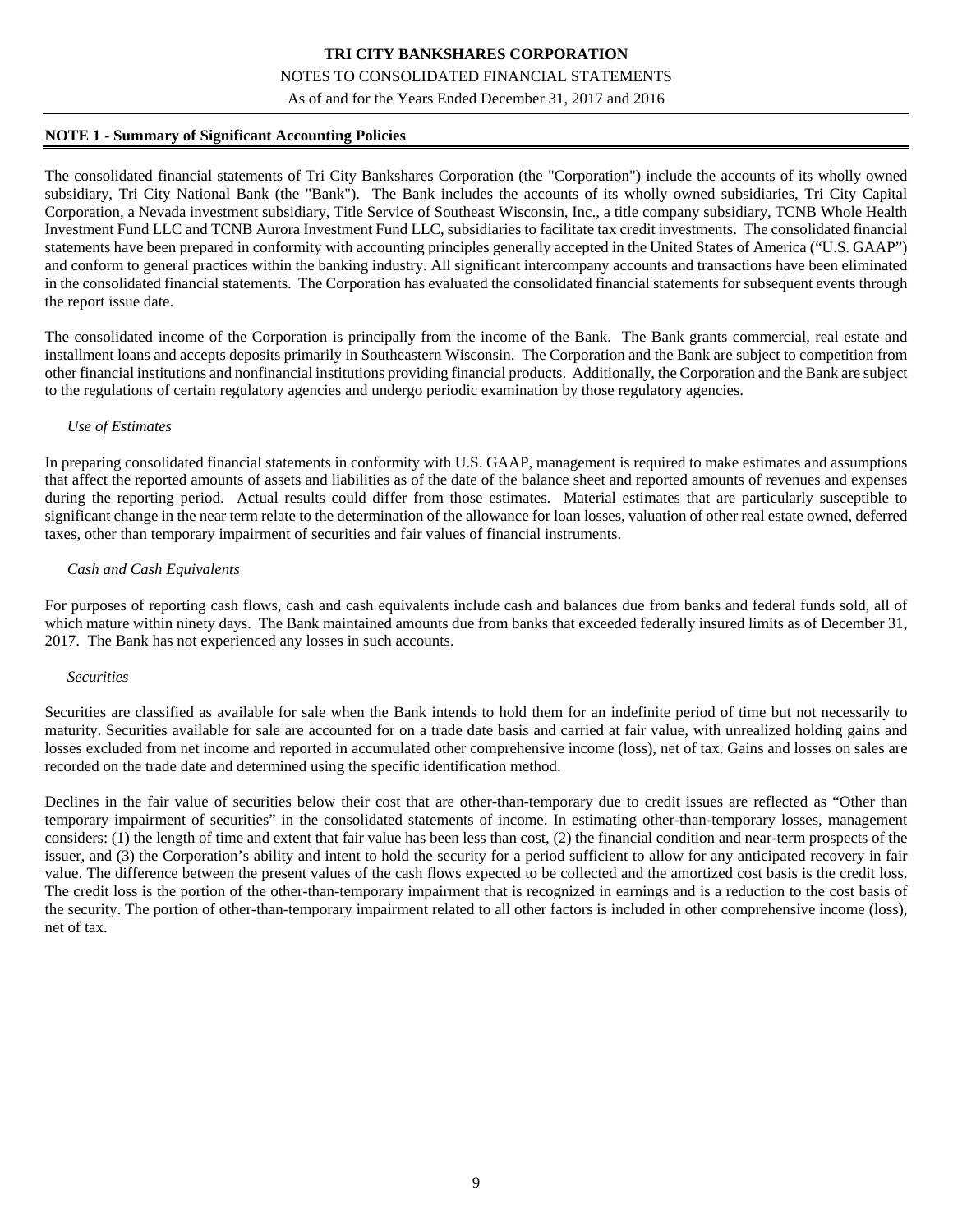#### **NOTE 1 - Summary of Significant Accounting Policies** (cont.)

#### *Loans Held For Investment*

Loans that management has the intent and ability to hold for the foreseeable future or until maturity or payoff are reported at the amount of unpaid principal, reduced by an allowance for loan losses and any deferred fees or costs in originating loans. Interest income is accrued and credited to income on a daily basis based on the unpaid principal balance. Loan origination fees, net of certain direct loan origination costs, are deferred and recognized as an adjustment of the loan yield using an effective interest method. The accrual of interest income on impaired loans is discontinued when, in the opinion of management, there is reasonable doubt as to the borrower's ability to meet payment of interest or principal when they become due. When interest accrual is discontinued, all unpaid accrued interest is reversed. Cash collections on impaired loans are credited to the loan receivable balance and no interest income is recognized on those loans until the principal balance is current. Loans are returned to accrual status when the principal and interest amounts contractually due are brought current and future payments are reasonably assured. A troubled debt restructuring ("TDR") includes a loan modification where a borrower is experiencing financial difficulty and the Bank grants a concession to that borrower that the Bank would not otherwise consider except for the borrower's financial difficulties. All TDRs are classified as impaired loans. TDRs may be on accrual or non-accrual status based upon the performance of the borrower and management's assessment of collectability. TDRs deemed non-accrual may return to accrued status based on performance in accordance with terms of the restructuring, generally 6 months.

Consistent with regulatory guidance, charge-offs are taken when specific loans, or portions thereof, are considered uncollectible and of such little value that their continuance as bankable assets is not warranted. The Bank's policy is to promptly charge these loans off in the period the uncollectible loss amount is reasonably determined. The Bank promptly charges-off commercial and real estate loans, or portions thereof, when available information confirms that specific loans are uncollectible based on information that includes, but is not limited to, (1) the deteriorating financial condition of the borrower, (2) declining collateral values, and/or (3) legal action, including bankruptcy, that impairs the borrower's ability to adequately meet its obligations. All consumer loans 120 days past due and all other loans with principal and interest 180 days or more past due will be reviewed for potential charge-off at least quarterly.

#### *Loans Acquired Through Purchase*

Loans acquired through the completion of a purchase, including loans that have evidence of deterioration of credit quality since origination and for which it is probable, at acquisition, that the Bank will be unable to collect all contractually-required payments receivable, are initially recorded at fair value with no valuation allowance. Loans are evaluated individually at the date of acquisition to determine if there is evidence of deterioration of credit quality since origination. Loans where there is evidence of deterioration of credit quality since origination may be aggregated and accounted for as a pool of loans if the loans being aggregated have common risk characteristics. Contractuallyrequired payments for interest and principal that exceed the undiscounted cash flows expected at acquisition, or the "nonaccretable difference," are not recognized as a yield adjustment, a loss accrual or a valuation allowance. Non-accretable discount may be taken to non-interest income if a loan pays-off or if the non-accretable discount is greater than a charge-off taken. Subsequent decreases to the expected cash flows will generally result in a provision for loan losses. Subsequent increases in cash flows result in a reversal of the provision for loan losses to the extent of prior charges or a reclassification of the difference from non-accretable discount to accretable discount with a positive impact on interest income. The difference between the undiscounted cash flows expected at acquisition and the investment in the loan, or the "accretable yield," is recognized as interest income on a level-yield method over the life of the loan. Increases in expected cash flows subsequent to the initial investment are recognized prospectively through adjustment of the yield on the loan over its remaining life. Decreases in expected cash flows are recognized as provision for loan losses. If the Bank does not have the information necessary to reasonably estimate expected cash flows, it may use the cost recovery method or cash basis method of income recognition. Valuation allowances on these impaired loans reflect only losses incurred after the acquisition (meaning the present value of all cash flows expected at acquisition that ultimately are not to be received).

#### *Loans Held for Sale*

Loans originated and intended for sale in the secondary market are carried at the lower of cost or estimated market value in the aggregate. Net unrealized gains or losses are recognized through a valuation allowance by charges to income. All sales are made without recourse.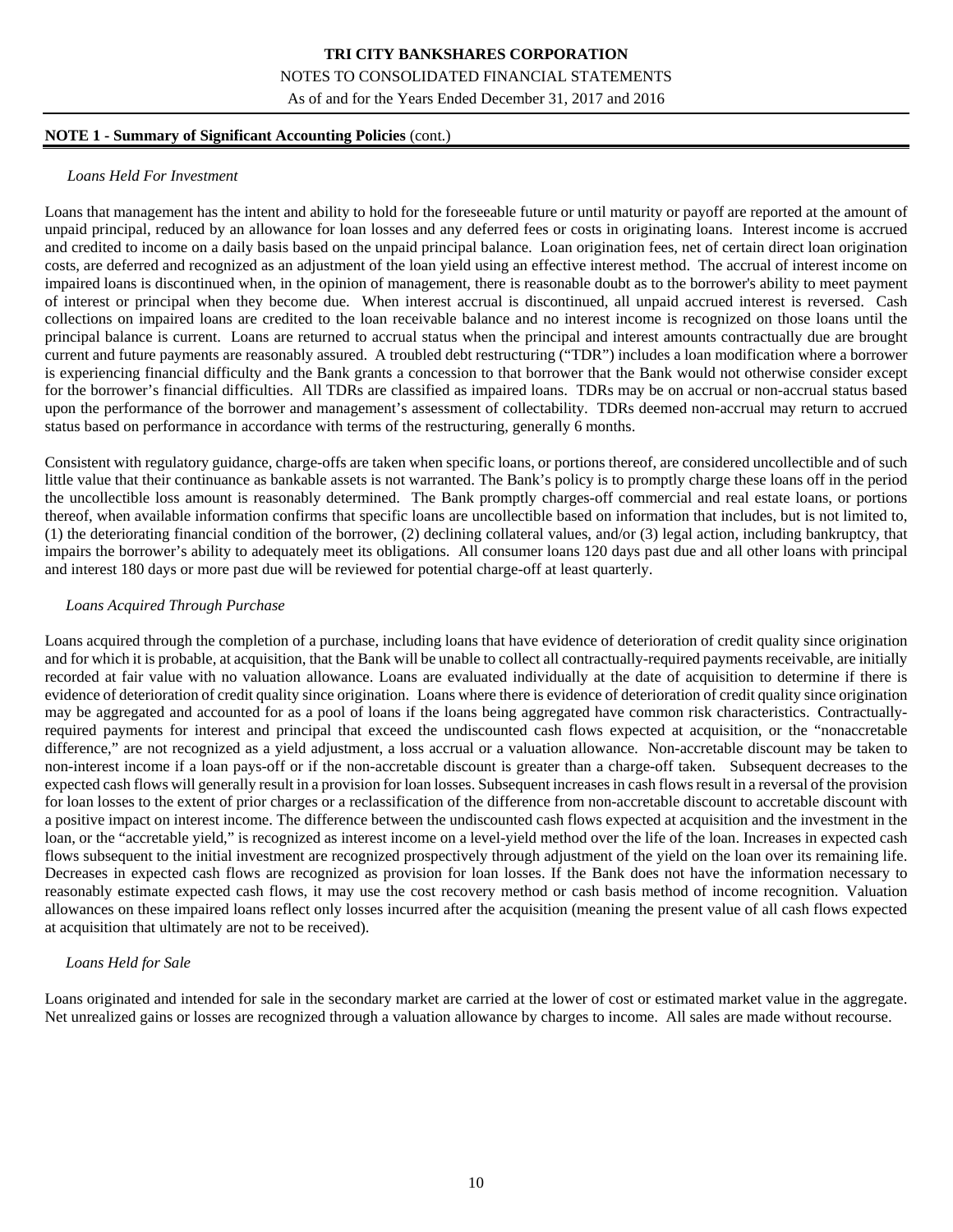#### **NOTE 1 - Summary of Significant Accounting Policies** (cont.)

#### *Allowance for Loan Losses*

The allowance for loan losses reflects management's best estimate of the probable and inherent losses on loans and is based on a risk model developed and implemented by management and approved by the Bank's Board of Directors.

The allowance for loan losses is a valuation allowance for probable and inherent losses incurred in the loan portfolio. Management maintains allowances for loan losses at levels deemed adequate to absorb estimated probable credit losses inherent in the loan portfolio. The adequacy of the allowances is determined based on periodic evaluations of the loan portfolios and other relevant factors. The allowance is comprised of both a specific component and a general component. Even though the entire allowance is available to cover losses on any loan, specific allowances are provided on impaired loans pursuant to accounting standards. The general allowance is based on historical loss experience, adjusted for qualitative and environmental factors.

In determining the general allowance management has segregated the loan portfolio by loan class. For each class of loan, a historical loss factor is computed. In determining the appropriate period of activity to use in computing the historical loss factor management reviews trends in net charge-off ratios. It is management's intention to utilize a period of activity that is most reflective of current experience. Changes in the historical period are made when there is a distinct change in the trend of net charge-off experience. Management adjusts the historical loss factors for the impact of the following qualitative factors: asset quality, changes in volume and terms, policy changes, ability of management, economic trends, industry conditions, changes in credit concentrations and competitive/legal factors. In determining the impact, if any, of an individual qualitative factor, management compares the current underlying facts and circumstances surrounding a particular factor with those in the historical periods, adjusting the historical loss factor in a directionally consistent manner with changes in the qualitative factor. Management separately evaluates both the Bank's historical portfolio as well as acquired loans that have renewed and are eligible to be considered as part of the general allowance. Management will continue to analyze the qualitative factors on a quarterly basis, adjusting the historical loss factor both up and down, to a factor deemed appropriate for the probable and inherent risk of loss in its portfolio.

Specific allowances are determined as a result of the impairment process. When a loan is identified as impaired it is evaluated for loss using either the fair value of collateral method or the present value of cash flows method. If the present value of expected cash flows or the fair value of collateral exceeds the Bank's carrying value of the loan, no loss is anticipated and no specific reserve is established. However, if the Bank's carrying value of the loan is greater than the present value of expected cash flows or fair value of collateral, a specific reserve is established. In either situation, loans identified as impaired are excluded from the calculation of the general reserve.

The allowance for loan losses is increased by provisions charged to earnings and reduced by charge-offs, net of recoveries. The adequacy of the allowance for loan losses is reviewed and approved by the Bank's Board of Directors on a quarterly basis. In addition, various regulatory agencies periodically review the allowance for loan losses. These agencies may suggest additions to the allowance for loan losses based on their judgments of collectability based on information available to them at the time of their examination.

#### *Transfers of Financial Assets*

Transfers of financial assets are accounted for as sales when control over the assets has been surrendered. Control over transferred assets is deemed to be surrendered when (1) the assets have been isolated from the Bank, (2) the transferee obtains the right (free of conditions that constrain it from taking advantage of that right) to pledge or exchange the transferred assets, and (3) the Bank does not maintain effective control over the transferred assets through an agreement to repurchase them before their maturity.

#### *Mortgage Servicing Rights*

The Bank records a mortgage servicing right ("MSR") asset when it continues to service borrower payments and perform maintenance activities on loans in which the loan has been sold to secondary market investors. The servicing rights are initially capitalized at 75 basis points on an individual loan level basis. In the period in which the loan is sold to the secondary market investors, the gain on sale of the loan is increased by the value of the initial MSR. Amortization of MSRs is calculated based on actual payment activity on a per loan basis and is included in loan servicing income on the consolidated statements of income.

Quarterly impairment testing is performed by the Bank to determine if an impairment on the MSRs exits. Quarterly the Bank engages a third party specialist to calculate the fair value using significant inputs/assumptions such as prepayment speed, default rates, cost to service and discount rates. A valuation allowance is recorded when the fair value of the MSRs is less than its amortized cost. Changes in the valuation allowance are recorded as loan servicing income on the consolidated statements of income.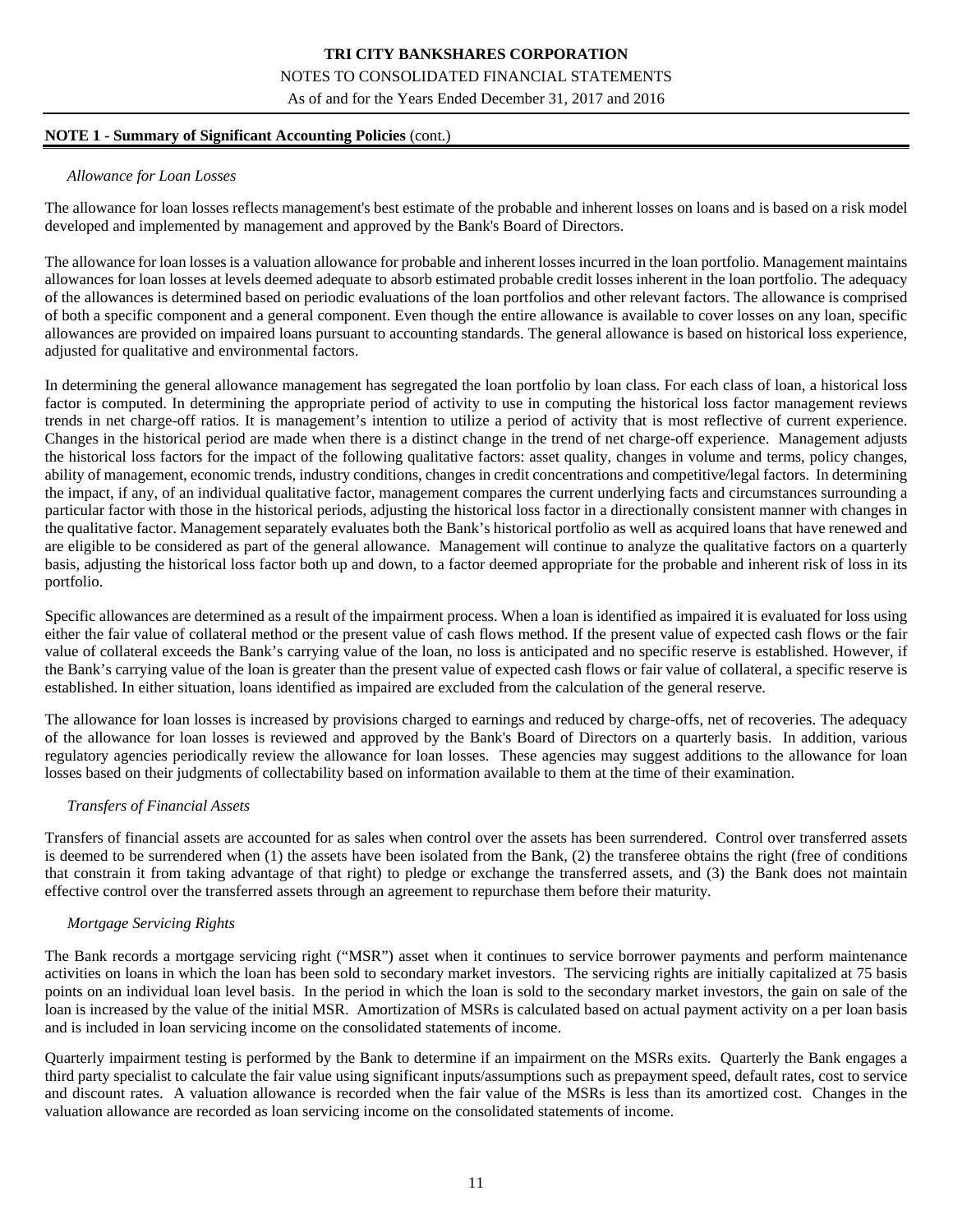#### **NOTE 1 - Summary of Significant Accounting Policies** (cont.)

#### *Premises and Equipment*

Land is carried at cost. Depreciable assets are stated at cost less accumulated depreciation. Provisions for depreciation are computed on straight-line methods over the estimated useful lives of the assets, which range from 3 to 10 years for furniture and equipment and 15 to 40 years for buildings and lease-hold improvements. Repairs and maintenance costs are expensed as incurred.

#### *Other Real Estate Owned*

Other real estate owned ("OREO") comprises real estate acquired in partial or full satisfaction of loans. OREO is recorded at fair value less estimated selling costs at the date of transfer, establishing a new cost basis, with any excess of the related loan balance over the fair value less expected selling costs charged to the allowance for loan losses. Subsequently, properties are evaluated and if fair value declines, a valuation allowance is recorded through operation of other real estate owned expense. The amount the Bank ultimately recovers on repossessed assets may differ substantially from the net carrying value of these assets because of future market factors beyond the Bank's control. Net costs of maintaining and operating the properties are expensed to operation of other real estate owned as incurred on the consolidated statements of income.

#### *Intangible Assets*

The Bank's intangible assets include the value of ongoing customer relationships (core deposit intangible) arising from the purchase of certain assets and the assumption of certain liabilities from unrelated entities. Core deposit intangibles are amortized over an eight year period. Any impairment in the intangibles would be recorded against income in the period of impairment. No impairment was recorded during the years ended December 31, 2017 and 2016.

#### *New Market Tax Credits*

As part of its Community Reinvestment Act responsibilities and due to their favorable economics, the Corporation invests in tax creditmotivated projects primarily in the markets it serves. These projects are directed at tax credits issued under the Federal New Markets Tax Credits. The Corporation generates its returns on tax credit motivated projects through the receipt of federal tax credits. The federal tax credits are recorded as an offset to the income tax provision in the year that they are earned under federal income tax law – over 7 years for Federal NMTC upon the investment of funds into the qualifying project. These credits, if not used in the tax return for the year of origination, can be carried forward for 20 years.

The Corporation invested in one tax credit during each of the years ended December 31, 2017 and 2016, totaling \$3.0 million and \$2.4 million, respectively. As of December 31, 2017 and 2016 the Corporation had total tax credits of \$4.4 million and \$2.0 million, respectively.

#### *Federal Reserve Bank Stock*

The Bank's investment in Federal Reserve Bank ("FRB") stock meets the minimum amount required by current regulations and is carried at cost, which approximates fair value.

#### *Off-Balance Sheet Financial Instruments*

In the ordinary course of business the Bank has entered into off-balance sheet financial instruments consisting of commitments to extend credit, commercial letters of credit and standby letters of credit. Such financial instruments are recorded in the consolidated financial statements when they are funded or related fees are incurred or received.

#### *Derivative Financial Instruments*

The Bank utilizes derivative financial instruments to meet the ongoing credit needs of its customers and in order to manage the market exposure of its residential loans held for sale and its commitments to extend credit for residential loans. Derivative financial instruments include commitments to extend credit. The Bank does not use interest rate contracts (e.g. swaps, caps, floors) or other derivatives to manage interest rate risk and has none of these instruments outstanding at December 31, 2017 or 2016.

#### *Advertising Costs*

All advertising costs incurred by the Bank are expensed in the period in which they are incurred and recorded in noninterest expense.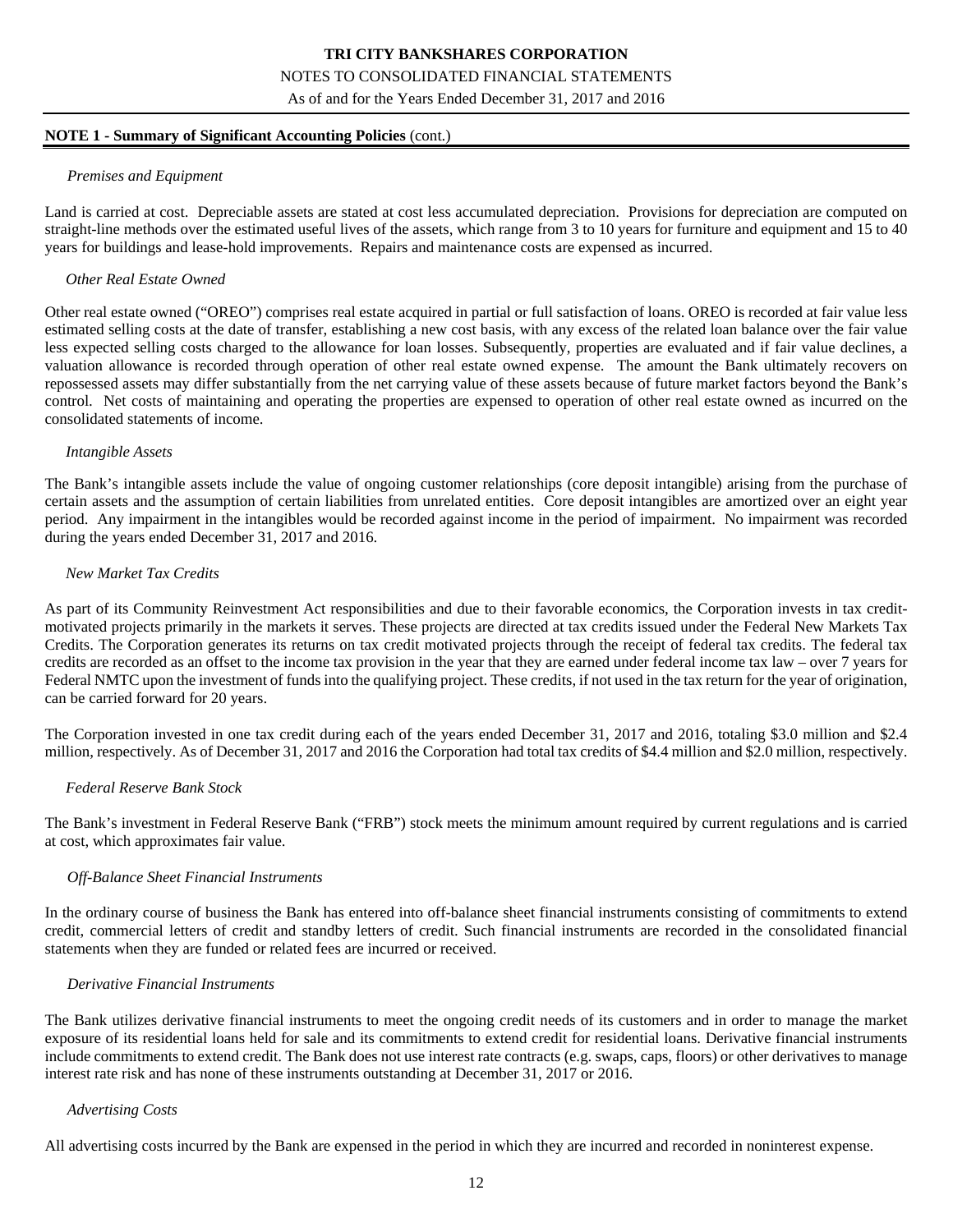#### **NOTE 1 - Summary of Significant Accounting Policies** (cont.)

#### *Income Taxes*

The Corporation files a consolidated federal income tax return and combined state income tax returns. Income tax expense is recorded based on the liability method. Deferred income tax assets and liabilities are computed annually for differences between the financial statement and tax bases of assets and liabilities that will result in taxable or deductible amounts in the future based on enacted tax laws and rates applicable to the periods in which the differences are expected to affect taxable income. As changes in tax laws or rates are enacted, deferred tax assets and liabilities are adjusted through the provision for income taxes. The differences relate principally to the allowance for loan losses, mortgage servicing rights, deferred loan fees, and premises and equipment. Valuation allowances are established when necessary to reduce deferred income tax assets to the amount expected to be realized. The Corporation also accounts for the uncertainty in income taxes related to the recognition and measurement of a tax position taken or expected to be taken in an income tax return. The Corporation follows the applicable accounting guidance on derecognition, classification, interest and penalties, accounting in interim periods, disclosure, and transition related to the uncertainty in these income tax positions. It is the Corporation's policy to include interest and penalties in tax expense.

#### *Earnings Per Share*

Basic earnings per share is computed based upon the weighted average number of common shares outstanding during each year. The Corporation had no potentially dilutive shares outstanding during the periods ended December 31, 2017 and 2016.

#### *Segment Reporting*

The Corporation has determined that it has one reportable segment - community banking. The Bank offers a range of financial products and services to external customers, including: accepting deposits and originating residential, consumer and commercial loans. Revenues for each of these products and services are disclosed in the consolidated statements of income.

#### *Employee Benefit Plan*

The Bank has established a defined contribution 401(k) profit-sharing plan for qualified employees. The Bank's policy is to fund contributions as accrued.

#### *Bank Owned Life Insurance*

The Bank has purchased life insurance policies on certain key employees. Bank owned life insurance is recorded at the amount that can be realized under the insurance contract at the balance sheet date, which is net cash surrender value. Appreciation in value of the insurance policies is classified as noninterest income.

#### *Reclassifications*

Certain 2017 and 2016 amounts have been reclassified to conform to the 2017 presentation. The reclassifications have no effect on previously reported consolidated net income, basic earnings per share, and consolidated stockholders' equity.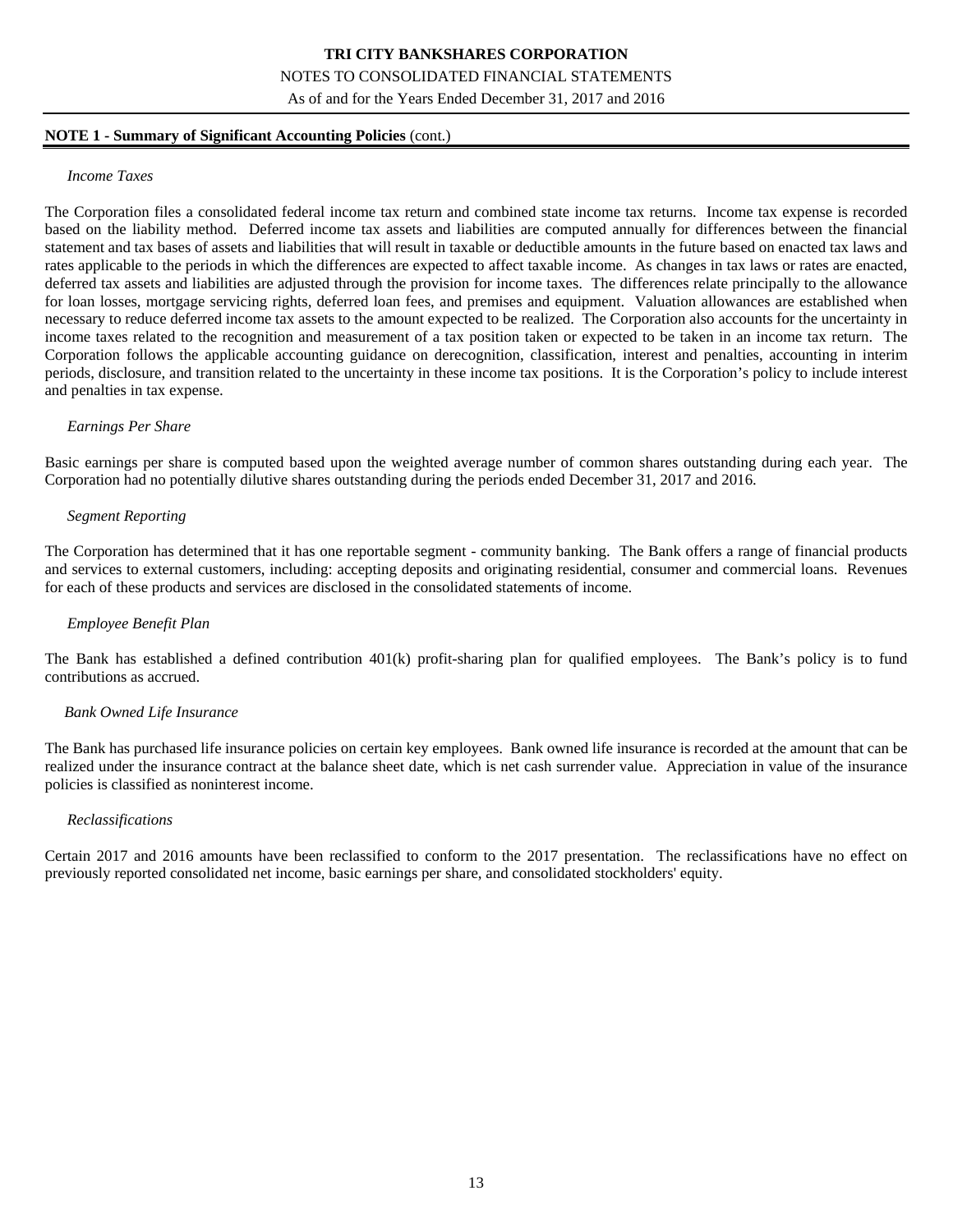#### **NOTE 1 - Summary of Significant Accounting Policies** (cont.)

#### *Recent Accounting Pronouncements*

The Financial Accounting Standards Board ("FASB") issues Accounting Standards Updates ("ASU"s) to the FASB Accounting Standards Codification ("ASC"). This section provides a summary description of recent ASUs that management expects may have an impact on the consolidated financial statements issued in the near future.

In May 2014, FASB issued ASU No. 2014-09, *Revenue from Contracts with Customers*. This ASU establishes a comprehensive revenue recognition standard for virtually all industries following U.S. GAAP, including those that previously followed industry-specific guidance such as the real estate and construction industries. The revenue standard's core principal is built on the contract between a vendor and a customer for the provision of goods and services. It attempts to depict the exchange of rights and obligations between the parties in the pattern of revenue recognition based on the consideration to which the vendor is entitled. To accomplish this, the standard requires five basic steps: (i) identify the contract with the customer, (ii) identify the performance obligations in the contract, (iii) identify the transaction price, (iv) allocate the transaction price to the performance obligations in the contract, and (v) recognize revenue when (or as) the entity satisfies the performance obligation. Three basic transition methods are available - full retrospective, retrospective with certain practical expedients, and a cumulative effect approach. Under the cumulative effect alternative, an entity would apply the new revenue standard only to contracts that are incomplete under legacy U.S. GAAP at the date of initial application and recognize the cumulative effect of the new standard as an adjustment to the opening balance of retained earnings. In August 2015, the FASB issued ASU No. 2015-14, Revenue from Contracts with Customers: Deferral of the Effective Date. The guidance in this ASU is now effective for annual reporting periods beginning after December 15, 2017. All entities may apply the guidance as early as reporting periods beginning after December 15, 2016. In March 2016, the FASB issued ASU No. 2016-08, Revenue from Contracts with Customers: Principal versus Agent Considerations (Reporting Revenue Gross versus Net). While the ASU does not change the core provisions of Topic 606, it clarifies the implementation guidance on principal versus agent considerations. Namely, the ASU clarifies and offers guidance to help determine when the reporting entity is providing goods or services to a customer itself (i.e., the entity is a principal), or merely arranging for that good or service to be provided by the other party (i.e., the reporting entity is an agent). If the entity is a principal, it recognizes revenue in the gross amount of consideration to which it expects to be entitled in exchange for the specified good or service transferred to the customer. When the reporting entity is an agent, it recognizes revenue in the amount of any fee or commission to which it expects to be entitled in exchange for arranging for the specified good or service to be provided by the other party. An entity is a principal if it controls the specified good or service before that good or service is transferred to a customer. The guidance includes indicators to assist in determining whether the control criteria are met. If a contract with a customer includes more than one specified good or service, an entity could be a principal for some specified goods or services and an agent for others. In April 2016, the FASB issued ASU No. 2016-10, Revenue from Contracts with Customers: Identifying Performance Obligations and Licensing.

This ASU clarifies guidance related to identifying performance obligations and licensing implementation guidance contained in the new revenue recognition standard. The ASU includes targeted improvements based on input the FASB received from the Transition Resource Group for Revenue Recognition and other stakeholders. The ASU seeks to proactively address areas in which diversity in practice potentially could arise, as well as to reduce the cost and complexity of applying certain aspects of the guidance both at implementation and on an ongoing basis. The amendments in this ASU affect the guidance in ASU 2014-09, Revenue from Contracts with Customers, which will be effective for fiscal years beginning after December 31, 2017. In May 2016, the FASB issued ASU No. 2016-12, Revenue from Contracts with Customers: Narrow-Scope Improvements and Practical Expedients. This ASU clarifies certain aspects of Topic 606 guidance as follows:

•The objective of the collectability assessment is to determine whether the contract is valid and represents a substantive transaction on the basis of whether a customer has the ability and intention to pay the promised consideration in exchange for the goods or services transferred.

•An entity can recognize revenue in the amount of consideration received when it has transferred control of the goods or services, has no additional obligation to transfer goods or services, and the consideration received is nonrefundable.

•A reporting entity is permitted to make the accounting policy election to exclude amounts collected from customers for all sales taxes from the transaction price.

•The measurement date is specified as being the contract inception, and variable consideration guidance applies only to variability resulting from reasons other than the form of the consideration.

•As a practical expedient, a reporting entity is permitted to reflect the aggregate effect of all modifications that occur before the beginning of the earliest period presented in accordance with Topic 606 when identifying the satisfied and unsatisfied performance obligations, determining the transaction price, and allocating the transaction price to the satisfied and unsatisfied performance obligations.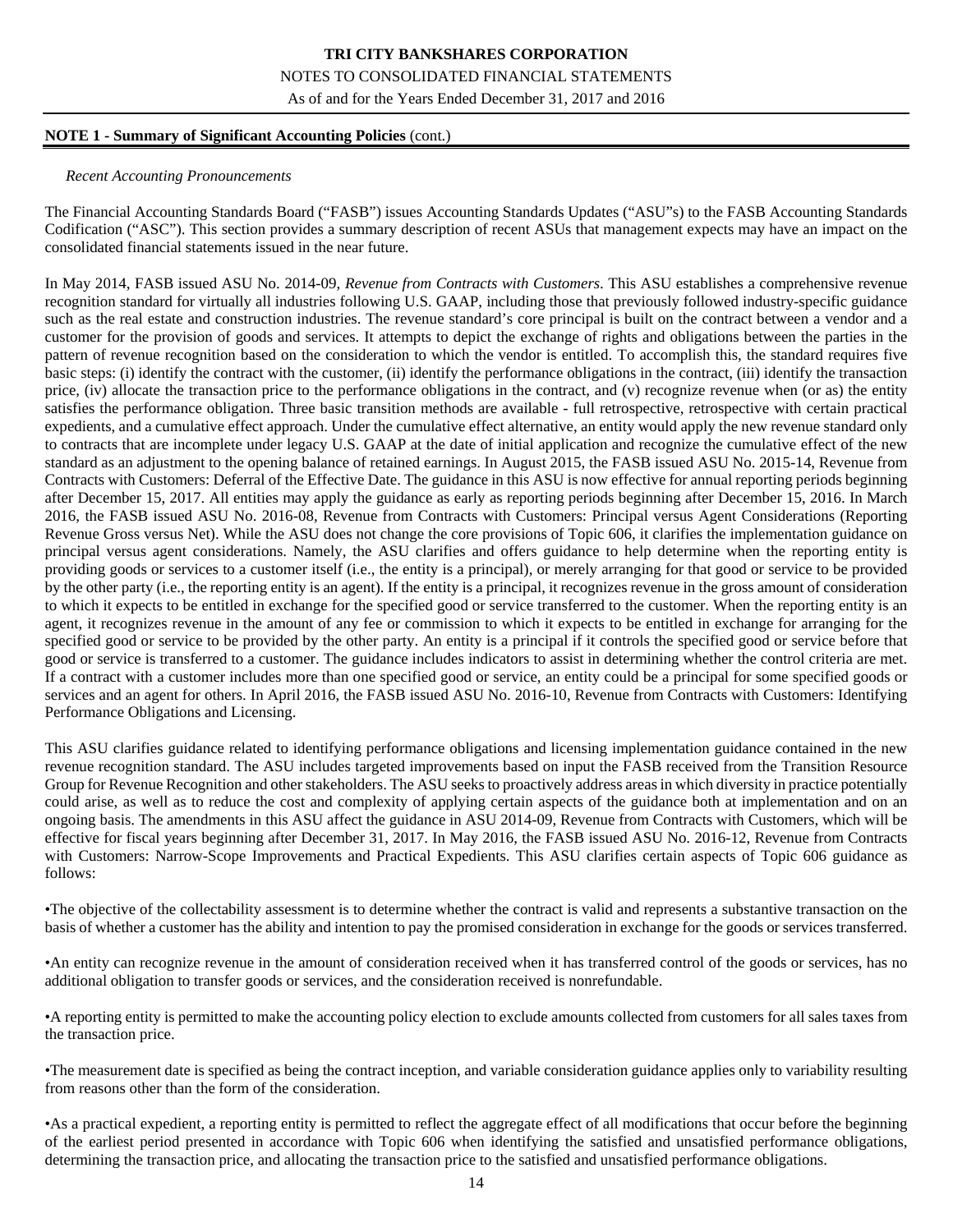#### **NOTE 1 - Summary of Significant Accounting Policies** (cont.)

#### *Recent Accounting Pronouncements (continued)*

•The ASU clarifies that a completed contract for purposes of transition is a contract for which all (or substantially all) of the revenue was recognized under legacy U.S. GAAP before the date of initial application. Accounting for elements of a contract that do not affect revenue under legacy U.S. GAAP are irrelevant to the assessment of whether a contract is complete. In addition, the amendments in this ASU permit an entity to apply the modified retrospective transition method either to all contracts or only to contracts that are not completed contracts.

The amendments in this ASU clarify that an entity that retrospectively applies the guidance in Topic 606 to each prior reporting period is not required to disclose the effect of the accounting change for the period of adoption. However, an entity is still required to disclose the effect of the changes on any prior periods retrospectively adjusted.

The guidance in the revenue recognition ASUs listed above is effective for annual reporting periods beginning after December 15, 2017, including interim reporting periods within that reporting period. The Bank is currently evaluating the impact of the various revenue recognition ASUs. The guidance does not apply to revenue associated with financial instruments, including loans and securities. The Bank is currently evaluating its non-interest revenue sources and does not anticipate the adoption of these ASUs to have a material impact on its consolidated operations, financial position and cash flows.

In January 2016, the FASB issued ASU No. 2016-01, "*Financial Instruments – Overall (Subtopic 825-10): Recognition and Measurement of Financial Assets and Financial Liabilities*." The amendments in ASU 2016-01, among other things:

•Requires equity investments (except those accounted for under the equity method of accounting, or those that result in consolidation of the investee) to be measured at fair value with changes in fair value recognized in net income.

•Requires public business entities to use the exit price notion when measuring the fair value of financial instruments for disclosure purposes.

•Requires separate presentation of financial assets and financial liabilities by measurement category and form of financial asset (i.e., securities or loans and receivables).

•Eliminates the requirement for public business entities to disclose the method(s) and significant assumptions used to estimate the fair value that is required to be disclosed for financial instruments measured at amortized cost.

The amendments are effective for fiscal years beginning after December 15, 2017. The new guidance permits early adoption of the own credit provision. In addition, the new guidance permits early adoption of the provision that exempts private companies and not-for-profit organizations from having to disclose fair value information about financial instruments measured at amortized cost. The Bank does not expect the adoption of the new standard to have a material impact on the consolidated operations, financial position and cash flows of the Bank.

In February 2016, the FASB issued ASU 2016-02, "*Leases (Topic 842)*." The amendments in this update increase transparency and comparability among organizations by recognizing lease assets and lease liabilities on the balance sheet and disclosing key information about leasing arrangements. For leases with a term of 12 months or less, the amendments permit lessee's to make an accounting policy election by class of underlying assets not to recognize lease assets and lease liabilities. For finance leases, the amendments in this update require a lessee to 1) recognize a right-of use asset and a lease liability, initially measured at the present value of the lease payments, on the balance sheet; 2) recognize interest on the lease liability separately from amortization of the right-of-use asset in the statement of comprehensive income; 3) classify repayments of the principal portion of the lease liability within financing activities and payments of interest on the lease liability and variable lease payments within operating activities in the statement of cash flows. For operating leases, the amendments in this update require a lessee to 1) recognize a right-of-use asset and a lease liability, initially measured at the present value of the lease payments, on the balance sheet; 2) recognize a single lease cost, calculated so that the cost of the lease is allocated over the lease term on a generally straight-line basis; 3) classify all cash payments within operating activities in the statement of cash flows. The amendments are effective for fiscal years beginning after December 15, 2018. Early adoption is permitted. The Bank's leases are operating leases and ASU 2016-02 will require us to add them to our consolidated balance sheet. The Bank's operating leases are predominantly related to real estate. Management is currently evaluating other impacts this guidance will have on the consolidated operations, financial position and cash flows of the Bank.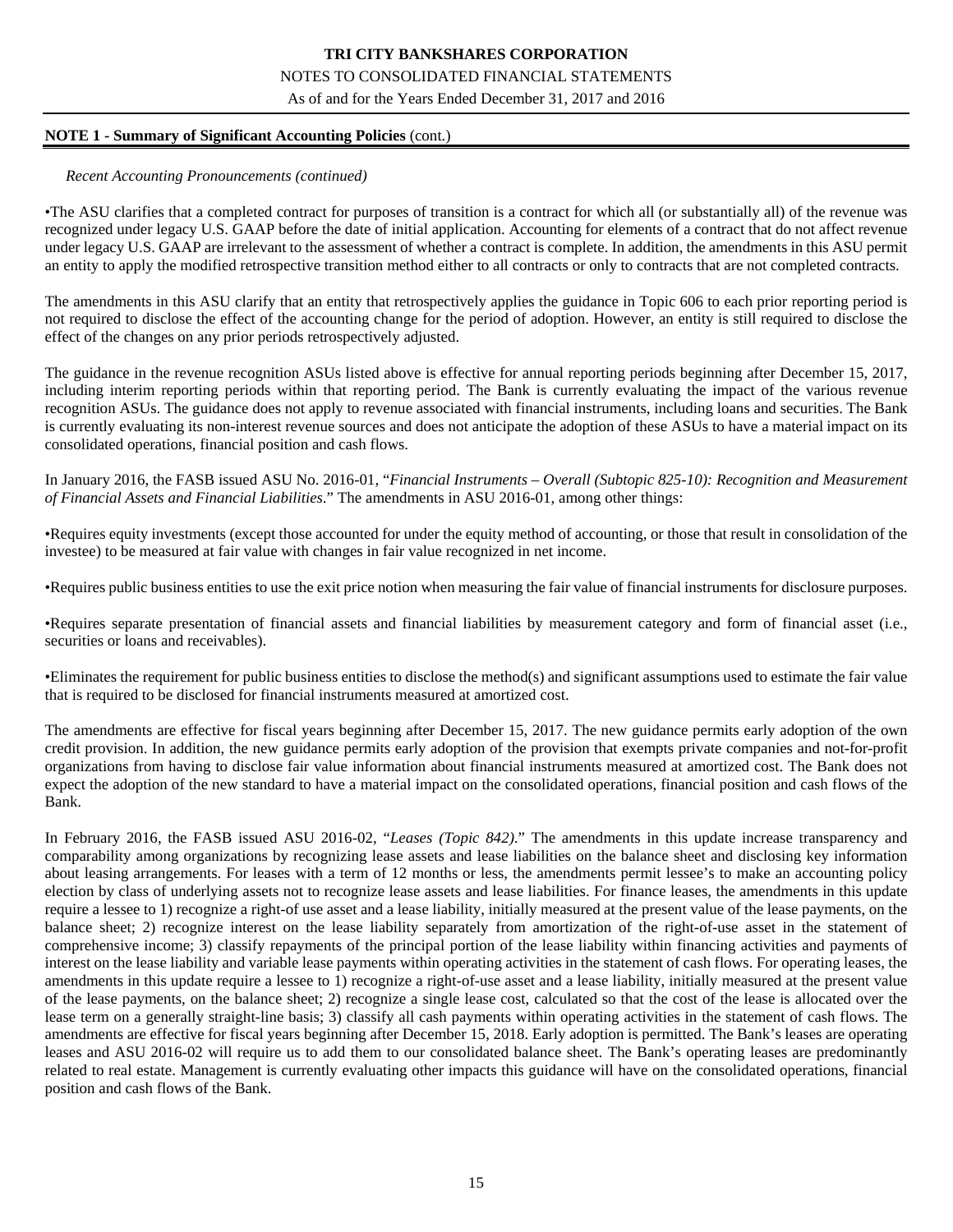#### **NOTE 1 - Summary of Significant Accounting Policies** (cont.)

#### *Recent Accounting Pronouncements (continued)*

In June 2016, the FASB issued ASU 2016-13, "*Financial Instruments – Credit Losses (Topic 326): Measurement of Credit Losses on Financial Instruments"*. ASU 2016-13 requires credit losses on most financial assets measured at amortized cost and certain other instruments to be measured using an expected credit loss model (referred to as the current expected credit loss (CECL) model). Under this model, entities will estimate credit losses over the entire contractual term of the instrument (considering estimated prepayments, but not expected extensions or modifications unless reasonable expectation of a troubled debt restructuring exists) from the date of initial recognition of that instrument.

The ASU also replaces the current accounting model for purchased credit impaired loans and debt securities. The allowance for credit losses for purchased financial assets with a more-than insignificant amount of credit deterioration since origination ("PCD assets"), should be determined in a similar manner to other financial assets measured on an amortized cost basis. However, upon initial recognition, the allowance for credit losses is added to the purchase price ("gross up approach") to determine the initial amortized cost basis. The subsequent accounting for PCD financial assets is the same expected loss model described above.

Further, the ASU made certain targeted amendments to the existing impairment model for available-for-sale (AFS) debt securities. For an AFS debt security for which there is neither the intent nor a more-likely-than-not requirement to sell, an entity will record credit losses as an allowance rather than a write-down of the amortized cost basis.

The Update is effective for fiscal years beginning after December 15, 2020, and interim periods within those fiscal years. Management has engaged a third party vendor to assist in the implementation of the standard and is in the process of analyzing loan level data for modeling purposes. Management is currently evaluating the impact of adoption of the new standard on the consolidated operations, financial position and cash flows of the Bank.

In March 2017, the FASB issued ASU 2017-08, "*Premium Amortization on Purchased Callable Debt Securities"*. ASU 2017-08 shortens the amortization for premiums on purchased callable debt securities to the earliest call date (i.e. yield-to-earliest call amortization), rather than amortizing over the full contractual term. The ASU does not change the accounting for securities held at a discount.

The amendments apply to callable debt securities with explicit, noncontingent call features that are callable at fixed prices and on preset dates. If a security may be prepaid based on prepayments of the underlying loans, not because the issuer has exercised a date specific call option, it is excluded from the scope of the new standard. However, for instruments with contingent call features, once the contingency is resolved and the security is callable at a fixed price and preset date, the security is within the scope of the amendment. Further, the amendments apply to all premiums on callable debt securities, regardless of how they were generated.

The amendments require companies to reset the effective yield using the payment terms of the debt security if the call option is not exercised on the earliest call date. If the security has additional call dates, any excess of the amortized cost basis over the amount repayable by the issuer at the next call date should be amortized to the next call date.

The amendments are effective for fiscal years beginning after December 15, 2018, and interim periods within those years. Early adoption is permitted. Management is currently evaluating the adoption of the new standard on the consolidated operations, financial position and cash flows of the Bank.

The Tax Cuts and Jobs Act (the Act) was enacted on December 22, 2017. The Act reduces the US federal corporate tax rate from 35% to 21%. At December 31, 2017, we have completed our accounting for the tax effects of enactment of the Act.

As described below, we have made a reasonable estimate of the effects on our existing deferred tax balances as of December 31, 2017. We re-measured all of our deferred tax assets and liabilities based on the rates at which they are expected to reverse in the future. We recognized a tax expense of \$1,522,034 in our tax provision for the year ended December 31, 2017 related to adjusting our deferred tax balance to reflect the new corporate tax rate.

Deferred tax asset (DTA) related to available for sale (AFS) securities losses that were revalued as of December 31, 2017 noted above created a "stranded tax effects" in Accumulated Other Comprehensive Income (AOCI) due to enactment of the Act. The issue arose due to the nature of U.S. GAAP recognition of tax rate change effects on the AFS DTA revaluation as an adjustment to income tax provision. In January 2018, FASB issued ASU 2018-02, *Income Statement – Reporting Comprehensive Income (Topic 202)*. The Corporation early adopted the provisions of the ASU 2018-02 and recorded a one-time reclassification of \$494,438 from AOCI to retained earnings for the stranded tax effects resulting from the newly enacted corporate tax rate. The amount of the reclassification was the difference between the 35 percent historical corporate tax rate and the newly enacted 21 percent corporate tax rate. See Consolidated Statements of Changes in Stockholders' Equity for details of the reclassification.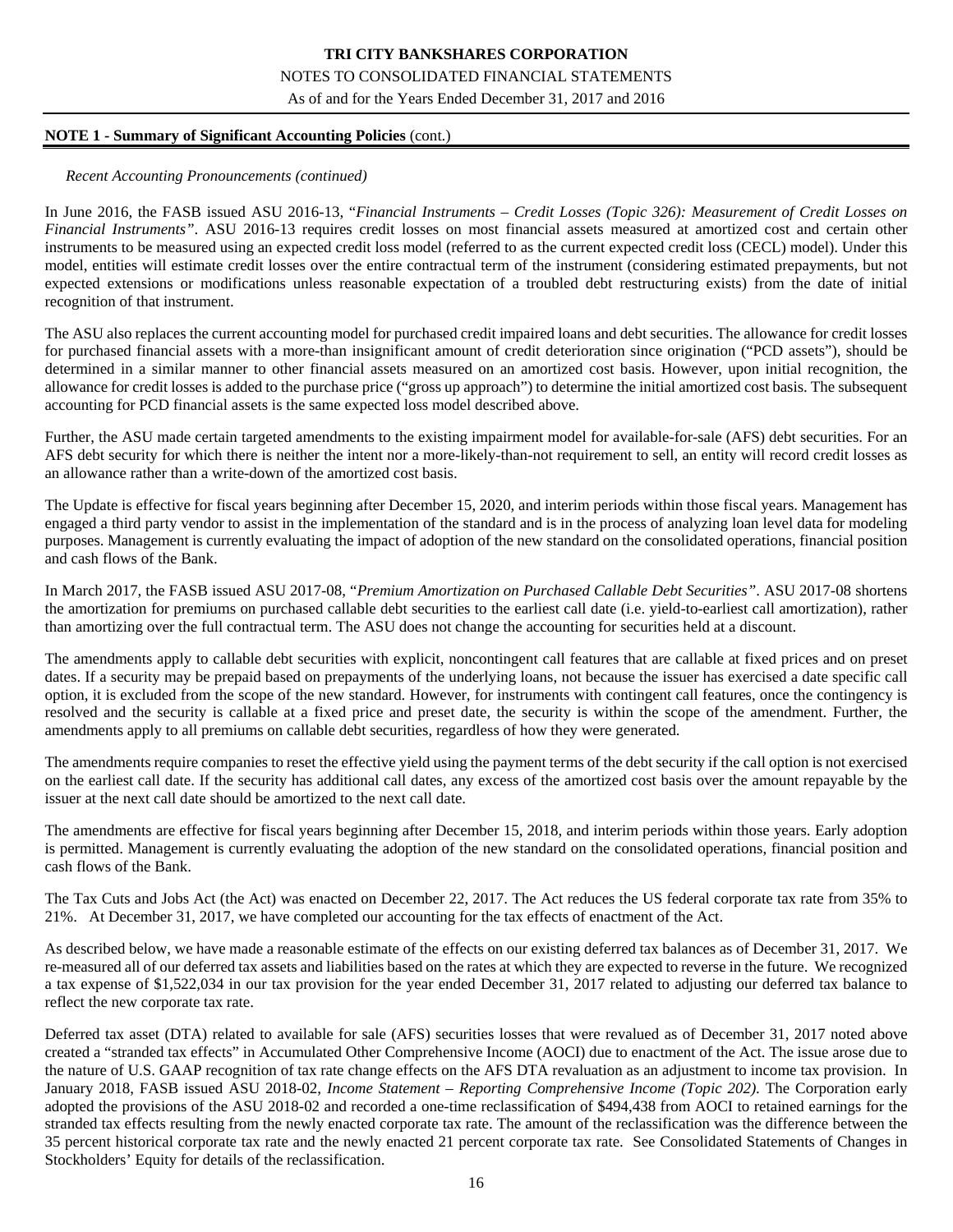#### As of and for the Years Ended December 31, 2017 and 2016

#### **NOTE 2 - Fair Value of Financial Instruments**

The accounting guidance for fair value measurements and disclosures establishes a three-level valuation hierarchy for disclosure of fair value measurements. The valuation hierarchy favors the transparency of inputs to the valuation of an asset or liability as of the measurement date and thereby favors use of Level 1 if appropriate information is available, and otherwise Level 2 and finally Level 3 if a Level 2 input is not available. The three levels are defined as follows.

- Level 1 Fair value is based upon quoted prices (unadjusted) for identical assets or liabilities in active markets in which the Corporation can participate.
- $\bullet$  Level 2 Fair value is based upon quoted prices for similar (i.e., not identical) assets and liabilities in active markets, and other inputs that are observable for the asset or liability, either directly or indirectly, for substantially the full term of the financial instrument.
- Level 3 Fair value is based upon financial models using primarily unobservable inputs.

A financial instrument's categorization within the valuation hierarchy is based upon the lowest level of input within the valuation hierarchy that is significant to the fair value measurement.

The Corporation has an established process for determining fair value of assets on both a recurring and nonrecurring basis. Fair value is based upon quoted market prices, where available. If listed prices or quotes are not available, fair value is based upon internally developed models that use primarily market-based or independently-sourced market parameters, including interest rate yield curves and option volatilities. Valuation adjustments may be made to ensure that financial instruments are recorded at fair value. These adjustments include amounts to reflect counterparty credit quality, creditworthiness, liquidity and unobservable parameters that are applied consistently over time. Any changes to the valuation methodology are reviewed by management to determine appropriateness of the changes.

*Securities available for sale* - The fair value of securities available for sale is determined by obtaining market price quotes from independent third parties wherever such quotes are available. Where such quotes are not available, management utilizes independent third party valuation analysis to support these estimates and judgments in determining fair value. The subsequent table presents, for the periods noted the Corporation's fair value of securities available for sale in accordance with the fair value hierarchy described above.

*Loans held for investment -* The Bank does not record loans held for investment at fair value on a recurring basis. However, from time to time, a particular loan may be considered impaired and an allowance for loan losses established. Loans for which it is probable that payment of interest and principal will not be made in accordance with the contractual terms of the loan agreement are considered impaired. Once a loan is identified as individually impaired, management measures impairment in accordance with relevant accounting guidance. The fair value of impaired loans is estimated using either the fair value of collateral method or the present value of cash flows method. Those impaired loans requiring an allowance represent loans for which the fair value of the expected repayments or collateral does not exceed the recorded investments in such loans. For individually evaluated impaired loans, the significant unobservable inputs include the present value of expected future cash flows discounted at the loans effective interest rate, the underlying collateral for collateral-dependent loans, or the estimated liquidity of the note, resulting in an average discount of approximately 15%. The Bank records these impaired loan as nonrecurring level 3 in the fair value hierarchy. At December 31, 2017 and 2016, substantially all of the impaired loans were evaluated based on the fair value of the collateral.

*Other real estate owned -* Loans on which the underlying collateral has been repossessed are recorded at fair value less estimated costs to sell upon transfer to OREO establishing a new cost basis. Fair value is based upon independent market prices, appraised values of the collateral or management's estimation of the value of the collateral and recorded as nonrecurring level 3 in the fair value hierarchy.

The methods described above may produce a fair value estimate that may not be indicative of net realizable value or reflective of future fair values. Further, while the Corporation believes its valuation methods are appropriate and consistent with other market participants, the use of different methodologies or assumptions to determine the fair value of certain financial instruments could result in different estimates of fair values of the same financial instruments at the reporting date.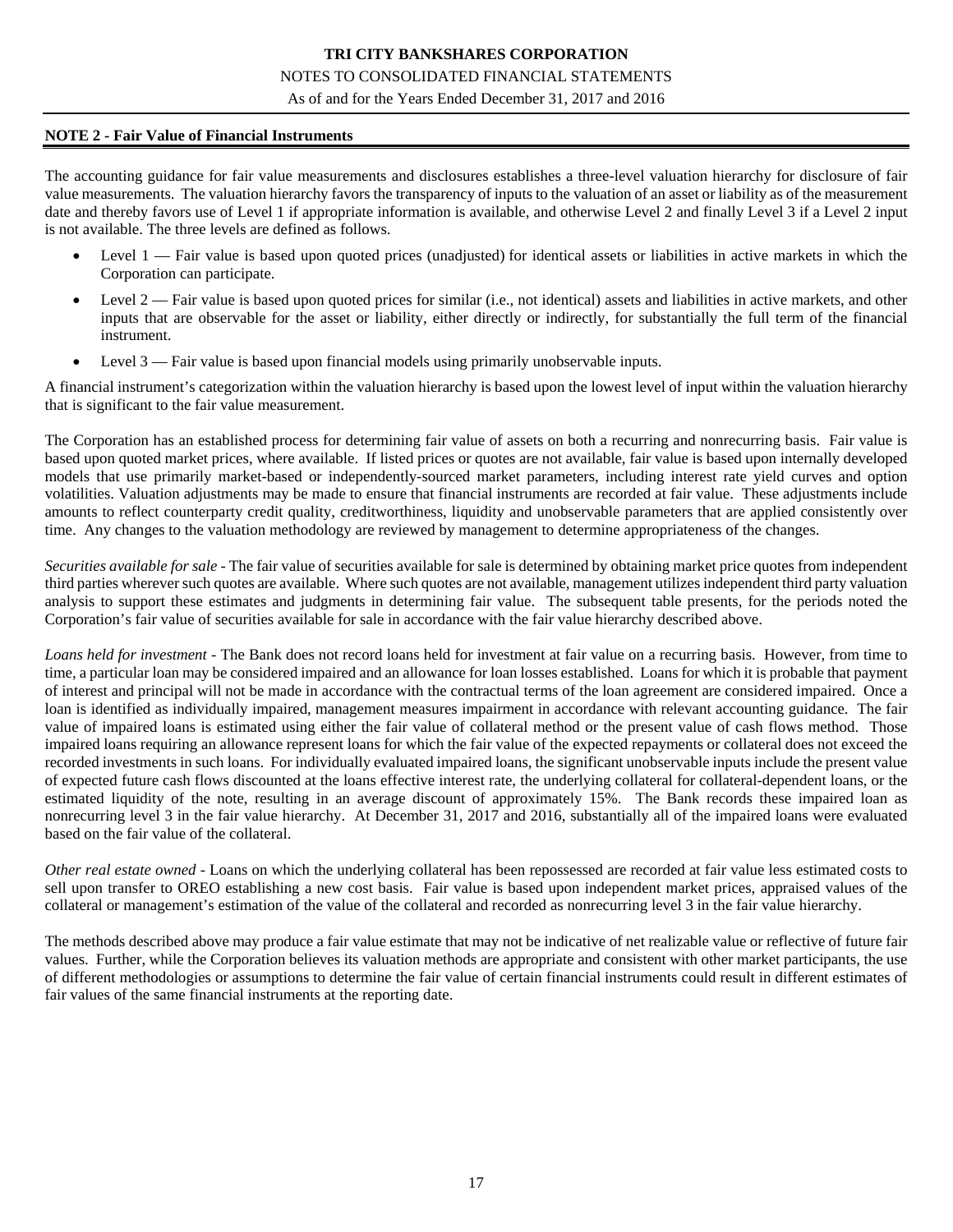#### NOTES TO CONSOLIDATED FINANCIAL STATEMENTS

As of and for the Years Ended December 31, 2017 and 2016

#### **NOTE 2 - Fair Value of Financial Instruments** (cont.)

Assets measured at fair value on a recurring basis for 2017and 2016 are summarized below:

#### **Assets measured on a recurring basis**

|                                                                                                                                                       | Balance at                               |    |         |  |                                          |    |         |
|-------------------------------------------------------------------------------------------------------------------------------------------------------|------------------------------------------|----|---------|--|------------------------------------------|----|---------|
|                                                                                                                                                       | 12/31/2017                               |    | Level 1 |  | Level 2                                  |    | Level 3 |
| Securities available for sale<br>Collateralized mortgage obligations<br>M ortgage-backed securities<br>Obligations of State and political subdivision | 51,695,504<br>221,833,100<br>170,960,394 | \$ |         |  | 51,695,504<br>221,833,100<br>170,960,394 | \$ |         |
| Total securities available for sale                                                                                                                   | 444,488,998                              | S  |         |  | 444,488,998                              | \$ |         |
|                                                                                                                                                       | Balance at<br>12/31/2016                 |    | Level 1 |  | Level 2                                  |    | Level 3 |
| Securities available for sale                                                                                                                         |                                          |    |         |  |                                          |    |         |
| Collateralized mortgage obligations                                                                                                                   | \$<br>239,145,034                        | \$ |         |  | 239, 145, 034                            | \$ |         |
| Mortgage-backed securities<br>Obligations of State and political subdivision                                                                          | 149,140,510<br>52,502,483                |    |         |  | 149,140,510<br>52,502,483                |    |         |
| Total securities available for sale                                                                                                                   | 440.788.027                              | \$ |         |  | 440.788.027                              | S  |         |

Assets measured at fair value on a non-recurring basis for 2017 and 2016 are summarized below:

#### **Assets measured on a nonrecurring basis**

|                                                                              |               | Balance at<br>12/31/2017 |    | Level 1 |    | Level 2 |    | Level 3              |
|------------------------------------------------------------------------------|---------------|--------------------------|----|---------|----|---------|----|----------------------|
| Impaired loans with a related allowance, net<br>Other real estate owned, net | $\mathcal{P}$ | 8,278,401<br>122,670     | Ъ. |         | ъ. |         |    | 8,278,401<br>122,670 |
| Totals                                                                       |               | 8,401,071                |    |         |    |         |    | 8,401,071            |
|                                                                              |               | Balance at<br>12/31/2016 |    | Level 1 |    | Level 2 |    | Level 3              |
| Impaired loans with a related allowance, net<br>Other real estate owned, net |               | 8,969,800<br>469,350     | \$ |         |    |         | J. | 8,969,800<br>469,350 |
| Totals                                                                       |               | 9,439,150                | S  |         |    |         |    | 9,439,150            |

Disclosure of fair value information about financial instruments, for which it is practicable to estimate that value, is required whether or not recognized in the consolidated balance sheets. In cases where quoted market prices are not available, fair values are based on estimates using present value or other valuation techniques. Those techniques are significantly affected by the assumptions used, including the discount rate and estimates of future cash flows. In that regard, the derived fair value estimates cannot be substantiated by comparison to independent markets and, in many cases, could not be realized in immediate settlement of the instruments. Certain financial instruments with a fair value that is not practicable to estimate and all non-financial instruments are excluded from the disclosure requirements. Accordingly, the aggregate fair value amounts presented do not necessarily represent the underlying value of the Corporation.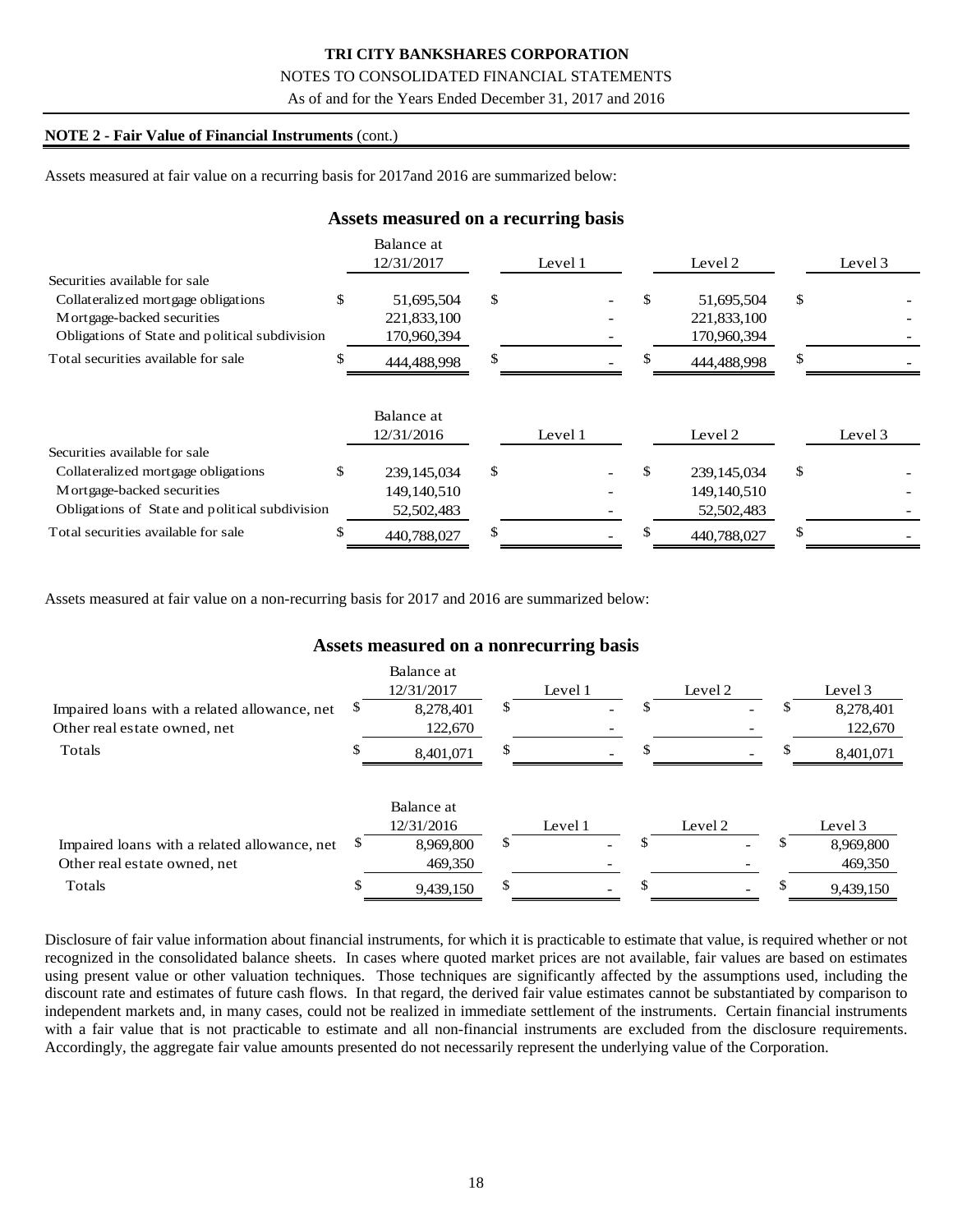As of and for the Years Ended December 31, 2017 and 2016

#### **NOTE 2 - Fair Value of Financial Instruments (**cont.)

The following is a description of the valuation methodologies used by the Corporation to estimate fair value, as well as the general classification of financial instruments pursuant to the valuation hierarchy:

 *Cash and due from banks* – Due to their short-term nature, the carrying amount of cash and due from banks approximates fair value and is categorized as a level 1 in the fair value hierarchy.

 *Fed funds sold –* Due to their short-term nature, the carrying amount of Fed funds sold approximates fair value and is categorized as a level 1 in the fair value hierarchy.

*Available for sale securities* – The fair value is estimated using quoted market prices and is categorized as a level 2 in the fair value hierarchy.

*Federal Reserve Bank Stock* – It is not practical to determine the fair value of FRB stock due to restrictions placed on its transferability. No secondary market exists for FRB stock. The stock is bought and sold at par by the FRB. Management believes the recorded value is the fair value and is categorized as a level 2 in the fair value hierarchy.

*Loans held for investment* – The fair value of loans held for investment is estimated using the rates currently offered for loans held for investment segregated by loan purpose and term and is categorized as a level 3 in the fair value hierarchy.

*Cash surrender value of life insurance –* Fair value is based on the cash surrender value of the individual policies as provided by the insurance agency and is categorized as a level 2 in the fair value hierarchy.

*Mortgage servicing rights -* The fair value of MSRs is estimated using third-party information for selected asset price tables for servicing cost and servicing fees applied to the Bank's portfolio of serviced loans and is categorized as a level 2 in the fair value hierarchy.

*Accrued interest receivable –* The carrying amount of accrued interest receivable approximates fair value and is categorized as a level 1 in the fair value hierarchy.

*Deposits -* The fair value of demand deposits and savings accounts approximates the carrying amount. The fair value of fixed maturity certificates of deposit is estimated using the rates currently offered for certificates of deposit with similar remaining maturities and is categorized as a level 3 in the fair value hierarchy.

*Accrued interest payable –* The carrying amount of accrued interest payable approximates fair value and is categorized as a level 1 in the fair value hierarchy.

The estimated fair values of financial instruments as of December 31,

|                                        | 2017                |    | 2016          |                     |    |               |
|----------------------------------------|---------------------|----|---------------|---------------------|----|---------------|
|                                        | Carrying            |    | Estimated     | Carrying            |    | Estimated     |
|                                        | Amount              |    | Fair Value    | Amount              |    | Fair Value    |
| <b>FINANCIAL ASSETS</b>                |                     |    |               |                     |    |               |
| Cash and due from banks                | \$<br>84,043,266    | \$ | 84,043,266    | \$<br>128,622,650   | \$ | 128,622,650   |
| Federal funds sold                     | 2,414,518           |    | 2,414,518     | 2,464,348           |    | 2,464,348     |
| Available for sale securities          | 444,488,998         |    | 444,488,998   | 440,788,027         |    | 440,788,027   |
| Federal reserve stock                  | 322,100             |    | 322,100       | 322,100             |    | 322,100       |
| Loans held for investment              | 815, 109, 422       |    | 814,879,493   | 788,371,693         |    | 789,186,409   |
| Cash surrender value of life insurance | 38, 301, 624        |    | 38, 301, 624  | 37,256,129          |    | 37,256,129    |
| Mortgage servicing rights, net         | 1,455,810           |    | 1,455,810     | 1,602,769           |    | 1,632,421     |
| Accrued interest receivable            | 3,748,673           |    | 3,748,673     | 3,803,031           |    | 3,803,031     |
| <b>FINANCIAL LIABILITIES</b>           |                     |    |               |                     |    |               |
| Deposits                               | \$<br>1,267,051,615 | \$ | 1,265,965,221 | \$<br>1,284,805,692 | \$ | 1,283,721,533 |
| Accrued interest payable               | 84,763              |    | 84,763        | 78,122              |    | 78,122        |

The estimated fair value of fee income on letters of credit outstanding at December 31, 2017 and December 31, 2016 is insignificant. Loan commitments on which the committed interest rate is less than the current market rate are also insignificant at December 31, 2017 and December 31, 2016.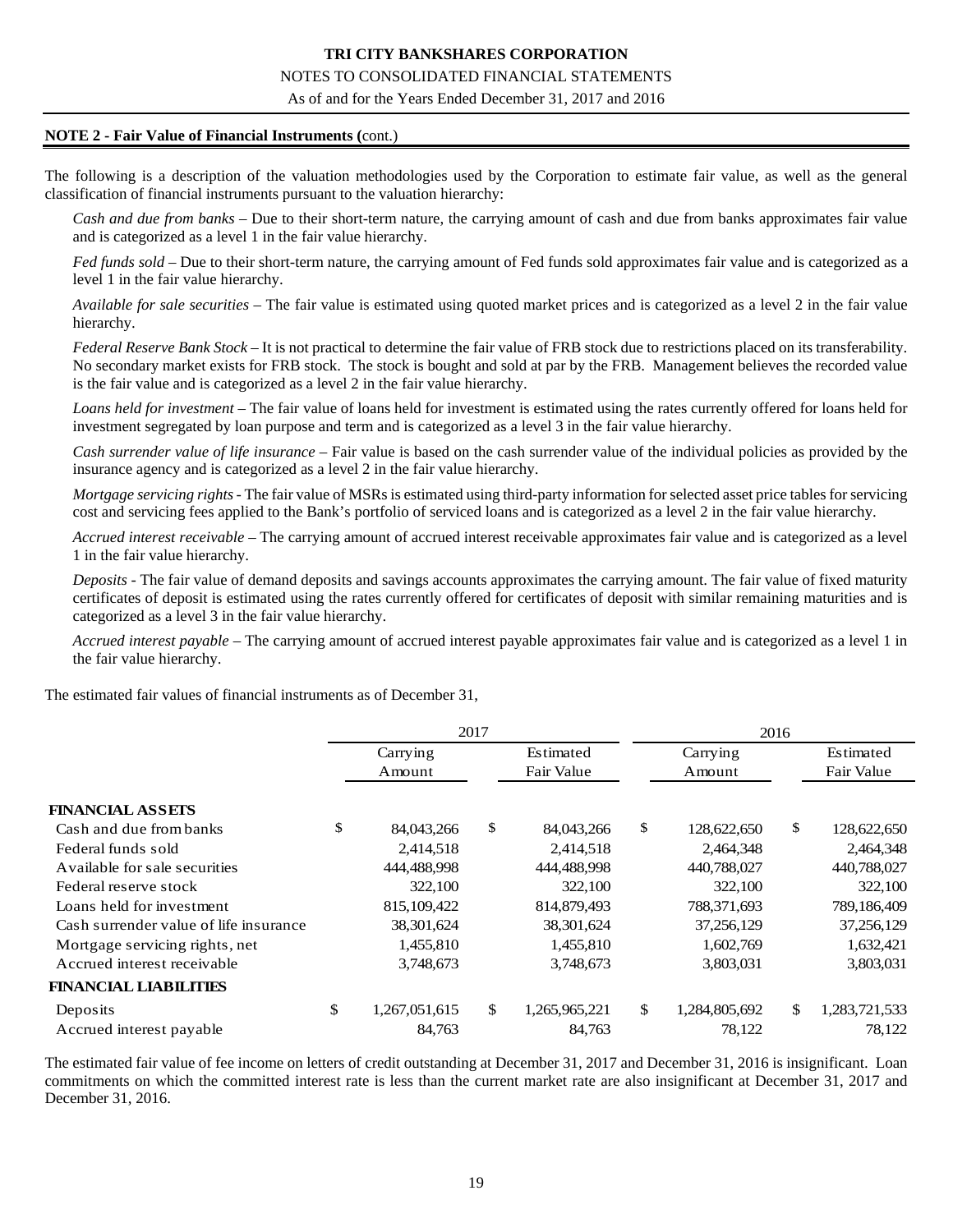As of and for the Years Ended December 31, 2017 and 2016

#### **NOTE 3 - Cash and Due from Banks**

The Bank is required to maintain vault cash and reserve balances with the FRB based upon a percentage of deposits. These requirements were \$29,539,000 at December 31, 2017 and \$18,210,000 at December 31, 2016.

#### **NOTE 4 - Available for Sale Securities**

The following table presents the amortized costs and fair values of available for sale securities as of December 31,

|                                     |    | 2017              |     |                     |              |                      |              |             |  |
|-------------------------------------|----|-------------------|-----|---------------------|--------------|----------------------|--------------|-------------|--|
|                                     |    | Amortized<br>Cost |     | Unrealized<br>Gains |              | Unrealized<br>Losses |              | Fair Value  |  |
| Obligations of:                     |    |                   |     |                     |              |                      |              |             |  |
| States and political subdivisions   | \$ | 51,424,229        | \$  | 525,341             | \$           | (254,066)            | \$           | 51,695,504  |  |
| Collateralized mortgage obligations |    | 223,889,628       |     | 236,117             |              | (2,292,645)          |              | 221,833,100 |  |
| Mortgage-backed securities          |    | 173,009,777       |     | 262,605             |              | (2,311,988)          |              | 170,960,394 |  |
| Totals                              | S  | 448,323,634       | \$. | 1,024,063           | \$           | (4,858,699)          |              | 444,488,998 |  |
|                                     |    |                   |     |                     | 2016         |                      |              |             |  |
|                                     |    | Amortized<br>Cost |     | Unrealized<br>Gains |              | Unrealized<br>Losses |              | Fair Value  |  |
| Obligations of:                     |    |                   |     |                     |              |                      |              |             |  |
| States and political subdivisions   | \$ | 52,426,886        | \$  | 333,947             | $\mathbb{S}$ | (258,350)            | $\mathbb{S}$ | 52,502,483  |  |
| Collateralized mortgage obligations |    | 240,549,237       |     | 603,721             |              | (2,007,924)          |              | 239,145,034 |  |
| Mortgage-backed securities          |    | 150,433,711       |     | 645,481             |              | (1,938,682)          |              | 149,140,510 |  |
| Totals                              | \$ | 443,409,834       | \$  | 1,583,149           | \$           | (4,204,956)          | \$           | 440,788,027 |  |

The amortized cost and fair value of available for sale securities as of December 31, 2017, by contractual maturity are shown below. Expected maturities will differ from contractual maturities for collateralized mortgage obligations and mortgage backed securities because borrowers or issuers may have the right to call or prepay obligations with or without call or prepayment penalties.

|                                      |   |              | 2017 |             |
|--------------------------------------|---|--------------|------|-------------|
|                                      |   | Amortized    |      |             |
|                                      |   | Cost         |      | Fair Value  |
| Due in one year or less              | S | 4, 104, 553  | \$.  | 4,111,523   |
| Due after one year less than 5 years |   | 24,445,233   |      | 24,455,750  |
| Due after 5 years less than 10 years |   | 8,731,874    |      | 8,694,971   |
| Due over 10 years                    |   | 14, 142, 569 |      | 14,433,260  |
|                                      |   | 51,424,229   |      | 51,695,504  |
| Collateralized mortgage obligations  |   | 223,889,628  |      | 221,833,100 |
| Mortgage backed securities           |   | 173,009,777  |      | 170,960,394 |
| <b>Totals</b>                        |   | 448.323.634  |      | 444.488.998 |
|                                      |   |              |      |             |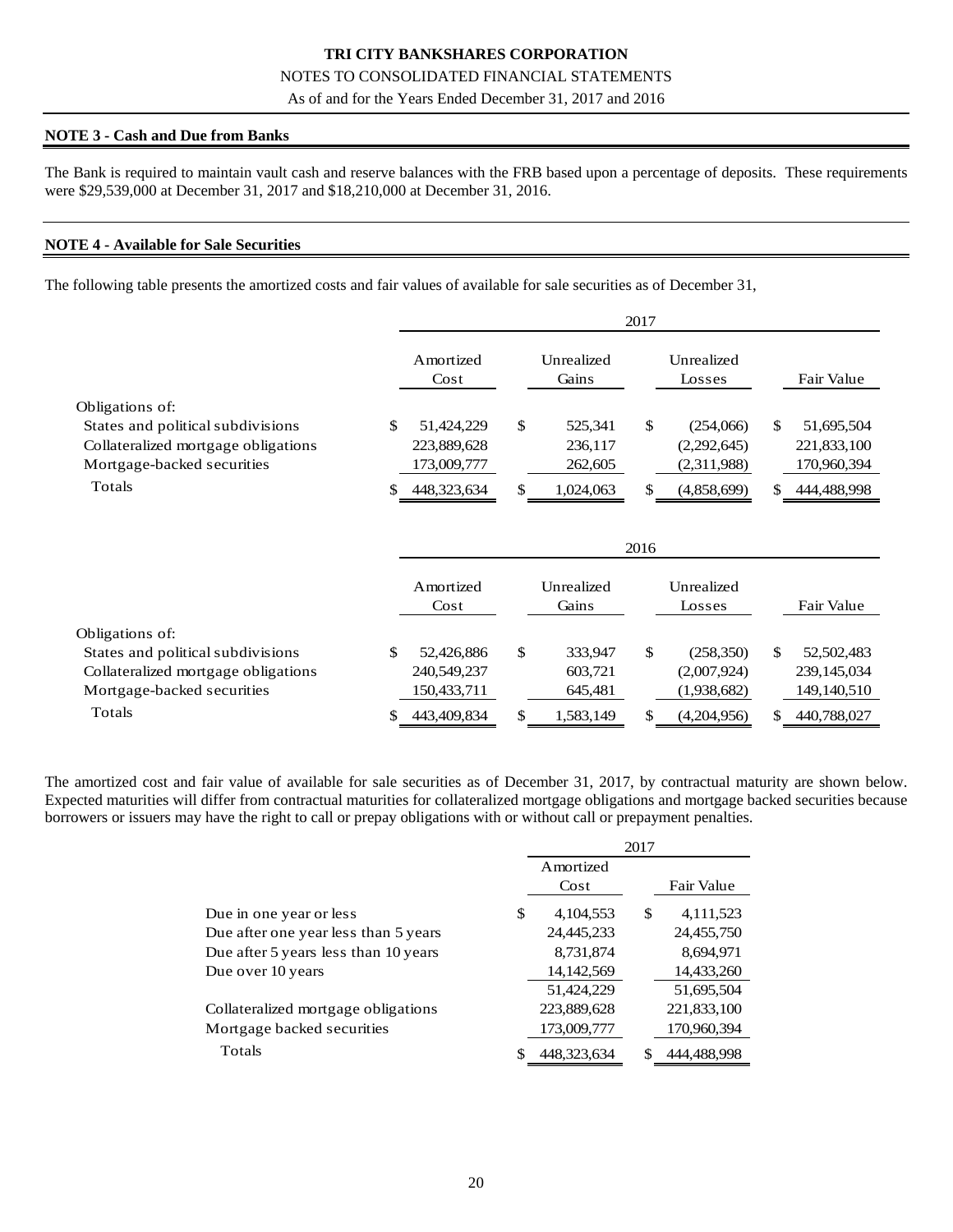#### As of and for the Years Ended December 31, 2017 and 2016

#### **NOTE 4 - Available for Sale Securities** (cont.)

Available for sale securities with an amortized cost of \$113,336,085 and \$126,816,123 at December 31, 2017 and December 31, 2016, respectively, were pledged as collateral on public deposits and for other purposes as required or permitted by law.

The following table presents the portion of the Bank's available for sale securities portfolio which has gross unrealized losses, reflecting the length of time that individual securities have been in a continuous unrealized loss position as of December 31:

|                                                              |                       |    |                      |    |                             | 2017 |                      |       |               |    |                      |
|--------------------------------------------------------------|-----------------------|----|----------------------|----|-----------------------------|------|----------------------|-------|---------------|----|----------------------|
|                                                              | Continuous unrealized |    |                      |    | Continuous unrealized       |      |                      |       |               |    |                      |
|                                                              | losses existing for   |    |                      |    | losses existing for greater |      |                      |       |               |    |                      |
|                                                              | 12 months or less     |    |                      |    | than 12 months              |      |                      | Total |               |    |                      |
|                                                              | Fair Value            |    | Unrealized<br>Losses |    | Fair Value                  |      | Unrealized<br>Losses |       | Fair Value    |    | Unrealized<br>Losses |
| Obligations of:                                              |                       |    |                      |    |                             |      |                      |       |               |    |                      |
| States and political subdivisions<br>Collateralized mortgage | \$<br>12.560,630      | \$ | (123, 247)           | \$ | 5.135.765                   | \$   | (130.819)            | S     | 17.696.395    | \$ | (254,066)            |
| obligations                                                  | 105,308,756           |    | (938,500)            |    | 69,049,533                  |      | (1,354,145)          |       | 174,358,289   |    | (2,292,645)          |
| Mortgage-backed securities                                   | 71,517,498            |    | (1,011,494)          |    | 47,665,290                  |      | (1,300,494)          |       | 119, 182, 788 |    | (2,311,988)          |
| Totals                                                       | 189,386,884           |    | (2,073,241)          | S  | 121,850,588                 |      | (2,785,458)          | S.    | 311,237,472   |    | (4,858,699)          |

|                                   |    |                                          |    |             |    |                             | 2016 |            |       |             |    |             |
|-----------------------------------|----|------------------------------------------|----|-------------|----|-----------------------------|------|------------|-------|-------------|----|-------------|
|                                   |    | Continuous unrealized                    |    |             |    | Continuous unrealized       |      |            |       |             |    |             |
|                                   |    | losses existing for<br>12 months or less |    |             |    | losses existing for greater |      |            |       |             |    |             |
|                                   |    |                                          |    |             |    | than 12 months              |      |            | Total |             |    |             |
|                                   |    |                                          |    | Unrealized  |    |                             |      | Unrealized |       |             |    | Unrealized  |
|                                   |    | Fair Value                               |    | Losses      |    | Fair Value                  |      | Losses     |       | Fair Value  |    | Losses      |
| Obligations of:                   |    |                                          |    |             |    |                             |      |            |       |             |    |             |
| States and political subdivisions | \$ | 14.239.276                               | \$ | (249.005)   | \$ | 206,525                     | \$   | (9,345)    | S     | 14.445.801  | \$ | (258,350)   |
| Collateralized mortgage           |    |                                          |    |             |    |                             |      |            |       |             |    |             |
| obligations                       |    | 146, 137, 131                            |    | (1,938,724) |    | 5,677,797                   |      | (69,200)   |       | 151,814,928 |    | (2,007,924) |
| Mortgage-backed securities        |    | 103,309,886                              |    | (1,938,682) |    |                             |      |            |       | 103,309,886 |    | (1,938,682) |
| Totals                            |    | 263,686,293                              |    | (4,126,411) |    | 5,884,322                   |      | (78, 545)  | SS.   | 269,570,615 |    | (4,204,956) |

Management does not believe any individual unrealized loss as of December 31, 2017 and 2016 represents other than temporary impairment. The Bank held thirty-four investment securities as of December 31, 2017 that had unrealized losses existing for greater than 12 months, which consisted of fifteen collateralized mortgage obligations, eight mortgage-backed securities and eleven obligations of states and political subdivisions. The Bank held three investment securities at December 31, 2016 that had unrealized losses existing for greater than 12 months, which consisted of two obligations of states and political subdivisions and one collateralized mortgage obligation. Management does not believe that the Bank will experience any losses on these investments.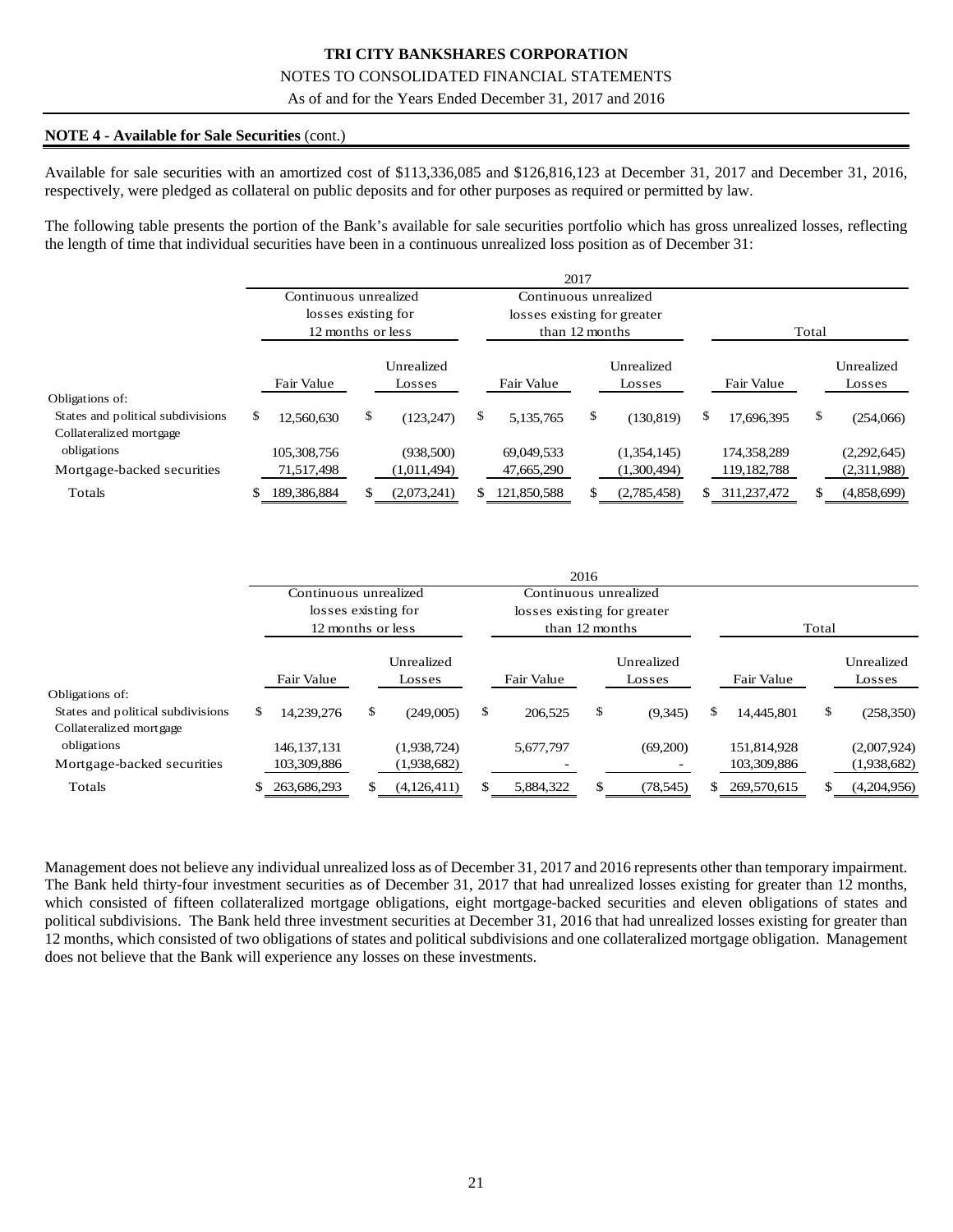#### **NOTE 5 – Loans**

Major classifications of loans are as follows as of December 31:

|                                 | 2017                | 2016              |
|---------------------------------|---------------------|-------------------|
| Commercial                      | \$<br>43,443,761    | \$<br>48,416,976  |
| <b>Real Estate</b>              |                     |                   |
| Construction                    | 46.213.504          | 46,539,706        |
| Commercial                      | 458,376,164         | 439,356,010       |
| Residential                     | 193,555,109         | 201,148,919       |
| Multifamily                     | 76,952,505          | 56,641,334        |
| Installment and other           | 7,301,031           | 7,525,522         |
|                                 | 825, 842, 074       | 799,628,467       |
| Less: Allowance for loan losses | (10, 732, 652)      | (11,256,774)      |
| Net loans                       | \$<br>815, 109, 422 | \$<br>788,371,693 |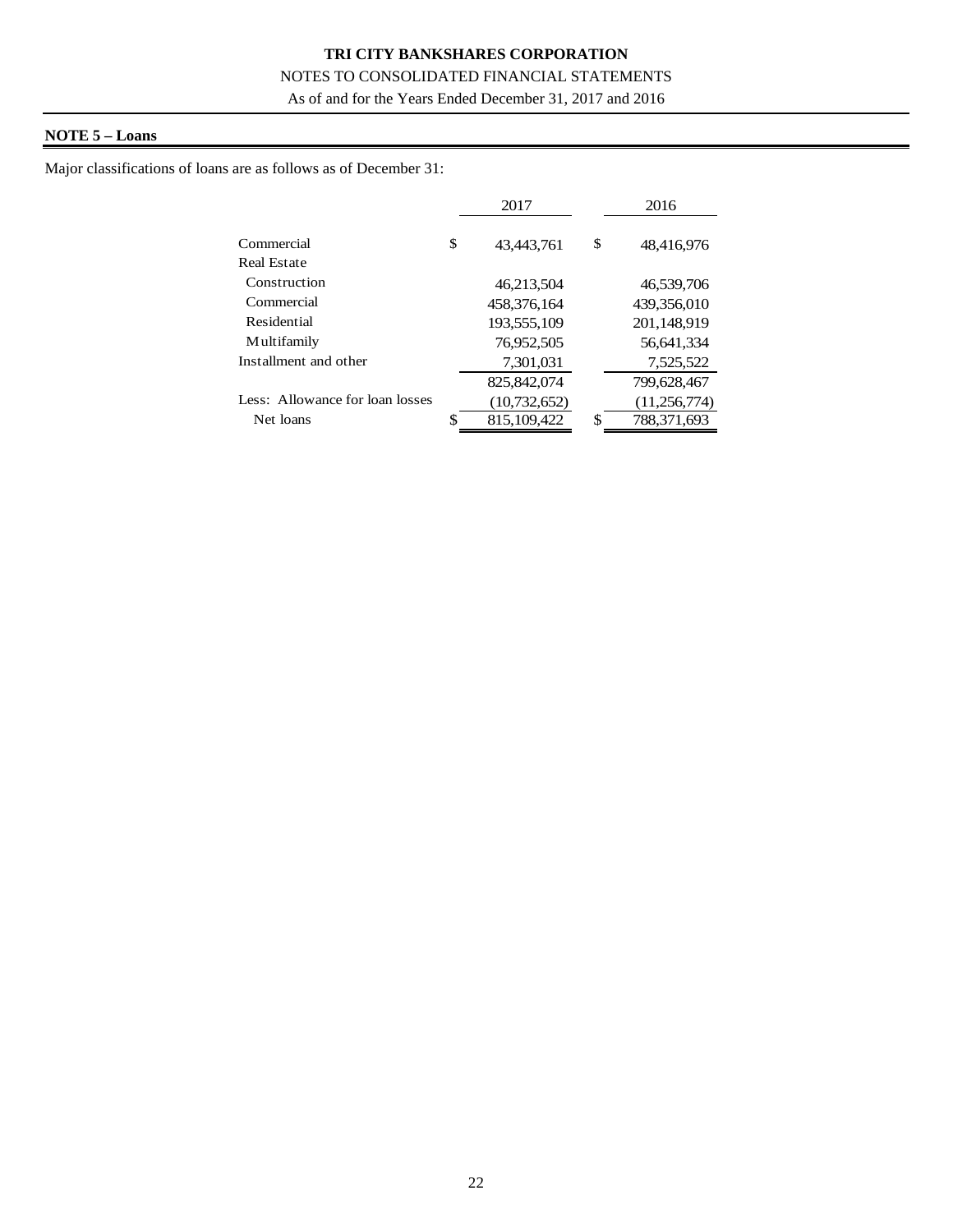# NOTES TO CONSOLIDATED FINANCIAL STATEMENTS

As of and for the Years Ended December 31, 2017 and 2016

#### **NOTE 5 – Loans** (cont.)

The following table presents the contractual aging of the recorded investment in loans as of December 31:

|                                                    |       | 2017        |           |           |    |           |       |           |     |            |     |               |
|----------------------------------------------------|-------|-------------|-----------|-----------|----|-----------|-------|-----------|-----|------------|-----|---------------|
|                                                    |       | Current     |           |           |    |           | Total |           |     |            |     |               |
|                                                    | Loans |             | $30 - 59$ |           |    | 60-89     |       | Over 90   |     | Total      |     | Loans         |
| Commercial                                         |       | 43,443,761  | \$        |           | S  |           | S     |           | ъ   |            | \$  | 43,443,761    |
| <b>Real Estate</b>                                 |       |             |           |           |    |           |       |           |     |            |     |               |
| Construction                                       |       | 46,213,504  |           |           |    |           |       |           |     |            |     | 46,213,504    |
| Commercial                                         |       | 456,049,339 |           | 958,635   |    | 116,465   |       | 1,251,725 |     | 2,326,825  |     | 458,376,164   |
| Residential                                        |       | 189,481,526 |           | 3,558,268 |    | 205,904   |       | 309,411   |     | 4,073,583  |     | 193,555,109   |
| <b>Multifamily</b>                                 |       | 76,952,505  |           |           |    |           |       |           |     |            |     | 76,952,505    |
| Installment and other                              |       | 7,089,518   |           | 15,814    |    | 94,993    |       | 100,706   |     | 211,513    |     | 7,301,031     |
| Total loans                                        |       | 819,230,153 |           | 4,532,717 |    | 417,362   |       | 1,661,842 |     | 6,611,921  |     | 825, 842, 074 |
| Purchase credit-                                   |       |             |           |           |    |           |       |           |     |            |     |               |
| impaired loans                                     |       | (7,686,574) |           | (113,685) |    | (48, 813) |       |           |     | (162, 498) |     | (7,849,072)   |
| Total loans, excluding<br>purchase credit-impaired |       |             |           |           |    |           |       |           |     |            |     |               |
| Loans                                              | \$    | 811,543,579 | \$        | 4,419,032 | \$ | 368,549   | \$    | 1,661,842 | \$. | 6,449,423  | \$. | 817,993,002   |

|                                                    |   | 2016        |           |                          |       |          |         |           |       |            |    |             |  |
|----------------------------------------------------|---|-------------|-----------|--------------------------|-------|----------|---------|-----------|-------|------------|----|-------------|--|
|                                                    |   | Current     |           |                          |       |          | Total   |           |       |            |    |             |  |
|                                                    |   | Loans       | $30 - 59$ |                          | 60-89 |          | Over 90 |           | Total |            |    | Loans       |  |
| Commercial                                         | S | 48,382,070  | S         | 2,174                    | \$    |          | ъ       | 32,732    | ъ     | 34,906     | S. | 48,416,976  |  |
| <b>Real Estate</b>                                 |   |             |           |                          |       |          |         |           |       |            |    |             |  |
| Construction                                       |   | 46,539,706  |           |                          |       |          |         |           |       |            |    | 46,539,706  |  |
| Commercial                                         |   | 436,967,930 |           | 1,259,359                |       | 78,593   |         | 1,050,128 |       | 2,388,080  |    | 439,356,010 |  |
| Residential                                        |   | 195,757,888 |           | 3,234,954                |       | 401,788  |         | 1,754,289 |       | 5,391,031  |    | 201,148,919 |  |
| <b>Multifamily</b>                                 |   | 56,641,334  |           | $\overline{\phantom{0}}$ |       |          |         |           |       |            |    | 56,641,334  |  |
| Installment and other                              |   | 7,257,471   |           | 34,618                   |       | 11,205   |         | 222,228   |       | 268,051    |    | 7,525,522   |  |
| Total loans                                        |   | 791,546,399 |           | 4,531,105                |       | 491,586  |         | 3,059,377 |       | 8,082,068  |    | 799,628,467 |  |
| Purchase credit-                                   |   |             |           |                          |       |          |         |           |       |            |    |             |  |
| impaired loans                                     |   | (7,902,415) |           | (654, 156)               |       | (97,006) |         | (83,715)  |       | (834, 877) |    | (8,737,292) |  |
| Total loans, excluding<br>purchase credit-impaired |   |             |           |                          |       |          |         |           |       |            |    |             |  |
| Loans                                              |   | 783,643,984 | \$        | 3,876,949                | \$    | 394,580  |         | 2,975,662 |       | 7,247,191  |    | 790,891,175 |  |
|                                                    |   |             |           |                          |       |          |         |           |       |            |    |             |  |

Commercial loans deemed to be inadequately collateralized and past due 90 days or more for principal or interest are placed in a non-accrual status. Residential real estate loans are not subject to these guidelines if well-secured, as deemed by the Senior Loan Committee, and in the process of collection.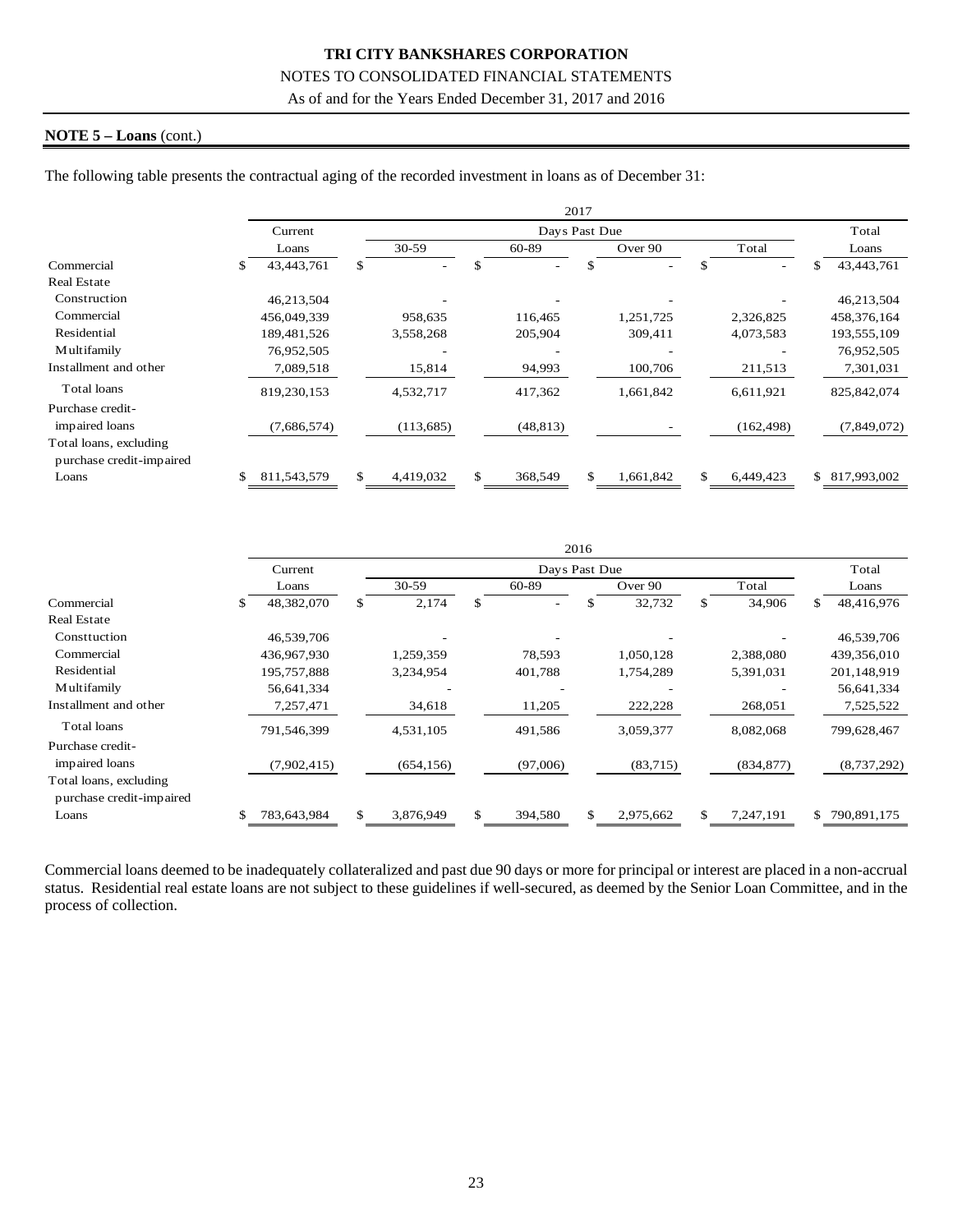# NOTES TO CONSOLIDATED FINANCIAL STATEMENTS

As of and for the Years Ended December 31, 2017 and 2016

#### **NOTE 5 – Loans** (cont.)

The following table presents the recorded investment in nonaccrual loans and loans past due ninety days or more and still accruing by class of loans as of December 31:

|                                                       |                 | 2017 |                     |
|-------------------------------------------------------|-----------------|------|---------------------|
|                                                       |                 |      | Past due 90 days or |
|                                                       | Nonaccrual      |      | More and accruing   |
| Commercial                                            | \$              | \$   |                     |
| Real Estate                                           |                 |      |                     |
| Construction                                          |                 |      |                     |
| Commercial                                            | 2,961,715       |      | 299,824             |
| Residential                                           | 1,676,806       |      |                     |
| Multifamily                                           |                 |      |                     |
| Installment and other                                 | 18,233          |      | 100,706             |
| <b>Total Loans</b>                                    | 4,656,754       |      | 400,530             |
| Purchase Credit Impaired Loans:                       |                 |      |                     |
| Commercial                                            |                 |      |                     |
| <b>Real Estate</b>                                    |                 |      |                     |
| Construction                                          |                 |      |                     |
| Commercial                                            | (16, 897)       |      |                     |
| Residential                                           | (22,948)        |      |                     |
| Multifamily                                           |                 |      |                     |
| Installment and other                                 |                 |      |                     |
| <b>Total Purchased Credit-Impaired Loans</b>          | (39, 845)       |      |                     |
| Total Loans, excluding Purchase Credit Impaired Loans | \$<br>4,616,909 | \$   | 400,530             |

|                                                       | 2016         |    |                     |  |  |  |  |
|-------------------------------------------------------|--------------|----|---------------------|--|--|--|--|
|                                                       |              |    | Past due 90 days or |  |  |  |  |
|                                                       | Nonaccrual   |    | More and accruing   |  |  |  |  |
| Commercial                                            | \$<br>35,125 | \$ |                     |  |  |  |  |
| Real Estate                                           |              |    |                     |  |  |  |  |
| Construction                                          |              |    |                     |  |  |  |  |
| Commercial                                            | 2,672,418    |    |                     |  |  |  |  |
| Residential                                           | 3,196,990    |    |                     |  |  |  |  |
| Multifamily                                           |              |    |                     |  |  |  |  |
| Installment and other                                 |              |    | 222,228             |  |  |  |  |
| <b>Total Loans</b>                                    | 5,904,533    |    | 222,228             |  |  |  |  |
| Purchase Credit Impaired Loans:                       |              |    |                     |  |  |  |  |
| Commercial                                            |              |    |                     |  |  |  |  |
| Real Estate                                           |              |    |                     |  |  |  |  |
| Construction                                          |              |    |                     |  |  |  |  |
| Commercial                                            | (22, 806)    |    |                     |  |  |  |  |
| Residential                                           | (131, 562)   |    |                     |  |  |  |  |
| Multifamily                                           |              |    |                     |  |  |  |  |
| Installment and other                                 |              |    |                     |  |  |  |  |
| <b>Total Purchased Credit-Impaired Loans</b>          | (154, 368)   |    |                     |  |  |  |  |
| Total Loans, excluding Purchase Credit Impaired Loans | 5,750,165    |    | 222,228             |  |  |  |  |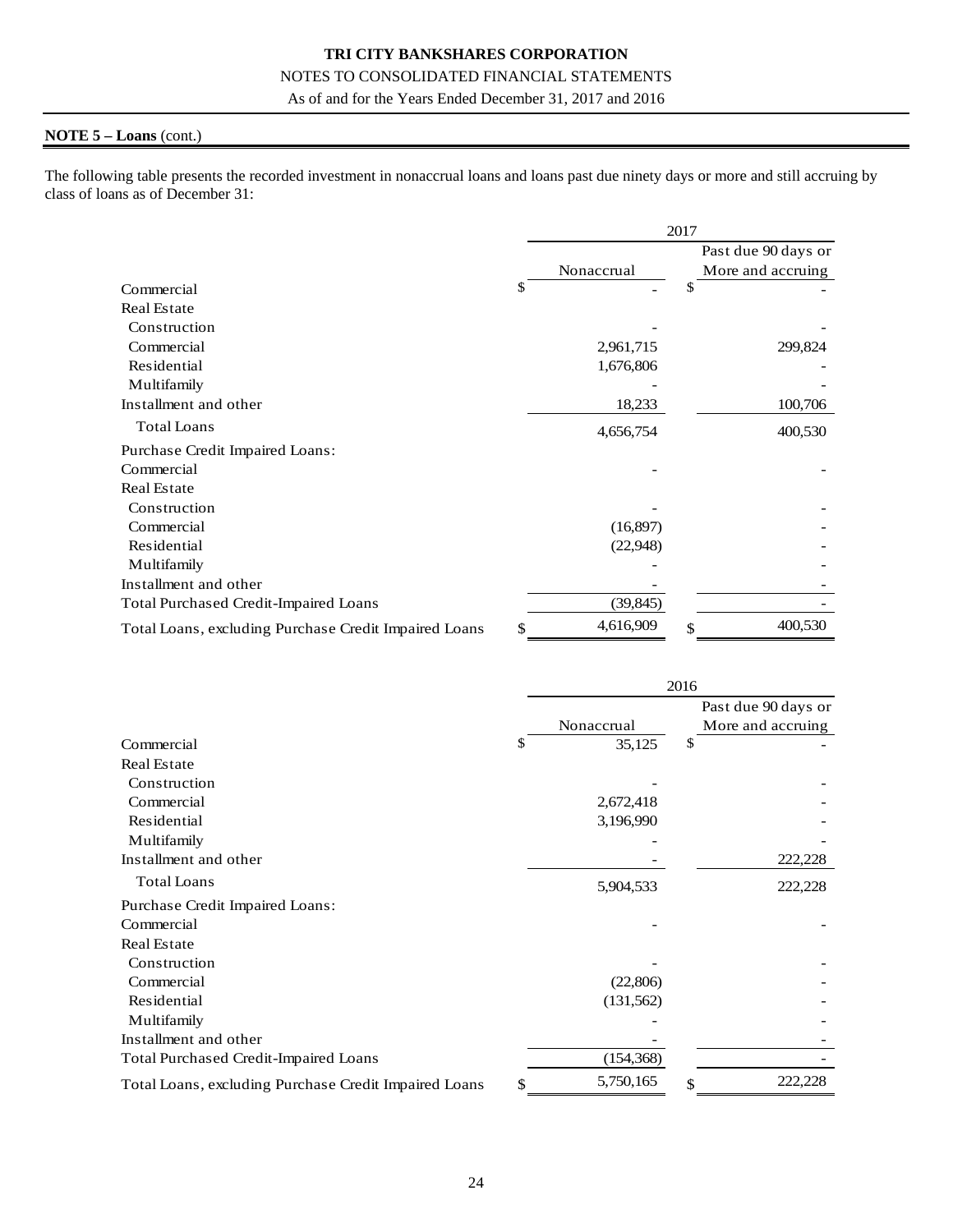As of and for the Years Ended December 31, 2017 and 2016

#### **NOTE 5 – Loans** (cont.)

Management uses an internal asset classification system as a means of identifying problem and potential problem assets. At the quarterly meetings, the Board of Directors of the Bank reviews trends for loans classified as "Special Mention," "Substandard" and "Doubtful" for the previous twelve months both as a total dollar volume in each classified category and as the percent of capital each classified category represents. A Special Mention loan has potential weaknesses that deserve management's close attention. If left uncorrected, these potential weaknesses may result in deterioration of the repayment prospects for the loan at a future date. An asset is classified Substandard if it is inadequately protected by the current net worth and paying capacity of the obligor or of the collateral pledged, if any. Substandard assets include those characterized by the distinct possibility that the Bank will sustain some loss if the deficiencies are not corrected. Assets classified as Doubtful have all the weaknesses inherent in those classified Substandard with the added characteristic that the weaknesses make collection or liquidation in full, on the basis of currently existing facts, conditions and values, highly questionable and improbable. Assets that do not currently expose the Bank to sufficient risk to warrant classification in one of the aforementioned categories, but possess weaknesses that may or may not be within the control of the customer are classified as "Pass." Loans not rated are included in groups of homogeneous loans with similar risk and loss characteristics and are not included in the table below. The following tables present the risk category of loans by class of loans based on the most recent analysis performed and the contractual aging as of December 31:

|                    |     |             |    |           |    | 2017        |    |                          |    |             |  |
|--------------------|-----|-------------|----|-----------|----|-------------|----|--------------------------|----|-------------|--|
|                    |     | Special     |    |           |    |             |    |                          |    |             |  |
|                    |     | Pass        |    | Mention   |    | Substandard |    | Doubtful                 |    | Total       |  |
| Commercial         | \$. | 40,588,450  | \$ | 184,485   | \$ | 2,670,826   | \$ | $\overline{\phantom{a}}$ | S  | 43,443,761  |  |
| <b>Real Estate</b> |     |             |    |           |    |             |    |                          |    |             |  |
| Construction       |     | 44,644,630  |    |           |    | 1,568,874   |    |                          |    | 46,213,504  |  |
| Commercial         |     | 443,450,641 |    | 3,725,032 |    | 11,200,491  |    |                          |    | 458,376,164 |  |
| Multifamily        |     | 76,813,049  |    |           |    | 139,456     |    |                          |    | 76,952,505  |  |
| Total              | \$. | 605,496,770 | \$ | 3,909,517 |    | 15,579,647  | \$ |                          |    | 624,985,934 |  |
| Current            | \$. | 604,849,534 | \$ | 3,909,517 | \$ | 13,900,058  | \$ | $\overline{\phantom{0}}$ | \$ | 622,659,109 |  |
| 30-59              |     | 347,412     |    |           |    | 611,223     |    |                          |    | 958,635     |  |
| 60-89              |     | ٠           |    |           |    | 116,465     |    |                          |    | 116,465     |  |
| Over 90            |     | 299,824     |    |           |    | 951,901     |    |                          |    | 1,251,725   |  |
| Total              | \$  | 605,496,770 | \$ | 3,909,517 |    | 15,579,647  | \$ |                          |    | 624,985,934 |  |

|                    |     |             |                 |    | 2016        |                                |    |             |
|--------------------|-----|-------------|-----------------|----|-------------|--------------------------------|----|-------------|
|                    |     |             | Special         |    |             |                                |    |             |
|                    |     | Pass        | Mention         |    | Substandard | Doubtful                       |    | Total       |
| Commercial         | S   | 47,662,827  | \$              | S  | 754,149     | \$<br>$\overline{\phantom{0}}$ | S  | 48,416,976  |
| <b>Real Estate</b> |     |             |                 |    |             |                                |    |             |
| Construction       |     | 44,963,004  |                 |    | 1,576,702   |                                |    | 46,539,706  |
| Commercial         |     | 423,424,963 | 7,559,993       |    | 8,371,054   |                                |    | 439,356,010 |
| Multifamily        |     | 55,669,710  | 815,396         |    | 156,228     |                                |    | 56,641,334  |
| Total              | \$. | 571,720,504 | \$<br>8,375,389 |    | 10,858,133  | \$                             |    | 590,954,026 |
| Current            | \$  | 570,458,184 | \$<br>8,375,389 | \$ | 9,697,467   | \$                             | \$ | 588,531,040 |
| $30 - 59$          |     | 1,183,727   |                 |    | 77,806      |                                |    | 1,261,533   |
| 60-89              |     | 78,593      |                 |    | ۰           |                                |    | 78,593      |
| Over 90            |     |             |                 |    | 1,082,860   |                                |    | 1,082,860   |
| Total              |     | 571,720,504 | \$<br>8,375,389 |    | 10,858,133  | \$                             |    | 590,954,026 |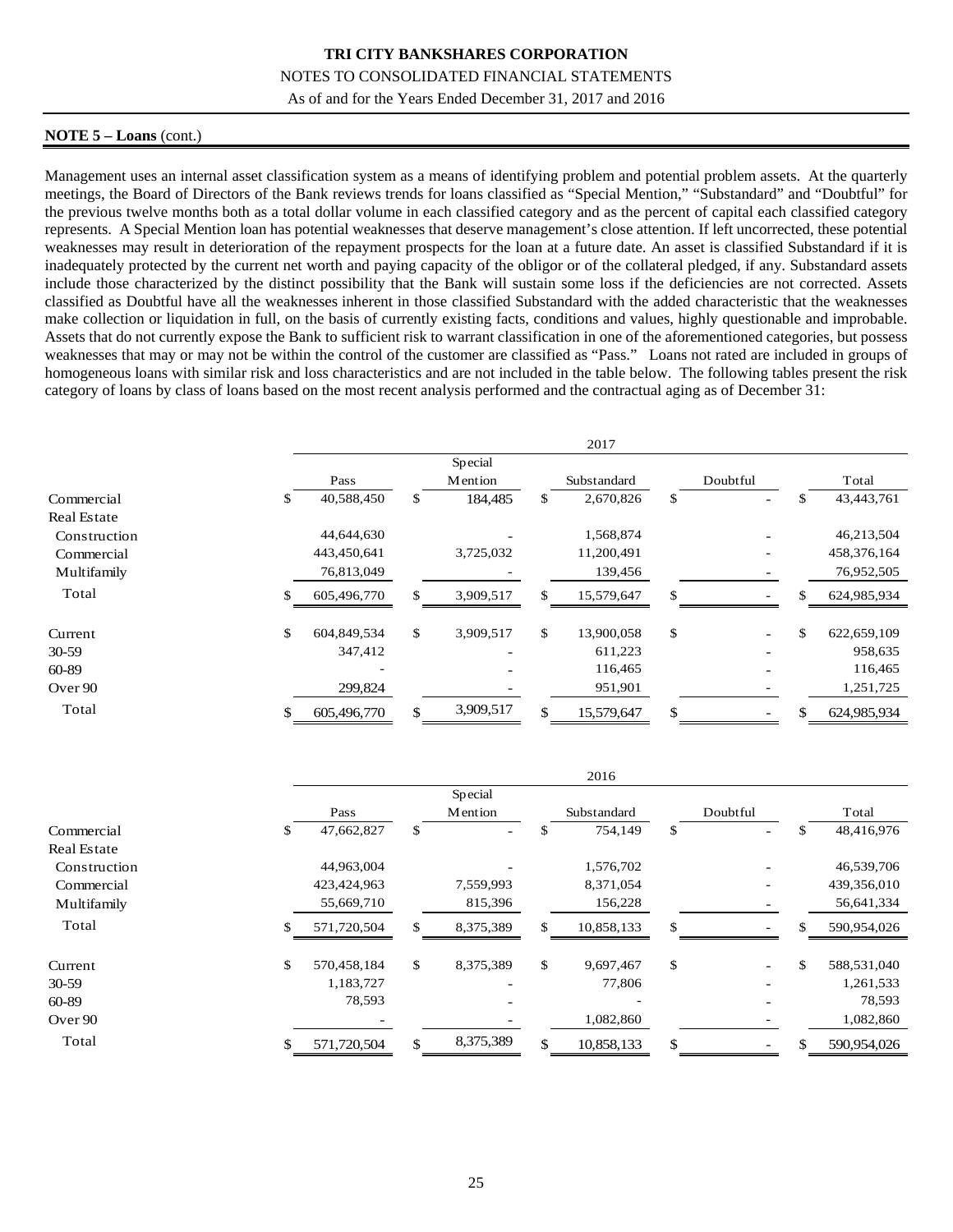#### **NOTE 5 – Loans** (cont.)

The following table presents the recorded investment in residential real estate and installment and other loan classes based on payment activity as of December 31:

|                                                | 2017                           |    |                      |    |                          |  |  |  |  |  |
|------------------------------------------------|--------------------------------|----|----------------------|----|--------------------------|--|--|--|--|--|
|                                                | Performing                     |    | Nonperforming        |    | Total                    |  |  |  |  |  |
| Residential Real Estate<br>Installment & Other | \$<br>191,878,303<br>7,182,092 | \$ | 1,676,806<br>118,939 | \$ | 193,555,109<br>7,301,031 |  |  |  |  |  |
| <b>Totals</b>                                  | \$<br>199,060,395              | \$ | 1,795,745            | \$ | 200,856,140              |  |  |  |  |  |
|                                                |                                |    | 2016                 |    |                          |  |  |  |  |  |
|                                                | Performing                     |    | Nonperforming        |    | Total                    |  |  |  |  |  |
| Residential Real Estate<br>Installment & Other | \$<br>197.951.929<br>7,303,294 | \$ | 3,196,990<br>222,228 | \$ | 201,148,919<br>7,525,522 |  |  |  |  |  |
| <b>Totals</b>                                  | \$<br>205,255,223              | \$ | 3,419,218            | \$ | 208, 674, 441            |  |  |  |  |  |

At December 31, 2017, the Bank has identified \$19.3 million of loans as impaired, including \$14.6 million of performing TDRs. As of December 31, 2016, the Bank has identified \$21.6 million of loans as impaired, including \$15.5 million of performing TDRs. The Bank evaluates loans placed on the watch list for impairment. A loan is identified as impaired when, based on current information and events, it is probable that the Bank will be unable to collect all amounts due according to the contractual terms of the loan agreement. A performing TDR consists of loans that have been modified and are performing in accordance with the modified terms for a sufficient length of time, generally six months, or loans that were modified on a proactive basis. A summary of the details regarding impaired loans as of December 31 follows:

|                                                                                                         |    | 2017                    |     | 2016                    |
|---------------------------------------------------------------------------------------------------------|----|-------------------------|-----|-------------------------|
| Loans for which there was a related allowance for loan loss<br>Impaired loans with no related allowance | S, | 10,740,668<br>8,562,106 | \$  | 12,356,717<br>9,196,384 |
| <b>Total Impaired Loans</b>                                                                             | \$ | 19,302,774              | \$. | 21,553,101              |
|                                                                                                         |    |                         |     |                         |
| Average quarterly balance of impaired loans                                                             | \$ | 19,987,775              | S   | 25,314,903              |
| Related allowance for loan losses                                                                       |    | 2,462,267               |     | 3,386,917               |
| Interest income recognized while impaired                                                               |    | 661,608                 |     | 640.981                 |

At December 31, 2017 and 2016 respectively, the Bank had residential real estate loans in foreclosure with an unpaid principal balance of \$494,696 and \$1,703,810, partial charge-offs of \$67,616 and \$342,307 and an allowance for loan loss allocation of \$0 and \$2,878 resulting in a recorded investment of \$427,353 and \$1,358,625.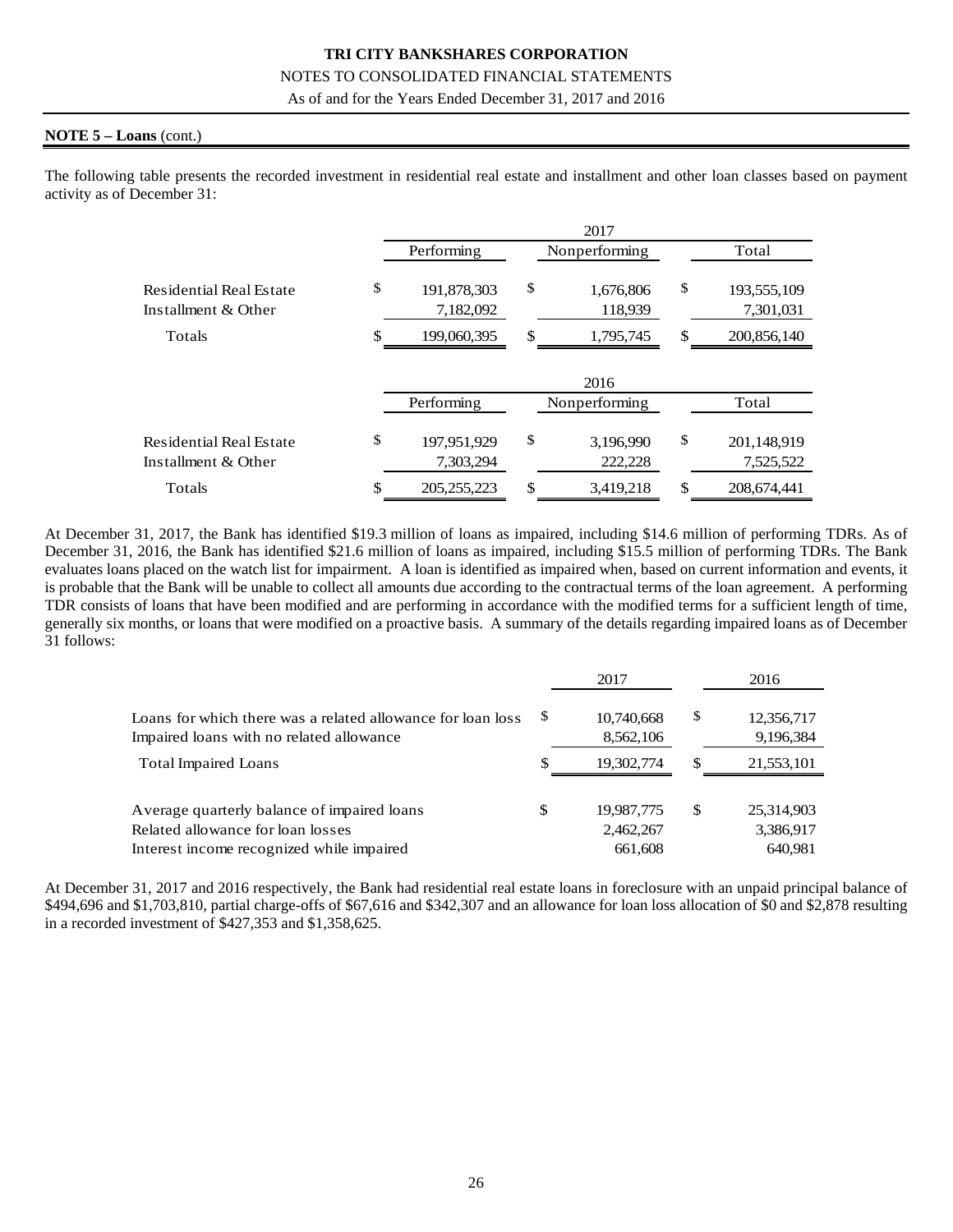#### NOTES TO CONSOLIDATED FINANCIAL STATEMENTS

As of and for the Years Ended December 31, 2017 and 2016

#### **NOTE 5 – Loans** (cont.)

#### The following table presents loans individually evaluated for impairment by class of loans as of December 31:

|                                           |    | 2017                                  |     |                        |     |                        |    |                                               |  |  |
|-------------------------------------------|----|---------------------------------------|-----|------------------------|-----|------------------------|----|-----------------------------------------------|--|--|
|                                           |    | Unpaid<br>Principal<br><b>Balance</b> |     | Partial<br>Charge-offs |     | Recorded<br>Investment |    | Allowance<br>For Loan<br>Losses<br>Allocation |  |  |
| Loans with no related allowance recorded: |    |                                       |     |                        |     |                        |    |                                               |  |  |
| Commercial                                | \$ |                                       | \$  |                        | \$. |                        | \$ |                                               |  |  |
| <b>Real Estate</b>                        |    |                                       |     |                        |     |                        |    |                                               |  |  |
| Construction                              |    | 78,917                                |     |                        |     | 78,917                 |    |                                               |  |  |
| Commercial                                |    | 3,610,253                             |     | 287,887                |     | 3,322,366              |    |                                               |  |  |
| Residential                               |    | 5,594,873                             |     | 488,353                |     | 5,106,520              |    |                                               |  |  |
| Multifamily                               |    |                                       |     |                        |     |                        |    |                                               |  |  |
| Installment and other                     |    | 55,296                                |     | 993                    |     | 54,303                 |    |                                               |  |  |
| Total                                     |    | 9,339,339                             |     | 777,233                |     | 8,562,106              |    |                                               |  |  |
| Loans with a related allowance recorded:  |    |                                       |     |                        |     |                        |    |                                               |  |  |
| Commercial                                |    | 35,219                                |     |                        |     | 35,219                 |    | 30,219                                        |  |  |
| <b>Real Estate</b>                        |    |                                       |     |                        |     |                        |    |                                               |  |  |
| Construction                              |    | 787,823                               |     |                        |     | 787,823                |    | 369,823                                       |  |  |
| Commercial                                |    | 1,798,364                             |     | 41,092                 |     | 1,757,271              |    | 549,271                                       |  |  |
| Residential                               |    | 8,209,215                             |     | 96,836                 |     | 8,112,380              |    | 1,508,979                                     |  |  |
| Multifamily                               |    |                                       |     |                        |     |                        |    |                                               |  |  |
| Installment and other                     |    | 47,975                                |     |                        |     | 47,975                 |    | 3,975                                         |  |  |
| Total                                     |    | 10,878,596                            |     | 137,928                |     | 10,740,668             |    | 2,462,267                                     |  |  |
| <b>Total Impaired Loans</b>               | S  | 20,217,935                            | \$. | 915,161                | \$. | 19,302,774             | \$ | 2,462,267                                     |  |  |

|                                           | 2016                |                         |              |             |    |            |      |                                 |  |  |
|-------------------------------------------|---------------------|-------------------------|--------------|-------------|----|------------|------|---------------------------------|--|--|
|                                           | Unpaid<br>Principal |                         |              | Partial     |    | Recorded   |      | Allowance<br>For Loan<br>Losses |  |  |
|                                           |                     | <b>Balance</b>          |              | Charge-offs |    | Investment |      | Allocation                      |  |  |
| Loans with no related allowance recorded: |                     |                         |              |             |    |            |      |                                 |  |  |
| Commercial                                | \$                  | 5,090                   | $\mathbb{S}$ | 2,322       | \$ | 2,768      | $\$$ |                                 |  |  |
| <b>Real Estate</b>                        |                     |                         |              |             |    |            |      |                                 |  |  |
| Construction                              |                     | 88,896                  |              |             |    | 88,896     |      |                                 |  |  |
| Commercial                                |                     | 2,255,837               |              | 449,376     |    | 1,806,461  |      |                                 |  |  |
| Residential                               |                     | 8,359,293               |              | 1,102,559   |    | 7,256,734  |      |                                 |  |  |
| Multifamily                               |                     |                         |              |             |    |            |      |                                 |  |  |
| Installment and other                     |                     | 41,525                  |              |             |    | 41,525     |      |                                 |  |  |
| Total                                     |                     | 10,750,641              |              | 1,554,257   |    | 9,196,384  |      |                                 |  |  |
| Loans with a related allowance recorded:  |                     |                         |              |             |    |            |      |                                 |  |  |
| Commercial                                |                     | 72,443                  |              |             |    | 72,443     |      | 35,548                          |  |  |
| <b>Real Estate</b>                        |                     |                         |              |             |    |            |      |                                 |  |  |
| Construction                              |                     | 834,885                 |              |             |    | 834,885    |      | 409,885                         |  |  |
| Commercial                                |                     | 2,573,888               |              | 46,462      |    | 2,527,426  |      | 877,526                         |  |  |
| Residential                               |                     | 8,896,483               |              | 64,002      |    | 8,832,481  |      | 2,043,476                       |  |  |
| Multifamily                               |                     |                         |              |             |    |            |      |                                 |  |  |
| Installment and other                     |                     | 89,482                  |              |             |    | 89,482     |      | 20,482                          |  |  |
| Total                                     |                     | 12,467,181              |              | 110,464     |    | 12,356,717 |      | 3,386,917                       |  |  |
| <b>Total Impaired Loans</b>               | S                   | $\overline{23,217,822}$ | \$.          | 1,664,721   | S  | 21,553,101 | S    | 3,386,917                       |  |  |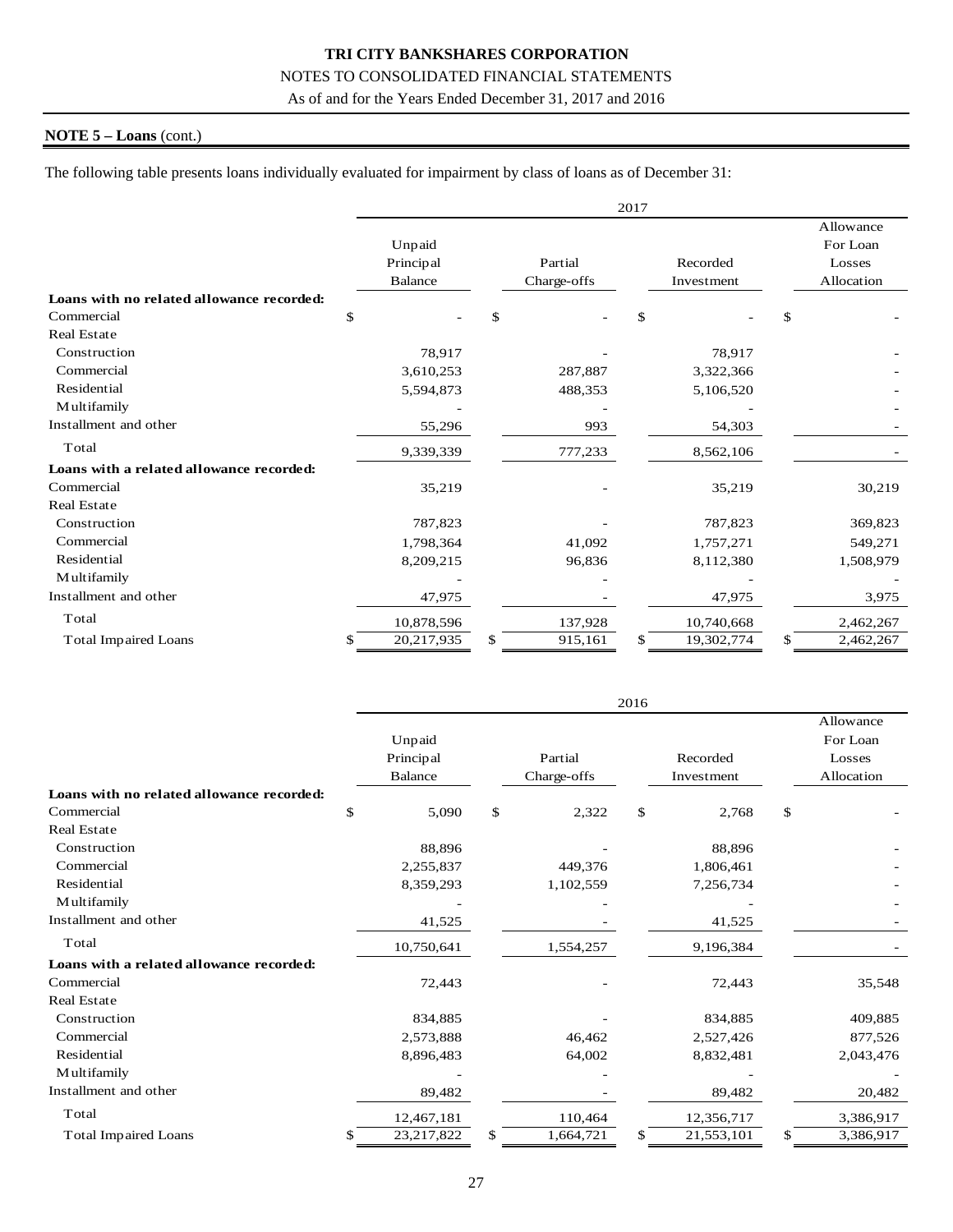As of and for the Years Ended December 31, 2017 and 2016

#### **NOTE 5 – Loans** (cont.)

The following table presents the balance in the allowance for loan losses and the recorded investment in loans by portfolio class and based on impairment method as of December 31:

|                                       |    |            |               |                          |   |             | 2017          |    |             |     |               |               |
|---------------------------------------|----|------------|---------------|--------------------------|---|-------------|---------------|----|-------------|-----|---------------|---------------|
|                                       |    |            |               | Construction             |   | Commercial  | Residential   |    | Multifamily |     | Installment & |               |
|                                       |    | Commercial |               | Real Estate              |   | Real Estate | Real Estate   |    | Real Estate |     | Other         | Total         |
| <b>Allowance for loan losses:</b>     |    |            |               |                          |   |             |               |    |             |     |               |               |
| <b>Beginning Balance</b>              | S  | 348.541    | <sup>\$</sup> | 478,905                  | S | 3,531,551   | 6,356,577     | \$ | 383,966     | \$  | 157,234       | 11,256,774    |
| Charge-offs                           |    | (32, 357)  |               | $\overline{\phantom{a}}$ |   | (424, 862)  | (422, 424)    |    |             |     | (37,050)      | (916, 693)    |
| Recoveries                            |    | 301        |               |                          |   | 196,262     | 189,167       |    |             |     | 6,841         | 392,571       |
| Provisions                            |    |            |               |                          |   |             |               |    |             |     |               |               |
| <b>Ending Balance</b>                 |    | 316,485    | \$.           | 478,905                  | S | 3,302,951   | 6,123,320     |    | 383,966     | \$. | 127,025       | 10,732,652    |
| Loans:                                |    |            |               |                          |   |             |               |    |             |     |               |               |
| Recorded Investment                   |    | 43,443,761 | S             | 46,213,504               | S | 458,376,164 | 193,555,109   | \$ | 76,952,505  | \$  | 7,301,031     | 825, 842, 074 |
| Allowance for loan losses:            |    |            |               |                          |   |             |               |    |             |     |               |               |
| Individually evaluated for impairment |    | 30,219     |               | 369,823                  |   | 549,271     | 1,508,979     |    |             |     | 3,975         | 2,462,267     |
| Collectively evaluated for impairment |    | 286,266    |               | 109,082                  |   | 2,753,680   | 4,614,341     |    | 383.966     |     | 123,050       | 8.270.385     |
| Total allowance for loan losses       |    | 316,485    |               | 478,905                  |   | 3,302,951   | 6,123,320     |    | 383,966     |     | 127,025       | 10,732,652    |
| <b>Ending Balance</b>                 |    | 43,127,276 |               | 45,734,599               |   | 455,073,213 | 187, 431, 789 | \$ | 76,568,539  | S   | 7,174,006     | 815,109,422   |
| <b>Ending Balance:</b>                |    |            |               |                          |   |             |               |    |             |     |               |               |
| Individually evaluated for impairment | S. | 35,219     | \$            | 866,740                  | S | 5,062,740   | 10.399.053    | \$ |             | \$  | 97,479        | 16,461,231    |
| Collectively evaluated for impairment |    | 43,408,542 |               | 45,304,920               |   | 453,296,527 | 176, 124, 385 |    | 76,198,643  |     | 7,198,753     | 801,531,770   |
| Purchase credit-impaired              |    |            |               |                          |   |             |               |    |             |     |               |               |
| Individually evaluated for impairment |    |            |               |                          |   | 16,897      | 2.819.847     |    |             |     | 4,799         | 2,841,543     |
| Collectively evaluated for impairment |    |            |               | 41,844                   |   |             | 4,211,824     |    | 753,862     |     |               | 5,007,530     |
| Total ending balance                  | S  | 43,443,761 | S             | 46,213,504               | S | 458,376,164 | 193,555,109   | S  | 76,952,505  | \$. | 7,301,031     | 825, 842, 074 |

i.

|                                       |    |              |     |              |     |             |    | 2016        |     |             |               |               |   |             |
|---------------------------------------|----|--------------|-----|--------------|-----|-------------|----|-------------|-----|-------------|---------------|---------------|---|-------------|
|                                       |    |              |     | Construction |     | Commercial  |    | Residential |     | Multifamily |               | Installment & |   |             |
|                                       |    | Commercial   |     | Real Estate  |     | Real Estate |    | Real Estate |     | Real Estate |               | Other         |   | Total       |
| <b>Allowance for loan losses:</b>     |    |              |     |              |     |             |    |             |     |             |               |               |   |             |
| <b>Beginning Balance</b>              | S  | 361.309      | \$  | 478,905      | \$  | 3.650.333   | S  | 6,560,758   | \$  | 383.966     | \$            | 155.629       | S | 11.590.900  |
| Charge-offs                           |    | (51, 273)    |     |              |     | (743, 867)  |    | (1,006,257) |     | (273, 764)  |               | (16, 874)     |   | (2,092,035) |
| Recoveries                            |    | 4,113        |     |              |     | 305,135     |    | 252,093     |     | 273,764     |               | 22,804        |   | 857,909     |
| Provisions                            |    | 34,392       |     |              |     | 319,950     |    | 549,983     |     |             |               | (4,325)       |   | 900,000     |
| <b>Ending Balance</b>                 |    | 348,541      | \$. | 478,905      |     | 3,531,551   |    | 6,356,577   |     | 383,966     |               | 157,234       |   | 11,256,774  |
| Loans:                                |    |              |     |              |     |             |    |             |     |             |               |               |   |             |
| Recorded Investment                   |    | 48,416,976   | S   | 46,539,706   |     | 439,356,010 |    | 201.148.919 | \$. | 56,641,334  | <sup>\$</sup> | 7,525,522     |   | 799,628,467 |
| Allowance for loan losses:            |    |              |     |              |     |             |    |             |     |             |               |               |   |             |
| Individually evaluated for impairment |    | 35,548       |     | 409,885      |     | 877,526     |    | 2,043,476   |     |             |               | 20,482        |   | 3,386,917   |
| Collectively evaluated for impairment |    | 312,993      |     | 69,020       |     | 2,654,025   |    | 4,313,101   |     | 383,966     |               | 136,752       |   | 7,869,857   |
| Total allowance for loan losses       |    | 348,541      |     | 478,905      |     | 3,531,551   |    | 6,356,577   |     | 383,966     |               | 157,234       |   | 11,256,774  |
| <b>Ending Balance</b>                 |    | 48,068,435   |     | 46,060,801   |     | 435,824,459 |    | 194,792,342 |     | 56,257,368  |               | 7,368,288     |   | 788,371,693 |
| <b>Ending Balance:</b>                |    |              |     |              |     |             |    |             |     |             |               |               |   |             |
| Individually evaluated for impairment | S. | 75.211       | \$  | 923.781      | \$. | 4.311.081   | S. | 13.015.667  | \$. |             | \$            | 124,521       |   | 18,450,261  |
| Collectively evaluated for impairment |    | 48, 341, 765 |     | 45,615,925   |     | 434,955,132 |    | 180,289,880 |     | 55,845,652  |               | 7,392,560     |   | 772,440,914 |
| Purchase credit-impaired              |    |              |     |              |     |             |    |             |     |             |               |               |   |             |
| Individually evaluated for impairment |    |              |     |              |     | 22,806      |    | 3,073,548   |     |             |               | 6,486         |   | 3,102,840   |
| Collectively evaluated for impairment |    |              |     |              |     | 66,991      |    | 4,769,824   |     | 795,682     |               | 1,955         |   | 5,634,452   |
| Total ending balance                  |    | 48,416,976   | \$. | 46,539,706   |     | 439,356,010 |    | 201,148,919 | £.  | 56,641,334  |               | 7,525,522     |   | 799,628,467 |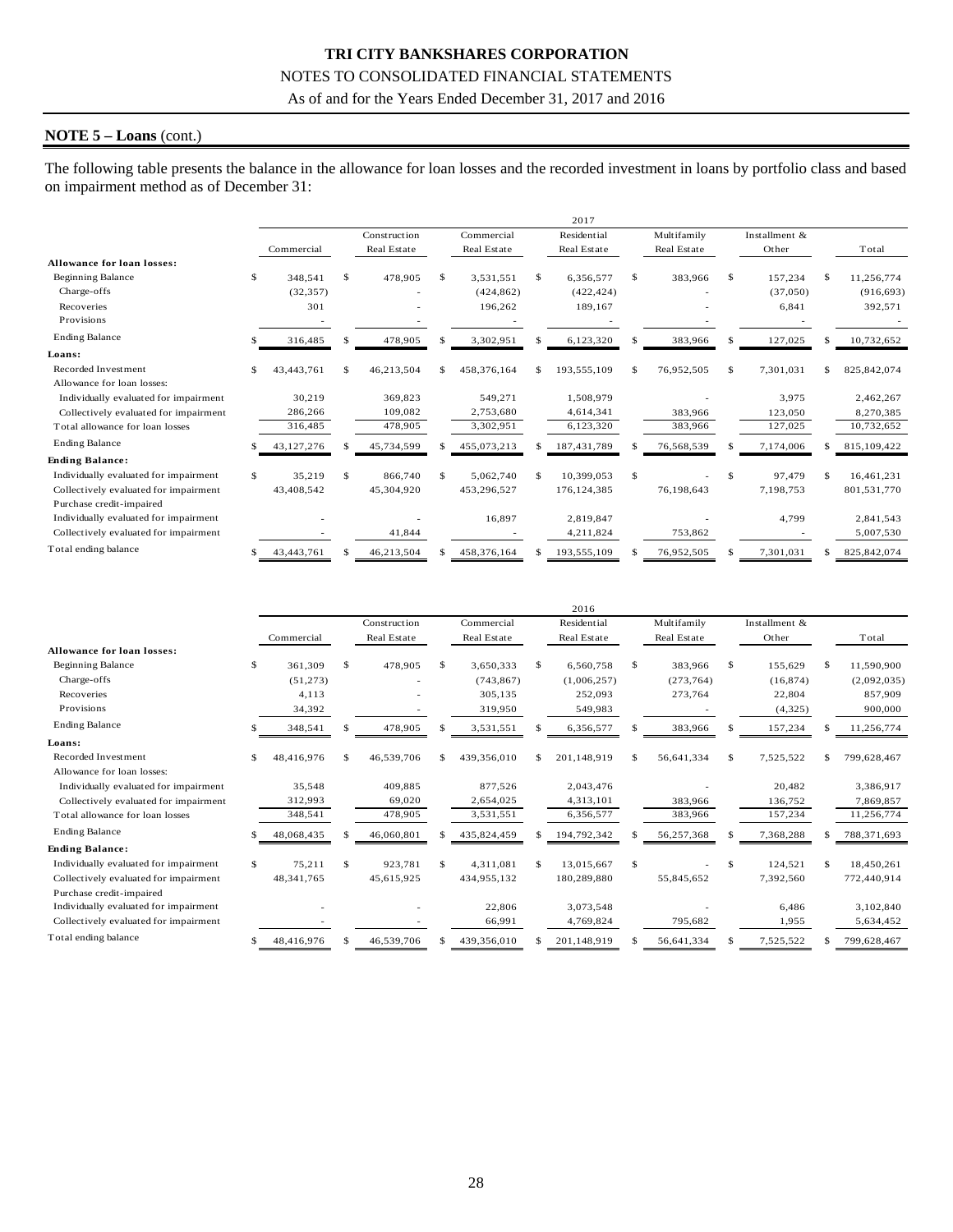#### As of and for the Years Ended December 31, 2017 and 2016

#### **NOTE 5 – Loans** (cont.)

The Corporation continues to evaluate loans purchased for impairment in accordance with U.S. GAAP. The purchased loans were considered impaired at the acquisition date if there was evidence of deterioration since origination and if it was probable that not all contractually required principal and interest payments would be collected. The following table reflects the carrying value of all purchased loans as of December 31:

|                                           | 2017       |    |                                            |    |                        |  |  |  |  |  |
|-------------------------------------------|------------|----|--------------------------------------------|----|------------------------|--|--|--|--|--|
|                                           |            |    | Contractually Required Payments Receivable |    |                        |  |  |  |  |  |
|                                           | Credit     |    | Non-Credit                                 |    | Carrying Value of      |  |  |  |  |  |
|                                           | Impaired   |    | Impaired                                   |    | <b>Purchased Loans</b> |  |  |  |  |  |
| Loans with no related allowance recorded: |            |    |                                            |    |                        |  |  |  |  |  |
| Commercial                                | \$         | \$ |                                            | \$ |                        |  |  |  |  |  |
| <b>Real Estate</b>                        |            |    |                                            |    |                        |  |  |  |  |  |
| Construction                              | 76,782     |    |                                            |    | 41,844                 |  |  |  |  |  |
| Commercial                                | 71,388     |    | 287,510                                    |    | 195,339                |  |  |  |  |  |
| Residential                               | 13,495,604 |    | 21,378,410                                 |    | 26,547,294             |  |  |  |  |  |
| Multifamily                               | 1,052,840  |    | 65,266                                     |    | 743,657                |  |  |  |  |  |
| Installment and other                     | 16,531     |    | 61,288                                     |    | 48,452                 |  |  |  |  |  |
| Total                                     | 14,713,145 | \$ | 21,792,474                                 | \$ | 27,576,586             |  |  |  |  |  |
|                                           |            |    |                                            |    |                        |  |  |  |  |  |

|                                           | 2016             |    |                                            |    |                        |  |  |  |  |
|-------------------------------------------|------------------|----|--------------------------------------------|----|------------------------|--|--|--|--|
|                                           |                  |    | Contractually Required Payments Receivable |    |                        |  |  |  |  |
|                                           | Credit           |    | Non-Credit                                 |    | Carry ing Value of     |  |  |  |  |
|                                           | Impaired         |    | Impaired                                   |    | <b>Purchased Loans</b> |  |  |  |  |
| Loans with no related allowance recorded: |                  |    |                                            |    |                        |  |  |  |  |
| Commercial                                | \$<br>4,962      | \$ |                                            | \$ |                        |  |  |  |  |
| <b>Real Estate</b>                        |                  |    |                                            |    |                        |  |  |  |  |
| Construction                              |                  |    | 31,306                                     |    | 30,517                 |  |  |  |  |
| Commercial                                | 194,111          |    | 463,955                                    |    | 391,626                |  |  |  |  |
| Residential                               | 15,166,243       |    | 25,125,364                                 |    | 30,981,362             |  |  |  |  |
| Multifamily                               | 1,094,660        |    | 114,608                                    |    | 827,260                |  |  |  |  |
| Installment and other                     | 20,966           |    | 75,675                                     |    | 61,367                 |  |  |  |  |
| Total                                     | \$<br>16,480,942 | \$ | 25,810,908                                 | \$ | 32, 292, 132           |  |  |  |  |

As of December 31, 2017, the estimated contractually-required payments receivable on credit impaired and non-credit impaired loans was \$14.7 million and \$21.8 million, respectively. The cash flows expected to be collected related to principal as of December 31, 2017 on all purchased loans is \$27.6 million. As a result, there is \$8.9 million of remaining discount on the purchased loans. These amounts are based upon the estimated fair values of the underlying collateral or discounted cash flows as of December 31, 2017. The difference between the contractually required payments at acquisition and the cash flow expected to be collected at acquisition is referred to as the non-accretable difference. Subsequent decreases to the expected cash flows will generally result in a provision for loan losses. Subsequent increases in cash flows will result in a reversal of the provision for loan losses charged to earnings to the extent of prior charges or a reclassification of the difference from non-accretable discount to accretable discount, with a positive impact on interest income. Further, any excess of cash flows expected over the estimated fair value is referred to as the accretable yield and is recognized in interest income over the remaining life of the loan when there is a reasonable expectation about the amount and timing of such cash flows.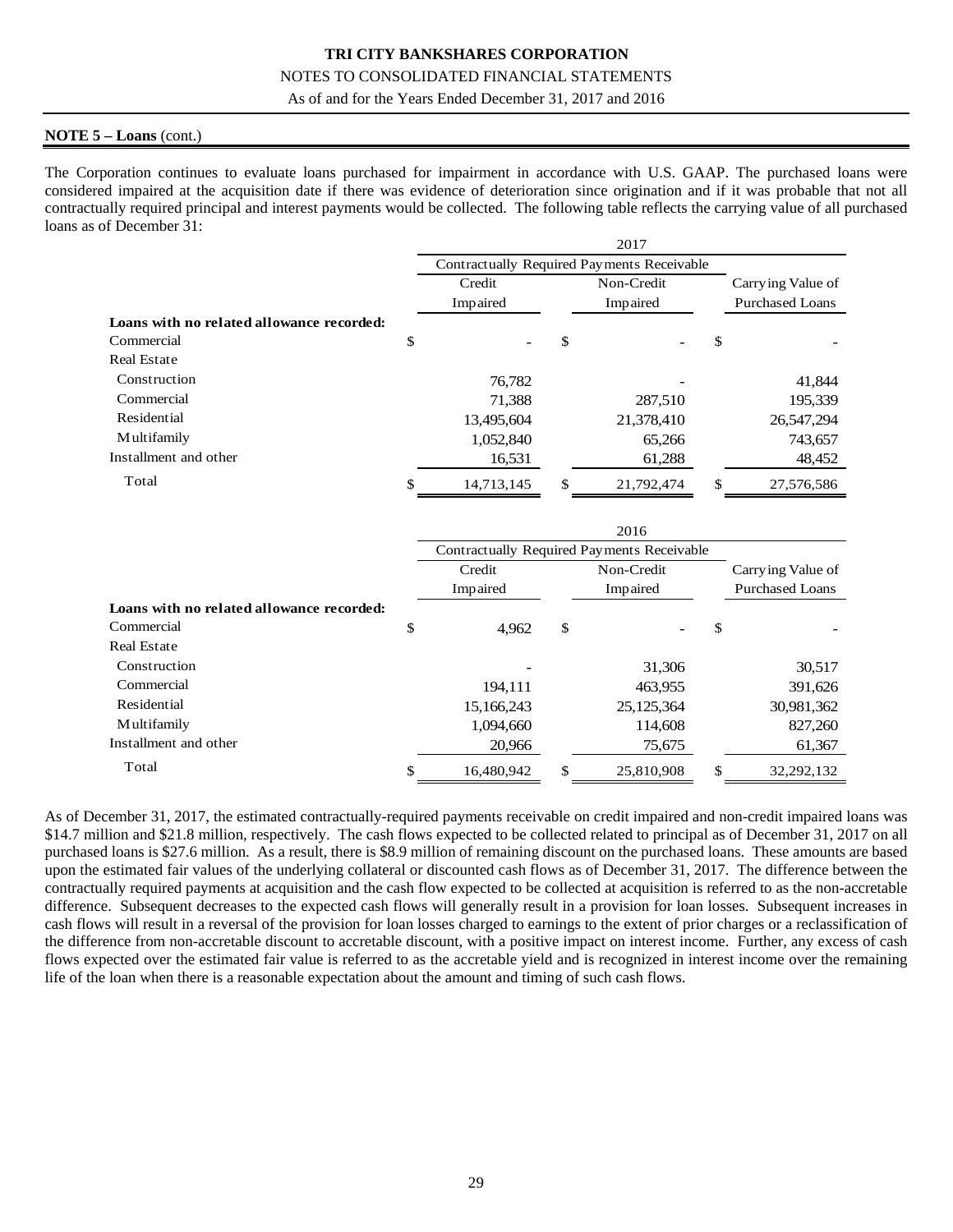As of and for the Years Ended December 31, 2017 and 2016

#### **NOTE 5 – Loans** (cont.)

The change in the carrying amount of accretable yield for purchased loans was as follows for the years ended December 31:

|                            |              | For Twelve Months Ended |    |             |  |  |  |  |  |  |
|----------------------------|--------------|-------------------------|----|-------------|--|--|--|--|--|--|
|                            | December 31. |                         |    |             |  |  |  |  |  |  |
|                            |              | 2017                    |    | 2016        |  |  |  |  |  |  |
| <b>Beginning Balance</b>   | \$           | 2,256,068               | \$ | 3,074,120   |  |  |  |  |  |  |
| Additions                  |              | 449.291                 |    | 361,818     |  |  |  |  |  |  |
| $Accretion$ <sub>(1)</sub> |              | (640,399)               |    | (1,179,870) |  |  |  |  |  |  |
| <b>Ending Balance</b>      | \$           | 2,064,960               | \$ | 2,256,068   |  |  |  |  |  |  |

(1) Accretable yield is recognized in interest income as the purchased loans pay down, mature, renew or pay off.

Contractual maturities of loans with accretable yield range from 1 year to 30 years. Actual maturities may differ from contractual maturities because borrowers have the right to prepay or renew their loan prior to maturity or the loan may be charged off.

Certain directors and executive officers of the Corporation, and their related interests, had loans outstanding in the aggregate amounts of \$6.0 million and \$9.3 million as of December 31, 2017, and 2016, respectively. During 2017, no new loans were made and repayments totaled \$3.3 million. Management believes these loans were made on substantially the same terms, including interest rates and collateral, as those prevailing at the same time for comparable transactions with other persons and did not involve more than normal risks of collectability or present other unfavorable features. Certain affiliated parties of the Corporation are investors in loan participations of the Bank. The outstanding balance of loan participations with affiliated parties totaled \$4.1 million and \$6.4 million at December 31, 2017 and 2016, respectively. The participations represent investments by the affiliated parties in a portion of the affiliated party loans described in the paragraph above.

Residential and commercial real estate loans approximating \$41.7 million and \$53.2 million as of December 31, 2017 and 2016, respectively, were pledged as collateral on public deposits and for other purposes as required or permitted by law.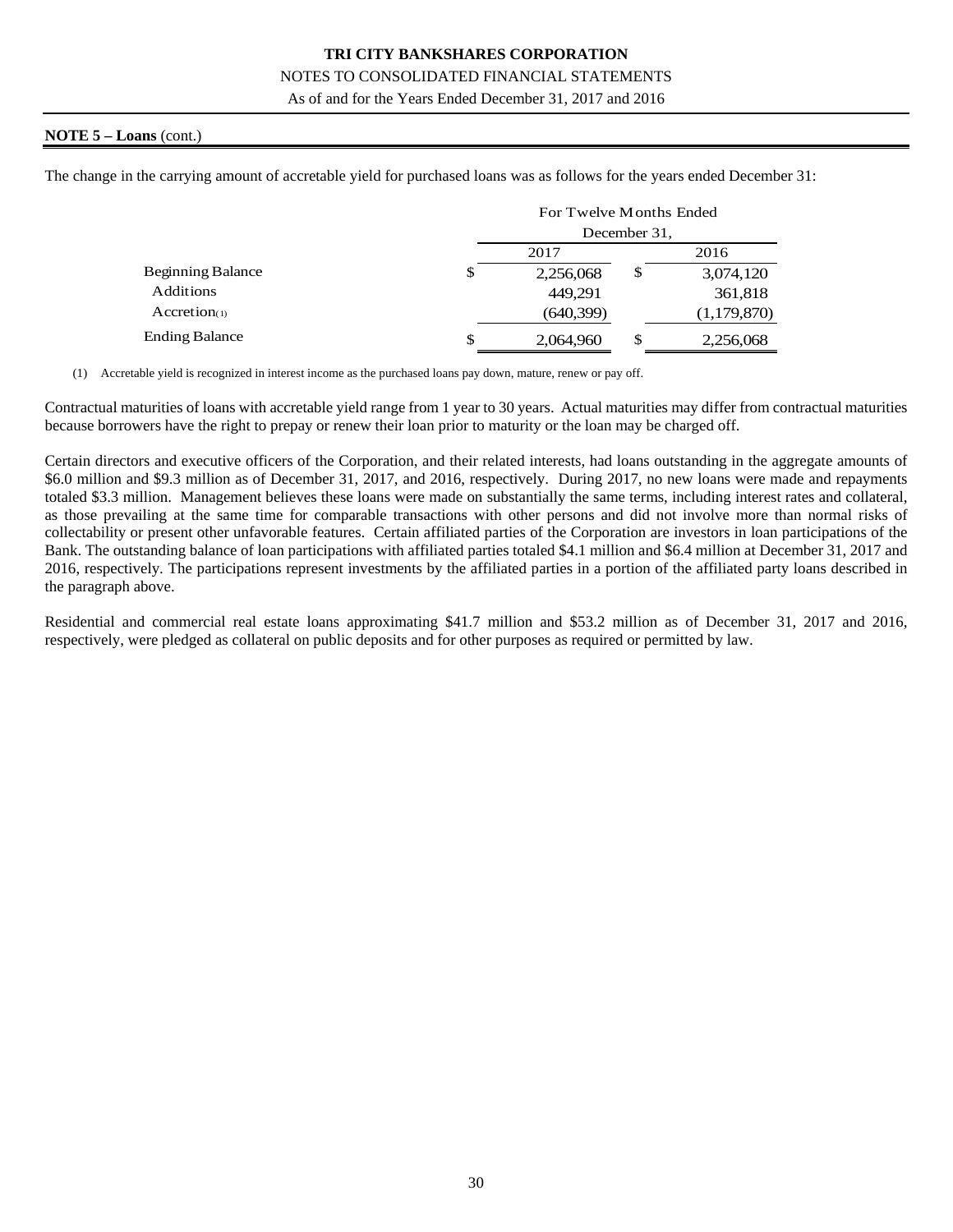# NOTES TO CONSOLIDATED FINANCIAL STATEMENTS

As of and for the Years Ended December 31, 2017 and 2016

#### **NOTE 6 – Allowance for Loan Losses**

The allowance for loan losses reflected in the accompanying consolidated financial statements represents the allowance available to absorb loan losses that are probable and inherent in the portfolio. An analysis of changes in the allowance is presented in the following tabulation as of December 31:

| 2017             |     | 2016                                    |
|------------------|-----|-----------------------------------------|
| \$<br>11,256,774 | \$  | 11,590,900                              |
| (916, 693)       |     | (2,092,035)                             |
| 392,571          |     | 857,909                                 |
| (524, 122)       |     | (1,234,126)                             |
|                  |     | 900,000                                 |
| \$<br>10,732,652 | \$. | 11,256,774                              |
|                  |     | For Twelve Months Ended<br>December 31, |

#### **NOTE 7** - **Other Real Estate Owned**

The following is a summary of the activity in OREO for the years ended December 31:

|                                |     | 2017      | 2016            |
|--------------------------------|-----|-----------|-----------------|
| <b>Beginning Balance</b>       | \$  | 469,350   | \$<br>3,190,903 |
| Additions                      |     | 343,690   | 980,710         |
| <b>Sales</b>                   |     | (688,040) | (3,683,363)     |
| <b>Total OREO</b>              |     | 125,000   | 488,250         |
| Valuation allowance for losses |     | (2,330)   | (18,900)        |
| Total OREO, net                | \$. | 122,670   | \$<br>469,350   |

The following is a summary of the changes in the valuation allowance for losses on other real estate owned as of December 31:

|                                                     | 2017     |   | 2016      |
|-----------------------------------------------------|----------|---|-----------|
| <b>Beginning Balance</b>                            | 18.900   | S | 134,500   |
| Net change in fair value of other real estate owned | 2.330    |   | 18.900    |
| Amounts related to properties disposed              | (18,900) |   | (134,500) |
| <b>Ending Balance</b>                               | 2.330    | S | 18.900    |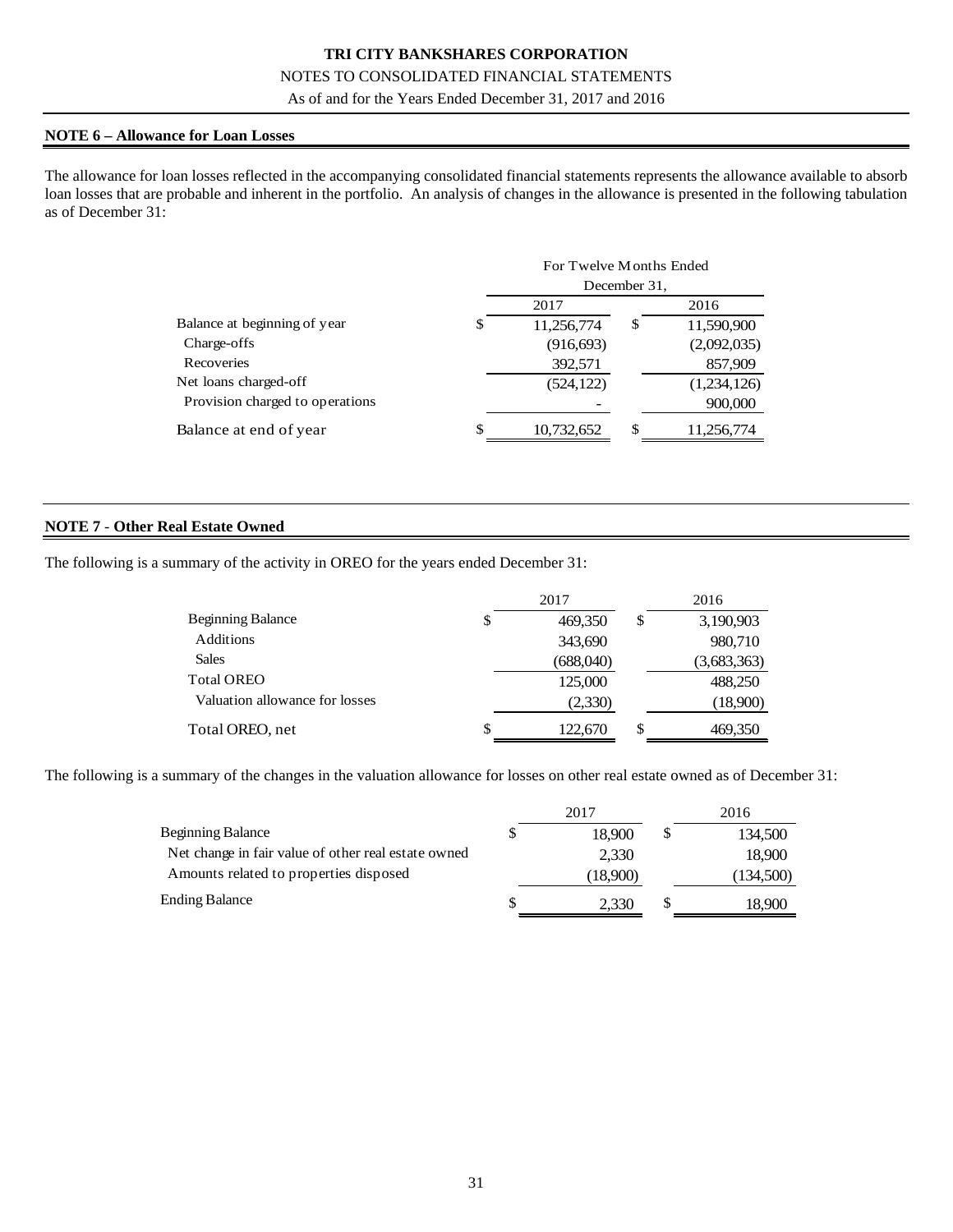#### As of and for the Years Ended December 31, 2017 and 2016

#### **NOTE 8 - Troubled Debt Restructuring**

A TDR includes a loan modification where a borrower is experiencing financial difficulty and the Bank grants a concession to that borrower that the Bank would not otherwise consider except for the borrower's financial difficulties. Modifications include below market interest rates, interest-only terms, forgiveness of principal, or an exceptionally long amortization period. Most of the Bank's modifications are below market interest rate concessions. A TDR may be either on accrual or nonaccrual status based upon the performance of the borrower and management's assessment of collectability. If a TDR is placed on nonaccrual status, it remains there until it performs under the restructured terms for a sufficient period of time, generally six consecutive months at which time it is returned to accrual status.

The following is a summary of TDRs as of December 31:

|                     |                | 2017                |                 |
|---------------------|----------------|---------------------|-----------------|
|                     |                | Total               | Allowance       |
|                     | Number of      | <b>Trouble Debt</b> | For Loan Losses |
|                     | Modifications  | Restructurings      | Allocation      |
| Commercial          |                | \$<br>35,219        | \$<br>30,219    |
| <b>Real Estate</b>  |                |                     |                 |
| Construction        | 5              | 866,740             | 369,823         |
| Commercial          | 15             | 3,404,641           | 549,271         |
| Residential         | 122            | 12,561,943          | 1,501,771       |
| Multifamily         |                |                     |                 |
| Installment & Other | $\overline{4}$ | 84,045              | 3,975           |
| <b>Total Loans</b>  | 147            | \$<br>16.952.588    | \$<br>2.455,059 |

|                     |                       |       | 2016                |    |                 |  |  |
|---------------------|-----------------------|-------|---------------------|----|-----------------|--|--|
|                     |                       | Total |                     |    | Allowance       |  |  |
|                     | Number of             |       | <b>Trouble Debt</b> |    | For Loan Losses |  |  |
|                     | <b>M</b> odifications |       | Restructurings      |    | Allocation      |  |  |
| Commercial          | 3                     | \$    | 72,818              | \$ | 35,548          |  |  |
| Real Estate         |                       |       |                     |    |                 |  |  |
| Construction        | 5                     |       | 923,781             |    | 409,885         |  |  |
| Commercial          | 19                    |       | 3,637,085           |    | 756,618         |  |  |
| Residential         | 145                   |       | 14,403,344          |    | 2,041,996       |  |  |
| Multifamily         |                       |       |                     |    |                 |  |  |
| Installment & Other | 6                     |       | 131,007             |    | 20,482          |  |  |
| Total Loans         | 178                   | \$    | 19,168,035          | \$ | 3,264,529       |  |  |

The following is a summary of TDR's as of December 31, 2017 and 2016 that defaulted during the period and were modified within the previous 12 months. TDR's in default are past due 90 days or more at the end of the period.

|                       | December 31,             |          |                          |               |         |          |  |  |  |
|-----------------------|--------------------------|----------|--------------------------|---------------|---------|----------|--|--|--|
|                       |                          | 2017     |                          | 2016          |         |          |  |  |  |
|                       | Number of                | Total in |                          | Number of     |         | Total in |  |  |  |
|                       | Modifications<br>Default |          |                          | Modifications | Default |          |  |  |  |
| Commercial            | ۰                        |          | $\overline{\phantom{a}}$ | ۰             | S       |          |  |  |  |
| Real Estate           |                          |          |                          |               |         |          |  |  |  |
| Construction          |                          |          |                          |               |         |          |  |  |  |
| Commercial            |                          |          |                          |               |         |          |  |  |  |
| Residential           | ۰                        |          | ٠                        |               |         | 97,500   |  |  |  |
| Multifamily           | ۰                        |          | -                        | ۰             |         |          |  |  |  |
| Installment and other |                          |          |                          |               |         |          |  |  |  |
| <b>Total Loans</b>    | $\overline{\phantom{a}}$ | \$       |                          |               | \$      | 97,500   |  |  |  |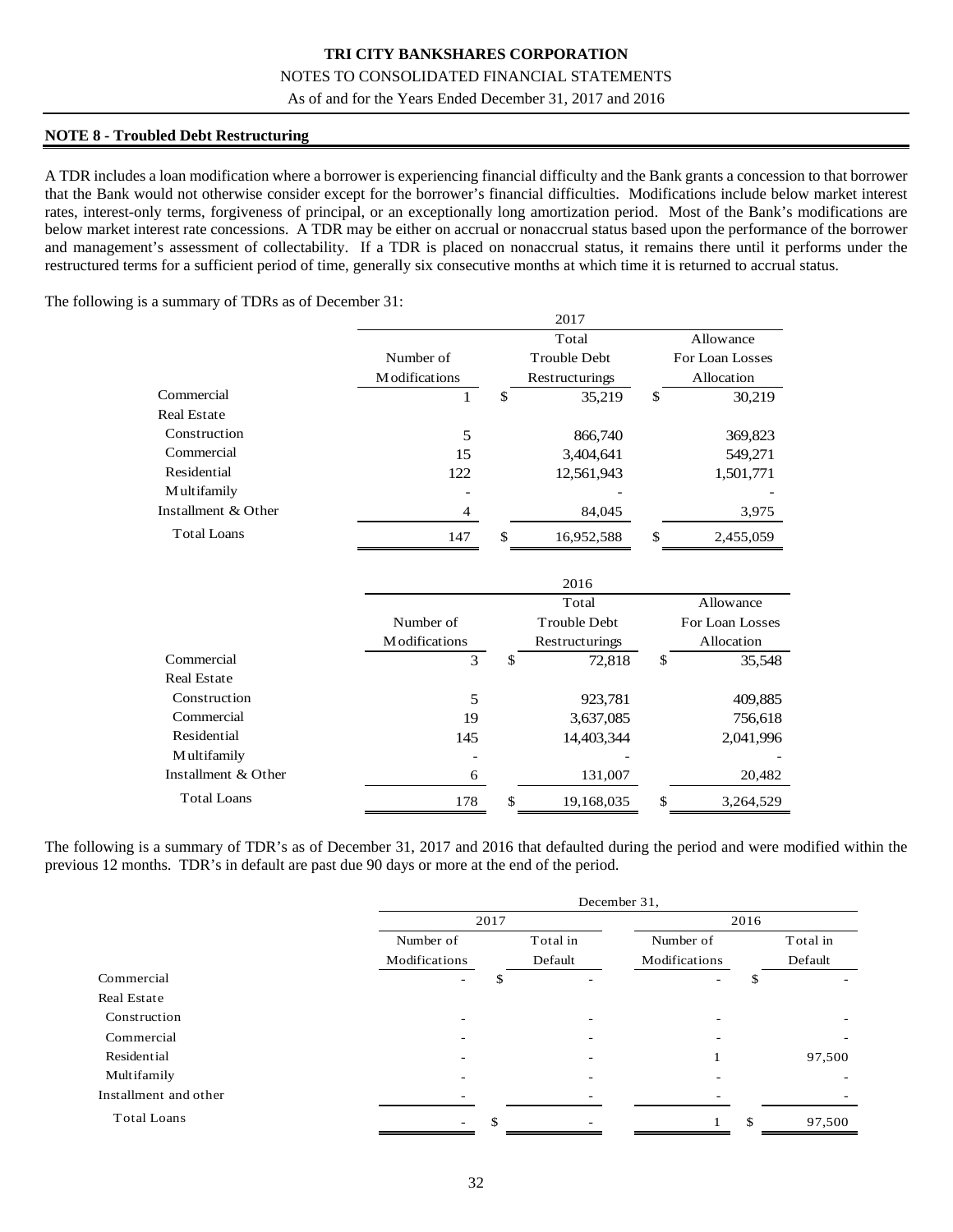# NOTES TO CONSOLIDATED FINANCIAL STATEMENTS

#### As of and for the Years Ended December 31, 2017 and 2016

#### **NOTE 8 - Troubled Debt Restructuring** (cont.)

A summary of the type of modifications made on TDR's that occurred during 2017 and 2016 are noted in the table below.

|                     |                          | For the Twelve Months Ended December 31, 2017 |    |                                      |    |                                                  |                        |         |            |         |       |                |
|---------------------|--------------------------|-----------------------------------------------|----|--------------------------------------|----|--------------------------------------------------|------------------------|---------|------------|---------|-------|----------------|
|                     | Modification<br>of Terms |                                               |    | Reduction of<br><b>Interest Rate</b> |    | Modification to<br><b>Interest-only Payments</b> | Forgiveness<br>of Debt |         | Bankruptcy |         |       | Total          |
|                     |                          | Balance                                       |    | Balance                              |    | <b>Balance</b>                                   |                        | Balance |            | Balance |       | <b>Balance</b> |
| Commercial          |                          |                                               | S. |                                      | S  |                                                  |                        |         |            |         |       |                |
| <b>Real Estate</b>  |                          |                                               |    |                                      |    |                                                  |                        |         |            |         |       |                |
| Construction        |                          |                                               |    |                                      |    |                                                  |                        |         |            |         |       |                |
| Commercial          |                          |                                               |    |                                      |    | 312,769                                          |                        |         |            |         |       | 312,769        |
| Residential         |                          | 149,025                                       |    | 83,229                               |    | 135,661                                          |                        |         |            | 127,231 |       | 495,146        |
| Multifamily         |                          |                                               |    |                                      |    |                                                  |                        |         |            |         |       |                |
| Installment & Other |                          |                                               |    |                                      |    |                                                  |                        |         |            |         |       |                |
| <b>Total Loans</b>  |                          | 149,025                                       |    | 83,229                               | \$ | 448,430                                          | \$                     |         |            | 127,231 | \$    | 807,915        |
|                     |                          | Count                                         |    | Count                                |    | Count                                            |                        | Count   |            | Count   | Count |                |
| Commercial          |                          |                                               |    |                                      |    |                                                  |                        |         |            |         |       |                |
| <b>Real Estate</b>  |                          |                                               |    |                                      |    |                                                  |                        |         |            |         |       |                |
| Construction        |                          |                                               |    |                                      |    |                                                  |                        |         |            |         |       |                |
| Commercial          |                          |                                               |    |                                      |    |                                                  |                        |         |            |         |       |                |
| Residential         |                          |                                               |    |                                      |    |                                                  |                        |         |            |         |       | 6              |
| Multifamily         |                          |                                               |    |                                      |    |                                                  |                        |         |            |         |       |                |
| Installment & Other |                          |                                               |    |                                      |    |                                                  |                        |         |            |         |       |                |
| <b>Total Loans</b>  |                          |                                               |    |                                      |    |                                                  |                        |         |            |         |       | 8              |
|                     |                          |                                               |    |                                      |    |                                                  |                        |         |            |         |       |                |

|                     |                          |                                                 |           |   | For the Twelve Months Ended December 31, 2016    |     |                        |                       |           |         |           |  |  |  |  |
|---------------------|--------------------------|-------------------------------------------------|-----------|---|--------------------------------------------------|-----|------------------------|-----------------------|-----------|---------|-----------|--|--|--|--|
|                     | Modification<br>of Terms | Reduction of<br><b>Interest Rate</b><br>Balance |           |   | Modification to<br><b>Interest-only Payments</b> |     | Forgiveness<br>of Debt | Bankruptcy<br>Balance |           |         | Total     |  |  |  |  |
|                     | Balance                  |                                                 |           |   | Balance                                          |     | Balance                |                       |           | Balance |           |  |  |  |  |
| Commercial          |                          |                                                 |           |   |                                                  |     |                        |                       |           |         |           |  |  |  |  |
| <b>Real Estate</b>  |                          |                                                 |           |   |                                                  |     |                        |                       |           |         |           |  |  |  |  |
| Construction        |                          |                                                 |           |   |                                                  |     |                        |                       |           |         |           |  |  |  |  |
| Commercial          |                          |                                                 | 258,726   |   |                                                  |     |                        |                       | 775,842   |         | 1,034,568 |  |  |  |  |
| Residential         | 380,903                  |                                                 | 1,275,089 |   | 113,859                                          |     | 232,357                |                       | 237,399   |         | 2,239,607 |  |  |  |  |
| Multifamily         |                          |                                                 |           |   |                                                  |     |                        |                       |           |         |           |  |  |  |  |
| Installment & Other |                          |                                                 |           |   |                                                  |     |                        |                       |           |         |           |  |  |  |  |
| <b>Total Loans</b>  | 380,903                  | \$                                              | 1,533,815 | S | 113,859                                          | \$. | 232,357                | \$.                   | 1,013,241 | S       | 3,274,175 |  |  |  |  |
|                     | Count                    |                                                 | Count     |   | Count                                            |     | Count                  |                       | Count     |         | Count     |  |  |  |  |
| Commercial          |                          |                                                 |           |   |                                                  |     |                        |                       |           |         |           |  |  |  |  |
| <b>Real Estate</b>  |                          |                                                 |           |   |                                                  |     |                        |                       |           |         |           |  |  |  |  |
| Construction        |                          |                                                 |           |   |                                                  |     |                        |                       |           |         |           |  |  |  |  |
| Commercial          |                          |                                                 |           |   |                                                  |     |                        |                       |           |         |           |  |  |  |  |
| Residential         |                          |                                                 |           |   |                                                  |     |                        |                       |           |         | 21        |  |  |  |  |
| Multifamily         |                          |                                                 |           |   |                                                  |     |                        |                       |           |         |           |  |  |  |  |
| Installment & Other |                          |                                                 |           |   |                                                  |     |                        |                       |           |         |           |  |  |  |  |
| <b>Total Loans</b>  |                          |                                                 | 12        |   |                                                  |     |                        |                       |           |         | 26        |  |  |  |  |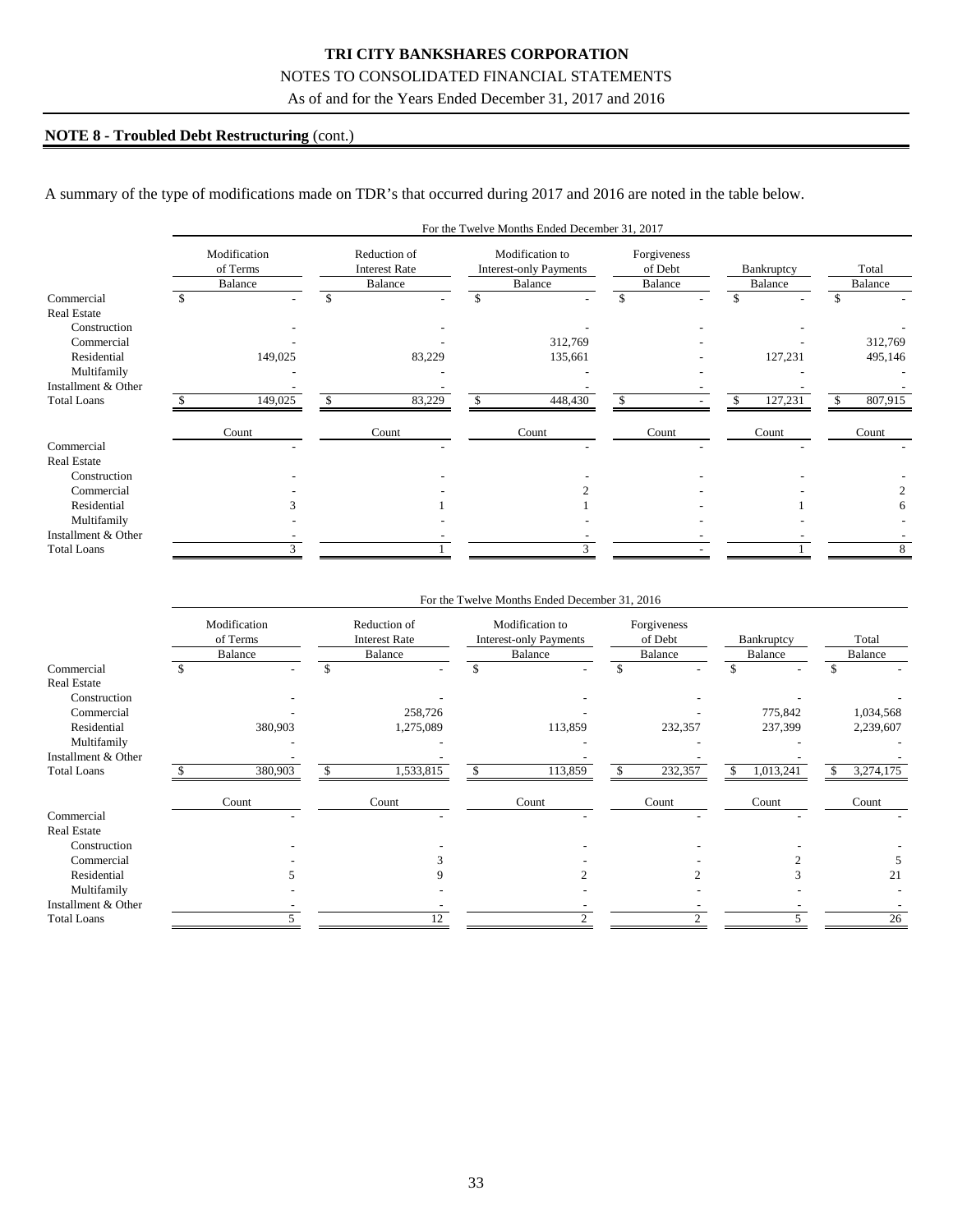#### NOTES TO CONSOLIDATED FINANCIAL STATEMENTS

As of and for the Years Ended December 31, 2017 and 2016

#### **NOTE 9 - Mortgage Servicing Rights**

|  |  |  |  |  |  | The following is an analysis of the mortgage servicing rights activity for the years ended December 31: |
|--|--|--|--|--|--|---------------------------------------------------------------------------------------------------------|
|  |  |  |  |  |  |                                                                                                         |
|  |  |  |  |  |  |                                                                                                         |
|  |  |  |  |  |  |                                                                                                         |

|                                        |    | 2017      |   | 2016       |
|----------------------------------------|----|-----------|---|------------|
| Balance at beginning of year           | \$ | 1,602,769 | S | 1,588,336  |
| Additions of mortgage servicing rights |    | 171,700   |   | 266,909    |
| Amortization                           |    | (219,716) |   | (252, 476) |
| Change in valuation allowance          |    | (98, 943) |   |            |
| Balance at end of year                 | S  | 1,455,810 | S | 1,602,769  |

The following is a summary of the changes in the valuation allowance for mortgage servicing rights as of December 31:

| Balance at beginning of year |        |
|------------------------------|--------|
| Balance at end of year       | 98.943 |

The carrying value of MSRs is determined in accordance with relevant accounting guidance. This guidance permits capitalized MSRs to be amortized in proportion to and over the period of estimated net servicing income and to be assessed for impairment. The Bank relies on industry data to estimate the initial fair value of MSRs to be capitalized as a percentage of the principal balance of the loans sold. The Bank adjusts the carrying value monthly for reductions due to normal amortization and actual prepayments, including defaults. The Bank assesses its MSRs for impairment each reporting period by using the most recent statistical data published by a third party source. At December 31, 2017 and 2016, the weighted average coupon rates of mortgage loans underlying the MSRs were 3.72% and 3.48%, respectively, and the weighted average remaining maturity of the mortgage loans underlying the MSRs were 200 months and 200 months, respectively. The estimated fair values of MSRs were \$1,455,810 and \$1,632,421 at December 31, 2017 and 2016, respectively.

The carrying value of MSRs was \$1,455,810 or 0.61% of loans serviced for others at December 31, 2017 compared with \$1,602,769, or 0.64% of loans serviced at December 31, 2017.

The projections of amortization expense shown below for mortgage servicing rights are based on existing asset balances and the existing interest rate environment as of December 31, 2016. Future amortization may be significantly different depending upon changes in the mortgage servicing portfolio, mortgage interest rates and market conditions.

Estimated future amortization by year is as follows:

|            | 2017          |  |  |
|------------|---------------|--|--|
|            |               |  |  |
| 2018       | \$<br>178,263 |  |  |
| 2019       | 67,712        |  |  |
| 2020       | 67,797        |  |  |
| 2021       | 67,971        |  |  |
| 2022       | 68,242        |  |  |
| Thereafter | 1,005,825     |  |  |
|            | 1,455,810     |  |  |

The unpaid principal balance of mortgage loans serviced for others, which is not included in the accompanying consolidated balance sheets, was \$238,297,636 and \$251,649,335 at December 31, 2017 and 2016, respectively.

Custodial escrow balances maintained in connection with the foregoing loan servicing and included in demand deposits were \$767,624 and \$735,857 at December 31, 2017 and 2016, respectively.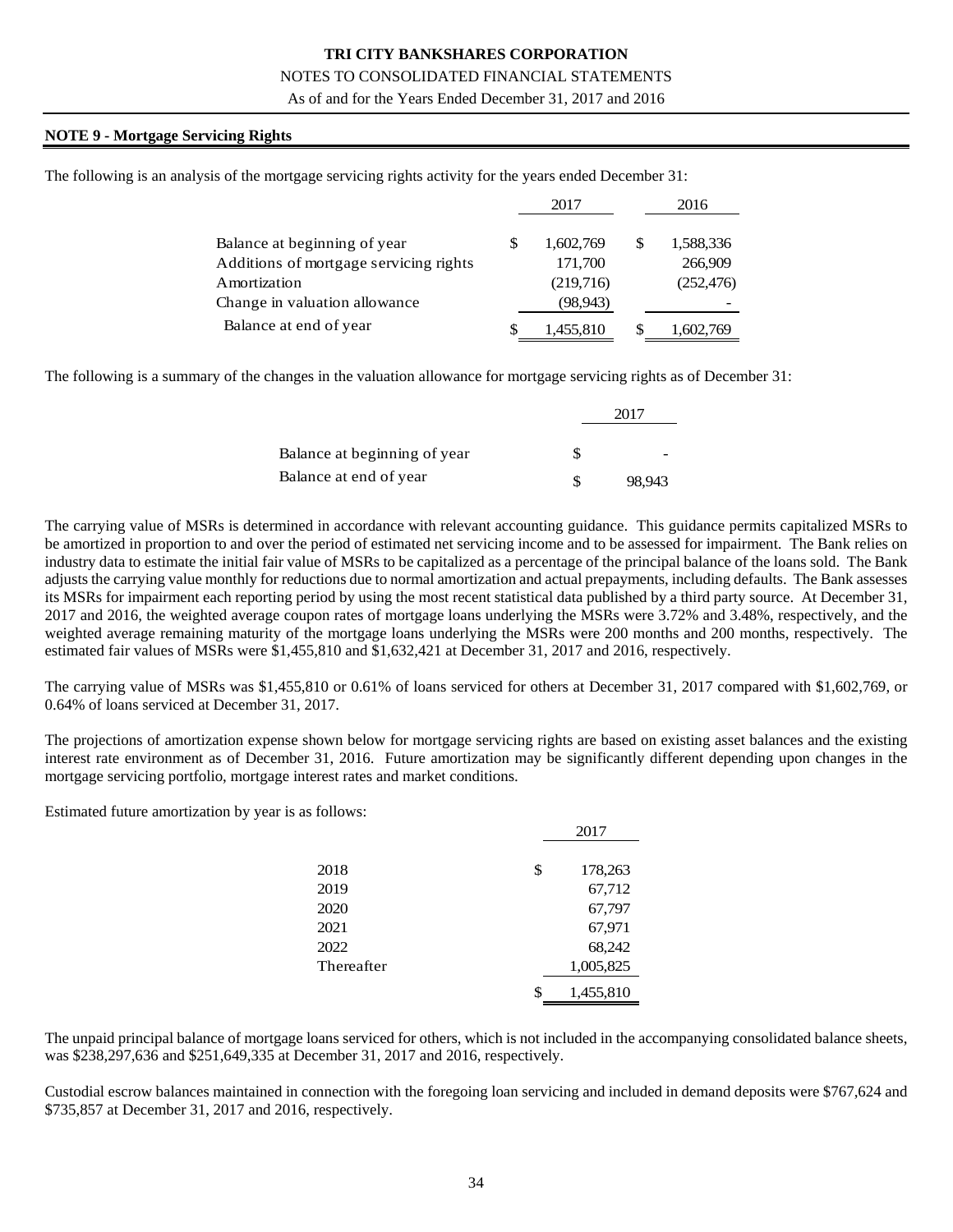# NOTES TO CONSOLIDATED FINANCIAL STATEMENTS

As of and for the Years Ended December 31, 2017 and 2016

#### **NOTE 10 - Premises and Equipment**

Premises and equipment are stated at cost less accumulated depreciation as of December 31 and are summarized as follows:

|                                      |    | 2017         | 2016 |              |  |
|--------------------------------------|----|--------------|------|--------------|--|
| Land                                 | \$ | 6,587,501    | \$.  | 6,522,197    |  |
| Buildings and leasehold improvements |    | 29,801,147   |      | 29,562,652   |  |
| Furniture and equipment              |    | 14,509,204   |      | 13,849,201   |  |
| Total                                |    | 50,897,852   |      | 49,934,050   |  |
| Less: Accumulated depreciation       |    | (36,034,776) |      | (34,464,777) |  |
| Net Premises and Equipment           | S  | 14,863,076   |      | 15,469,273   |  |

Depreciation expense amounted to \$1,638,018 and \$1,615,436, in 2017 and 2016, respectively.

#### **NOTE 11 – Accrued Interest Receivable and Other Assets**

A summary of accrued interest receivable and other assets as of December 31 is as follows:

|                                   | 2017             |     | 2016       |  |
|-----------------------------------|------------------|-----|------------|--|
|                                   |                  |     |            |  |
| Accrued interest receivable       | \$<br>3,748,673  | \$. | 3,803,031  |  |
| Fererdal reserve bank stock       | 322,100          |     | 322,100    |  |
| Tax credits                       | 4,407,459        |     | 2,018,322  |  |
| Prepaid expenses and other assets | 5,444,334        |     | 6,050,236  |  |
| Total                             | \$<br>13,922,566 |     | 12,193,689 |  |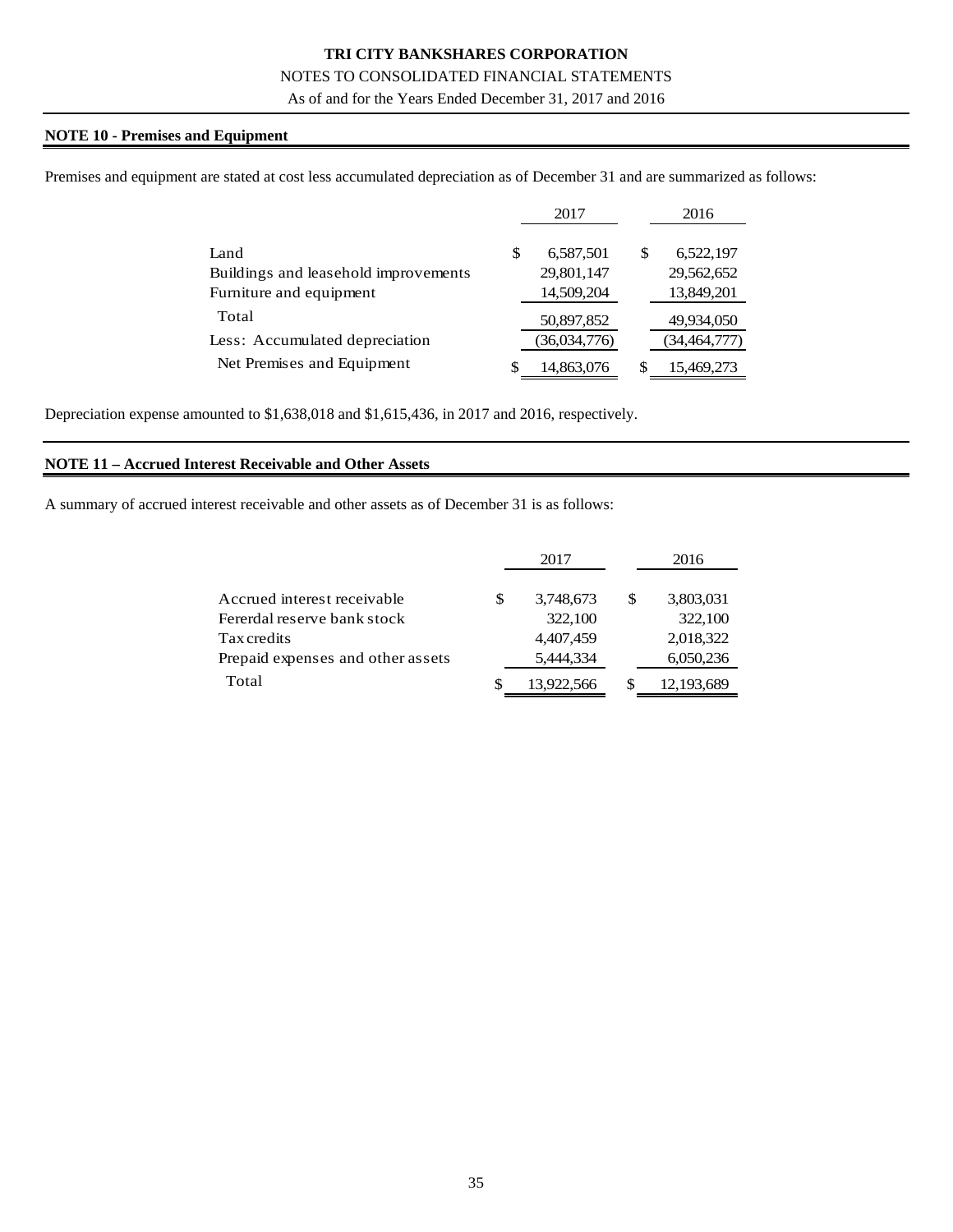As of and for the Years Ended December 31, 2017 and 2016

#### **NOTE 12 - Deposits**

The aggregate amount of time deposits, each with a minimum denomination of \$250,000, was \$14,276,095 and \$17,749,183 as of December 31, 2017 and 2016, respectively.

Scheduled maturities of time deposits at December 31 are:

|                                         | 2017       |   | 2016       |
|-----------------------------------------|------------|---|------------|
|                                         |            |   |            |
| Due within one year                     | 53,960,875 | S | 61,157,050 |
| After one year but within two years     | 15,058,449 |   | 18,383,307 |
| After two years but within three years  | 7,609,579  |   | 3,849,664  |
| After three years but within four years | 4,475,587  |   | 6,070,635  |
| After four years but within five years  | 5,599,954  |   | 5,145,735  |
| Total                                   | 86,704,444 | S | 94,606,391 |

Deposits from the Company's related parties and Directors held by the Bank at December 31, 2017 and December 31, 2016 amounted to \$10,576,767 and \$9,376,009, respectively.

#### **NOTE 13 - Other Borrowings**

The Bank has the ability to borrow (purchase) federal funds of up to \$70,000,000 under a revolving line-of-credit. Such borrowings bear interest at the lender bank's announced daily federal funds rate and mature daily. There were no federal funds purchased outstanding as of December 31, 2017 or 2016.

The Bank may also borrow through the Federal Reserve Bank Discount Window short term funds up to the amount of \$12,138,622 and \$14,771,562 as of December 31, 2017 and 2016, respectively. These funds are secured by U.S. government sponsored entity securities or qualified municipal securities totaling \$13,487,358 and \$16,412,847 as of December 31, 2017 and 2016, respectively.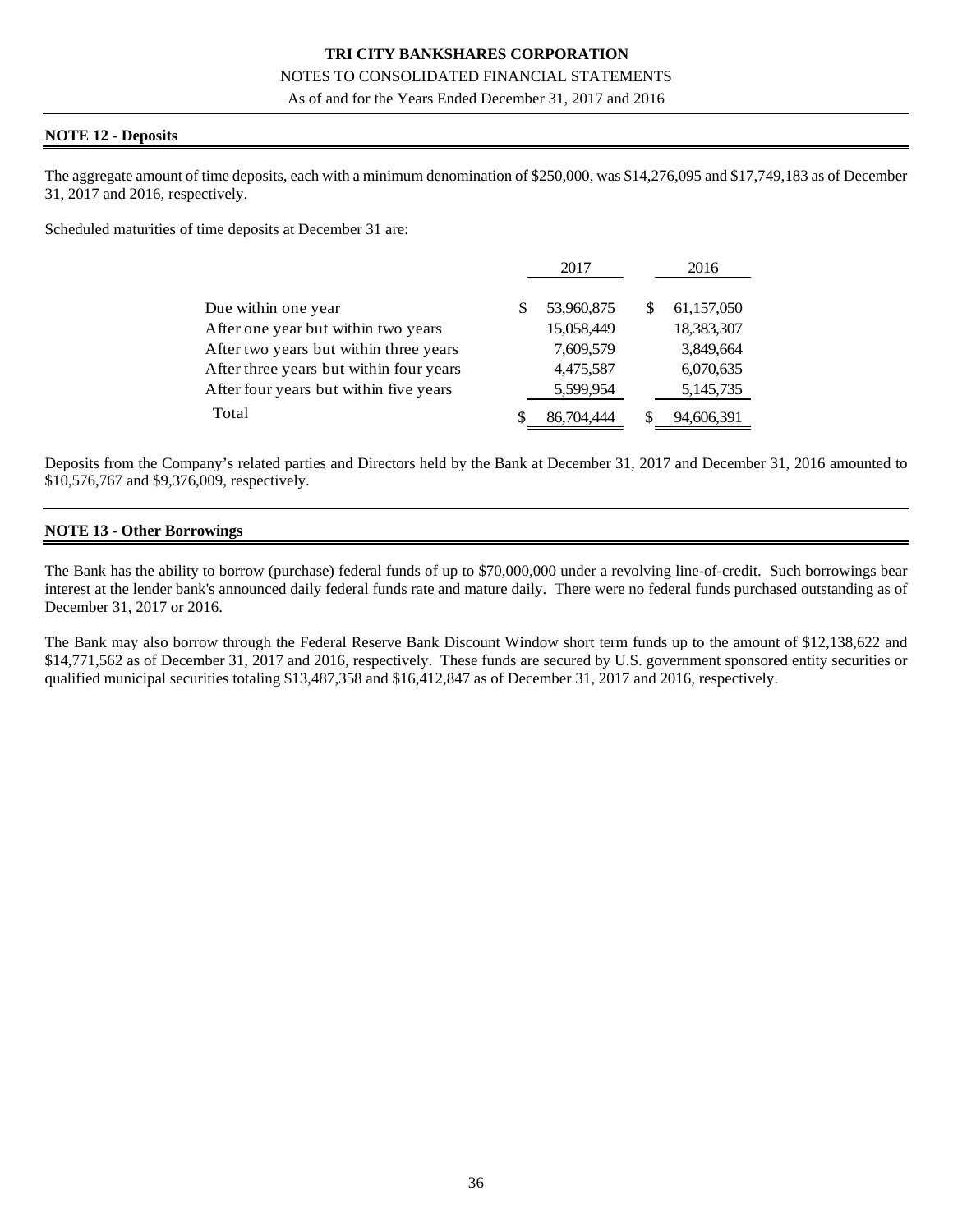#### NOTES TO CONSOLIDATED FINANCIAL STATEMENTS

As of and for the Years Ended December 31, 2017 and 2016

#### **NOTE 14 - Income Taxes**

Income tax expense (benefit) consists of the following components for the year ending December 31:

|                             | 2017              | 2016              |
|-----------------------------|-------------------|-------------------|
| Current income taxes        |                   |                   |
| Federal                     | \$<br>4, 345, 175 | \$<br>4, 157, 132 |
| State                       | 1,386,612         | 1,214,152         |
| Total current income taxes  | 5,731,787         | 5,371,284         |
| Deferred income taxes       |                   |                   |
| Federal                     | 1,781,109         | 13,723            |
| <b>State</b>                | (6,790)           | (2,293)           |
| Total deferred income taxes | 1,774,319         | 11,430            |
| Total income taxes          | \$<br>7,506,106   | \$<br>5,382,714   |

The net deferred income tax assets in the accompanying consolidated balance sheets include the following amounts of deferred income tax assets and liabilities at December 31:

|                                                    | 2017            | 2016            |
|----------------------------------------------------|-----------------|-----------------|
| Deferred income tax assets:                        |                 |                 |
| Allowance for loan losses                          | \$<br>2,923,682 | \$<br>4,517,906 |
| Reserve for health plan                            | 276,800         | 458,964         |
| Depreciation                                       | 372,336         | 457,999         |
| Non-accrual interest                               | 16,500          | 72,284          |
| Loss carry forwards                                | 36,834          | 32,471          |
| Unrealized losses on securities available for sale | 1,044,593       | 1,052,262       |
| Other real estate owned                            |                 | 7,586           |
| Other                                              | 141,484         | 181,580         |
| Total deferred income tax assets                   | 4,812,229       | 6,781,052       |
| Deferred income tax liabilities:                   |                 |                 |
| Loan acquisition fair market valuation             | (587, 480)      | (968, 616)      |
| Core deposit intangible asset                      |                 | (25, 395)       |
| Mortgage servicing rights                          | (396, 577)      | (643,272)       |
| Tax Credits                                        | (158,078)       | (108,500)       |
| Other                                              | (115, 403)      | (193,028)       |
| Total deferred income tax liabilities              | (1,257,538)     | (1,938,811)     |
| Net deferred income tax asset                      | 3,554,691       | 4,842,241       |

The Corporation has state net business loss carryforwards of approximately \$590,000 and \$632,000 as of December 31, 2017 and 2016, respectively. The net business loss carryforwards expire in 2032.

Realization of the deferred income tax asset over time is dependent upon the existence of taxable income in carryback periods or the Corporation generating sufficient taxable income in future periods. In determining that realization of the deferred income tax asset recorded was more likely than not, the Corporation gave consideration to a number of factors including its recent earnings history, its expectations for earnings in the future, and where applicable, the expiration dates associated with tax carryforwards.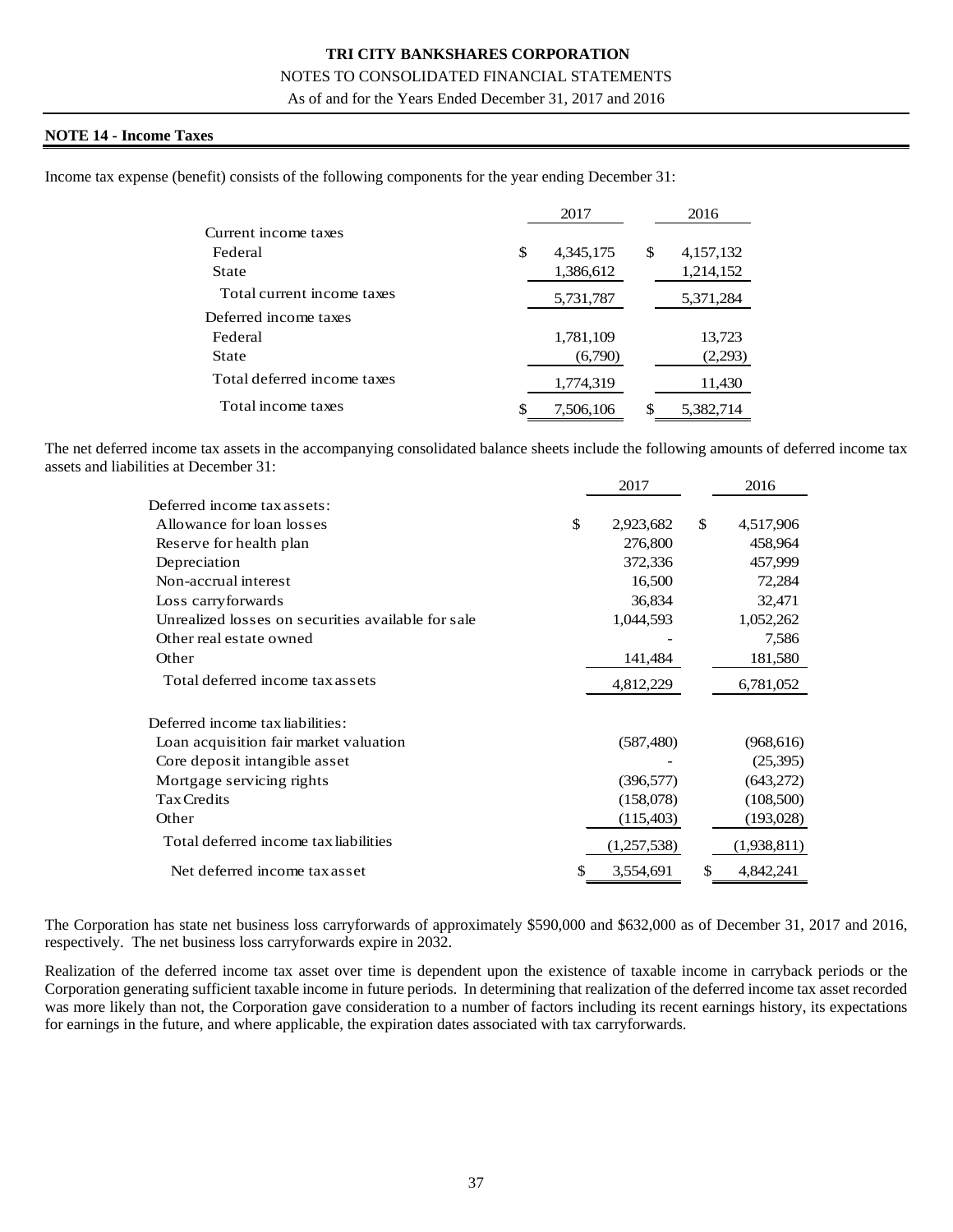#### NOTES TO CONSOLIDATED FINANCIAL STATEMENTS

As of and for the Years Ended December 31, 2017 and 2016

#### **NOTE 14 - Income Taxes** (cont.)

A reconciliation of statutory federal income taxes based upon income before taxes to the provision for federal and state income taxes is as follows:

|                                                    | 2017            |             |    | 2016       |             |  |
|----------------------------------------------------|-----------------|-------------|----|------------|-------------|--|
|                                                    |                 | % of Pretax |    |            | % of Pretax |  |
|                                                    | Amount          | Income      |    | Amount     | Income      |  |
| Federal income taxes at                            |                 |             |    |            |             |  |
| statutory rate                                     | \$<br>6,364,972 | 35.00%      | \$ | 5,638,752  | 35.00%      |  |
| Adjustments for:                                   |                 |             |    |            |             |  |
| Tax exempt interest on municipal obligations       | (346, 652)      | $-1.91\%$   |    | (363,215)  | $-2.25%$    |  |
| Increase in taxes resulting from state income      |                 |             |    |            |             |  |
| taxes, net of federal tax benefit                  | 896.884         | 4.93%       |    | 787.708    | 4.89%       |  |
| Increase in cash surrender vaule of life insurance | (365, 923)      | $-2.01\%$   |    | (384, 888) | $-2.39\%$   |  |
| <b>Tax credits</b>                                 | (451,750)       | $-2.48%$    |    |            | 0.00%       |  |
| Change in tax rate                                 | 1,522,034       | 8.37%       |    |            | 0.00%       |  |
| Other - net                                        | (113, 459)      | $-0.63%$    |    | (295, 643) | $-1.84\%$   |  |
| Income tax expense                                 | 7,506,106       | 41.27%      |    | 5,382,714  | 33.41%      |  |

As of December 31, 2017 and 2016, the Corporation had no uncertain tax positions. The Corporation's policy is to record interest and penalties related to income tax liabilities in income tax expense. The Corporation, along with its subsidiaries, files U.S. Federal and Wisconsin income tax returns. The Corporation's federal tax returns for 2013 and prior and its 2012 and prior year Wisconsin tax returns are no longer subject to examination by tax authorities.

On December 22, 2017, the U.S. government enacted comprehensive tax legislation commonly referred to as the Tax Cuts and Jobs Act (the "Tax Act"). The Tax Act makes broad and complex changes to the U.S. tax code, including, but not limited to, (1) reducing the U.S. federal corporate tax rate from 35 percent to 21 percent, (2) eliminating the corporate alternative minimum tax (AMT) and changing how existing AMT credits can be realized, and (3) bonus depreciation that will allow for full expensing of qualified property.

The Act reduces the corporate tax rate to 21 percent, effective January 1, 2018. Consequently, the Corporation has recorded a decrease related to net deferred tax assets of \$1,522,034, with a corresponding net adjustment to deferred income tax expense of \$1,522,034 for the year ended December 31, 2017.

#### **NOTE 15 - Employee Benefit Plans**

The Corporation has a contributory defined-contribution 401(k) retirement plan. This plan covers substantially all employees who have attained the age of 21. Participants may contribute a portion of their compensation (up to IRS limits) to the plan. The Corporation may make regular and matching contributions to the plan each year. In 2017 and 2016, the Corporation provided a dollar-for-dollar match of employee contributions up to 5% of their compensation. Participants direct the investment of their contributions into one or more investment options. The Corporation recorded contribution expense of \$709,096 and \$688,965, in 2017 and 2016, respectively.

The Corporation purchased paid-up life insurance as owner and beneficiary on certain officers and executives to provide the Corporation with funds in the event of the death of such individuals and to help recover the cost of employee benefits. Included in the consolidated financial statements is \$38,301,624 and \$37,256,129 of related cash surrender value as of December 31, 2017 and 2016, respectively.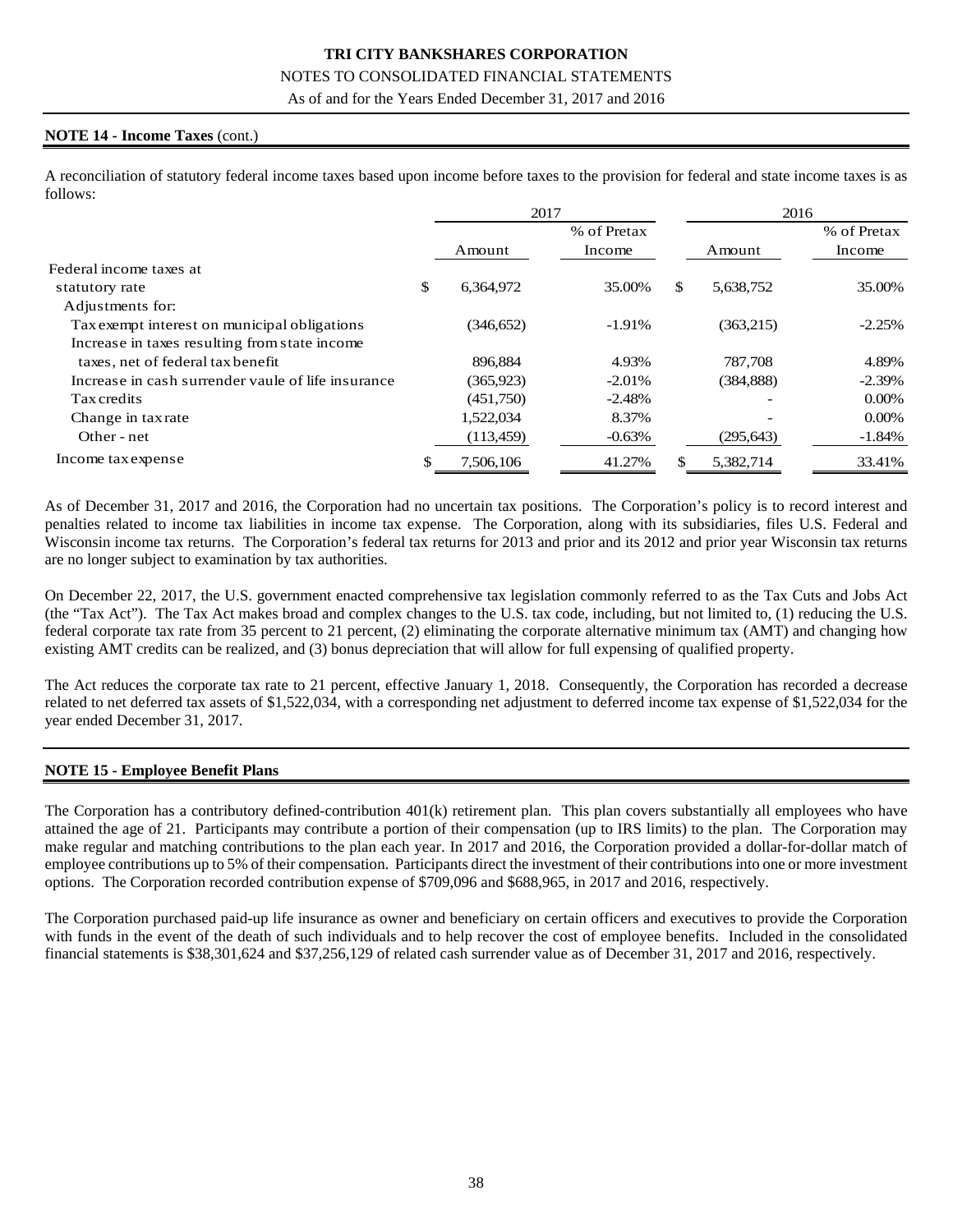#### As of and for the Years Ended December 31, 2017 and 2016

#### **NOTE 16 - Operating Leases**

The Corporation leases various banking facilities under operating lease agreements from various companies. Three of these facilities are leased from companies held by a director and major shareholder of the Corporation. All of the agreements include renewal options and one agreement requires the subsidiary Bank to pay insurance, real estate taxes and maintenance costs associated with the lease. Rental amounts are subject to annual escalation based upon increases in the Consumer Price Index. Aggregate rental expense under all leases amounted to \$1,074,380 and \$1,125,544 in 2017 and 2016 respectively, including \$480,326 and \$476,976 respectively, on facilities leased from companies held by a director and major shareholder of the Corporation.

As of December 31, 2017, the future minimum lease payments for each of the five succeeding years and in the aggregate are as follows:

| 2018       | \$<br>765,438   |
|------------|-----------------|
| 2019       | 763,045         |
| 2020       | 437,287         |
| 2021       | 141,093         |
| 2022       | 60,511          |
| Thereafter | 132,056         |
|            | \$<br>2.299.430 |

Office space at certain facilities is leased to outside parties. Rental income included in net occupancy costs was \$937,881 and \$916,238 for the years ended December 31, 2017 and 2016, respectively.

#### **NOTE 17 - Commitments and Contingencies**

The Corporation and Bank are party to financial instruments with off-balance sheet risk in the normal course of business to meet the financing needs of its customers. These financial instruments include commitments to extend credit, financial guarantees and standby letters of credit. They involve, to varying degrees, elements of credit and interest rate risk in excess of amounts recognized on the consolidated balance sheets.

The Bank's exposure to credit loss in the event of nonperformance by the other party to the financial instrument for commitments to extend credit and standby letters of credit is represented by the contractual notional amount of those instruments. The Bank uses the same credit policies in making commitments and issuing letters of credit as they do for on-balance-sheet instruments.

A summary of the contract or notional amount of the Bank's exposure to off-balance sheet risk as of December 31, are as follows:

|                                                                    |     | 2017        |     | 2016        |
|--------------------------------------------------------------------|-----|-------------|-----|-------------|
| Fiancial instruments whose contract amounts represent credit risk: |     |             |     |             |
| Commitments to extend credit                                       | SS. | 147,320,885 | \$. | 116,806,074 |
| Standby letters of credit                                          |     | 8,551,773   |     | 7,551,803   |
| Forward commitment to sell mortgage loans                          |     | 368,253     |     | 707,150     |
|                                                                    |     | 156,240,911 |     | 125,065,027 |

Commitments to extend credit are agreements to lend to a customer as long as there is no violation of any condition established in the contract. Commitments generally have fixed expiration dates or other termination clauses and may require payment of a fee. Since many of the commitments are expected to expire without being drawn upon, the total commitment amounts do not necessarily represent future cash requirements. Standby letters of credit are conditional commitments issued to guarantee the performance of a customer to a third party. Those guarantees are primarily issued to support public and private borrowing arrangements. The credit risk involved in issuing letters of credit is essentially the same as that involved in extending loan facilities to customers. The Bank evaluates each customer's credit worthiness on a case-by-case basis. The amount of collateral obtained, if deemed necessary by the Bank upon extension of credit, is based on management's credit evaluation of the counterparty. Collateral held varies but may include accounts receivable, inventory, property and equipment, and income-producing commercial properties. The Bank also enters into forward commitments to sell mortgage loans to a secondary market agency.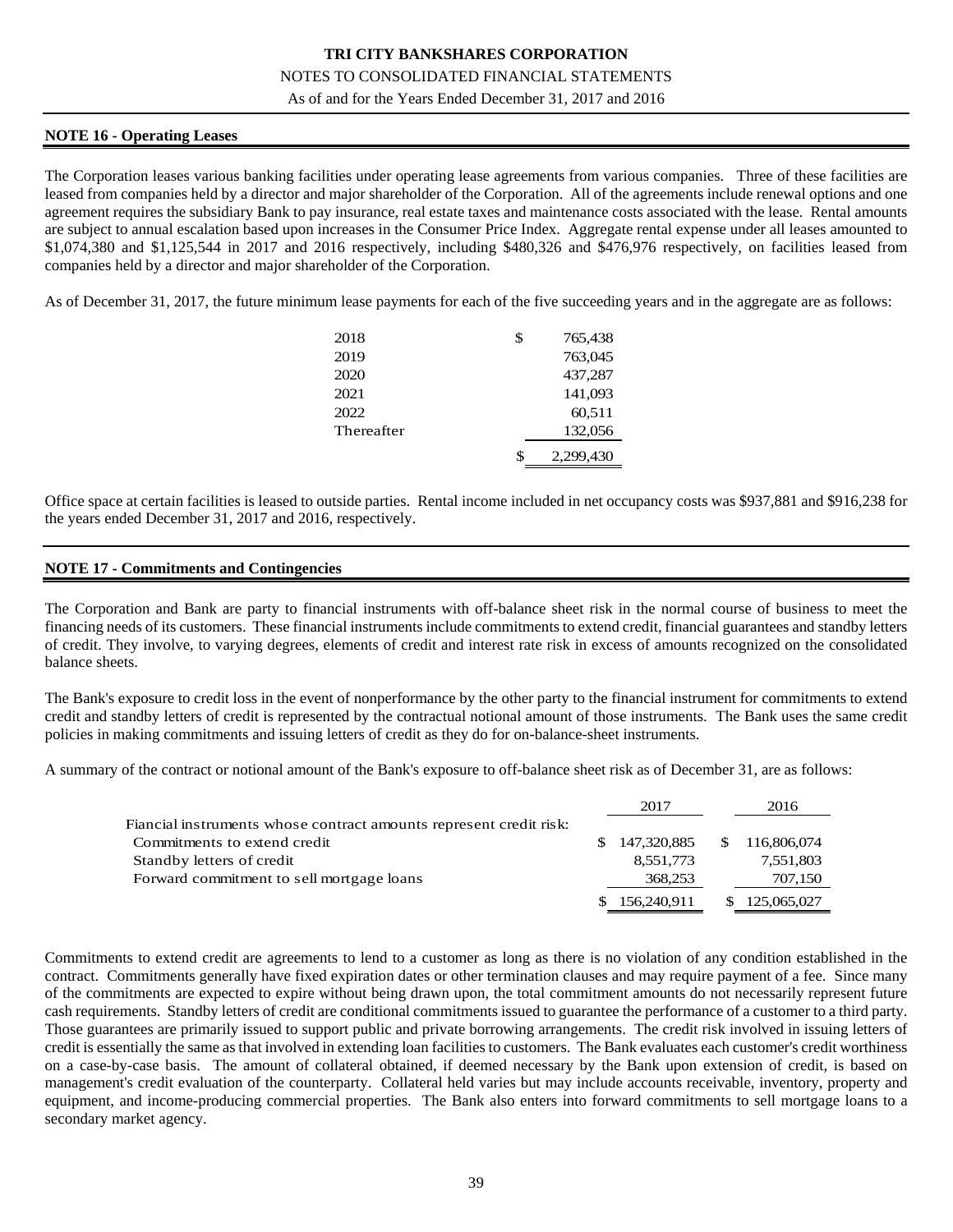#### **NOTE 18 - Stockholders' Equity**

#### *Cumulative Preferred Stock*

The Corporation's articles of incorporation authorize the issuance of up to 200,000 shares of \$1 par value cumulative preferred stock. The Board of Directors is authorized to divide the stock into series and fix and determine the relative rights and preferences of each series. No shares have been issued.

#### *Retained Earnings*

The principal source of income and funds of the Corporation are dividends from the Bank. Dividends declared by the Bank that exceed the retained net income for the most current year plus retained net income for the preceding two years must be approved by federal regulatory agencies.

The Corporation paid total dividends of \$0.48 per share in both 2017 and 2016.

Under Federal Reserve regulations, the Bank is limited as to the amount it may lend to its affiliates, including the Corporation. Such loans are required to be collateralized by investments defined in the regulations. In addition, the maximum amount available for transfer from the Bank to the Corporation in the form of loans is limited to 10% of the Bank's stockholders' equity in the case of any one affiliate or 20% in the case of all affiliates.

#### **NOTE 19 - Regulatory Capital Requirements**

The Corporation and its Bank subsidiary are subject to various regulatory capital requirements administered by the federal banking agencies. The final rules implementing BASEL Committee on Banking Supervisor's Capital Guidance for U.S. banks ("BASEL III rules") became effective for the Corporation on January 1, 2015, with full compliance with all of the requirements being phased in over a multi-year schedule and fully phased in by January 1, 2019. Beginning in 2016, an additional capital conservation buffer was added to the minimum requirements for capital adequacy purposes. The capital conservation buffer is required to ensure that the Corporation and the Bank conserves capital when it is most needed, to better handle periods of economic activity. The capital conservation buffer comprises common equity Tier 1 capital above its minimum capital requirements. The buffer is determined relative to risk-weighted assets. A depository and lending institution with a buffer of less than 2.5% (or the required phase-in amount in years prior to 2019) will be subject to limitations on capital distributions, including dividend payments and certain discretionary bonus payments to executive officers. The Corporation and Bank capital are sufficient to meet the fully phased-in conservation buffer as of December 31, 2017.

Failure to meet minimum capital requirements can initiate certain mandatory and possibly additional discretionary actions by regulators that, if undertaken, could have a direct material effect on the Corporation's financial statements. Under capital adequacy guidelines and the regulatory framework for prompt corrective action, the Corporation and its Bank subsidiary must meet specific capital guidelines that involve quantitative measures of its assets, liabilities, and certain off-balance sheet items calculated under regulatory accounting practices. The capital amounts and classification are also subject to qualitative judgments by the regulators about components, risk-weightings, and other factors.

Quantitative measures established by regulation to ensure capital adequacy require the maintenance of minimum amounts and ratios (set forth in the table below) of total and Tier 1 capital (as defined in the regulations) to risk-weighted assets, and of Tier 1 capital to average assets. Management believes, as of December 31, 2017, that the Corporation and its Bank subsidiary meet all capital adequacy requirements to which they are subject.

As of December 31, 2017, the most recent notification from the Federal Deposit Insurance Corporation categorized the Bank as well capitalized under the regulatory framework for prompt corrective action. To be categorized as well capitalized, an institution must maintain minimum total risk-based, Tier 1 risk-based, common equity risk based and Tier 1 leverage ratios as set forth in the following table. There are no conditions or events since that notification that management believes have changed the Bank's category.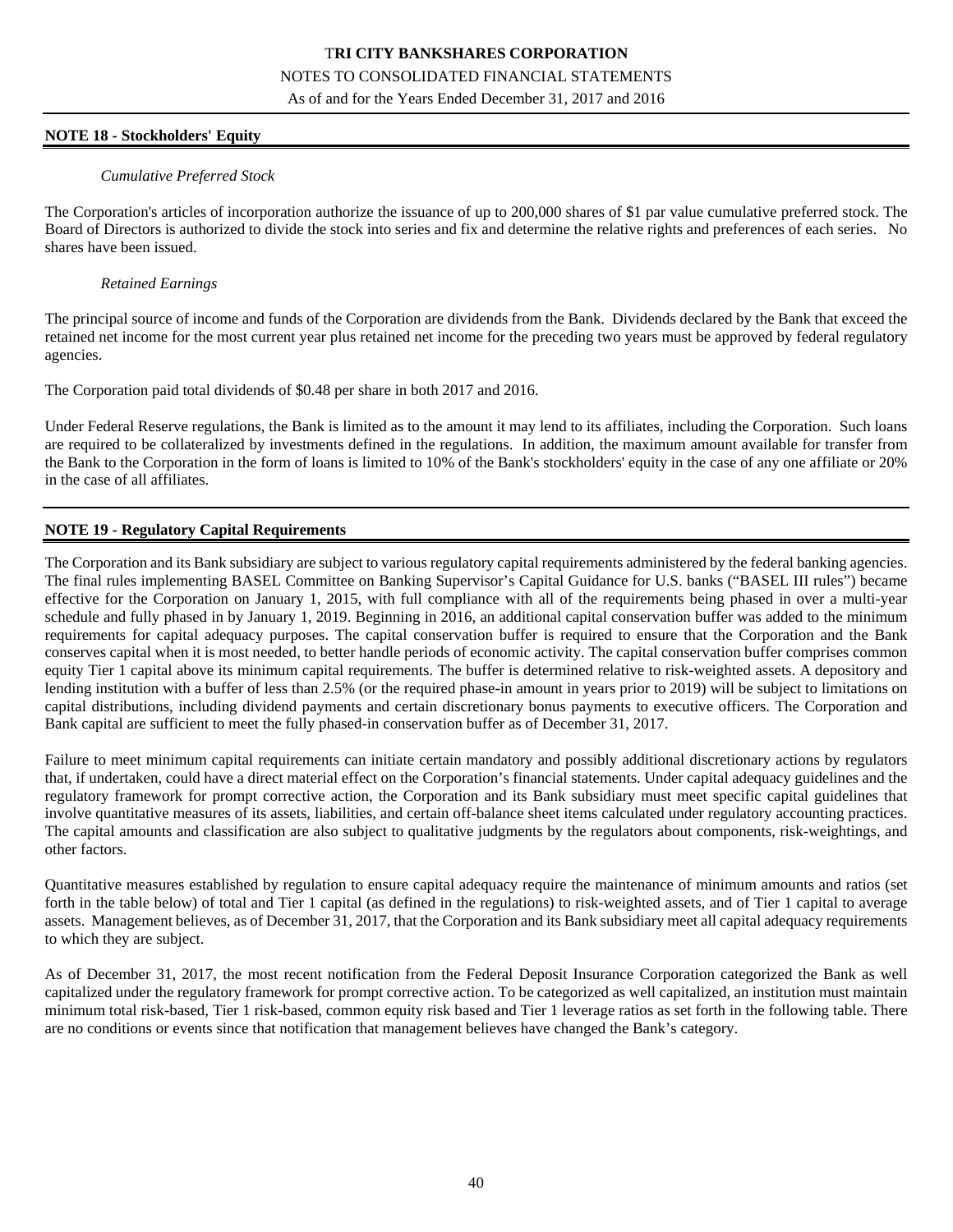#### NOTES TO CONSOLIDATED FINANCIAL STATEMENTS

As of and for the Years Ended December 31, 2017 and 2016

#### **NOTE 19 - Regulatory Capital Requirements (cont.)**

The Corporation's ratios do not differ significantly from the Bank's ratios presented below. The Bank's actual capital amounts and ratios as of December 31 are as follows:

|                                                    |                           |       |    |                             |      |                     | To Be Well Capitalized   |       |  |
|----------------------------------------------------|---------------------------|-------|----|-----------------------------|------|---------------------|--------------------------|-------|--|
|                                                    |                           |       |    |                             |      |                     | Under                    |       |  |
|                                                    |                           |       |    | For Capital Adequacy        |      |                     | Prompt Corrective Action |       |  |
|                                                    | Actual<br>Ratio<br>Amount |       |    | Purposes<br>Ratio<br>Amount |      | Provision<br>Amount |                          | Ratio |  |
| As of December 31, 2017                            |                           |       |    |                             |      |                     |                          |       |  |
| Total capital (to risk-weighted assets)            |                           |       |    |                             |      |                     |                          |       |  |
| Tri City Bankshares Corporation                    | \$<br>157,596,000         | 17.2% | \$ | 73,238,800                  | 8.0% |                     | n/a                      | n/a   |  |
| Tri City National Bank                             | \$<br>155,021,000         | 17.0% | \$ | 73,035,840                  | 8.0% | \$                  | 91,294,800               | 10.0% |  |
| Tier 1 capital (to risk-weighted assets)           |                           |       |    |                             |      |                     |                          |       |  |
| Tri City Bankshares Corporation                    | \$<br>146,161,000         | 16.0% | \$ | 54,929,100                  | 6.0% |                     | n/a                      | n/a   |  |
| Tri City National Bank                             | \$<br>144,288,000         | 15.8% | \$ | 54,776,880                  | 6.0% | \$                  | 73,035,840               | 8.0%  |  |
| Common Equity Tier 1 (to risk-<br>weighted assets) |                           |       |    |                             |      |                     |                          |       |  |
| Tri City Bankshares Corporation                    | \$<br>146,161,000         | 16.0% | \$ | 41,196,825                  | 4.5% |                     | n/a                      | n/a   |  |
| Tri City National Bank                             | \$<br>144,288,000         | 15.8% | \$ | 41,082,660                  | 4.5% | \$                  | 59,341,620               | 6.5%  |  |
| Tier 1 capital (to average assets)                 |                           |       |    |                             |      |                     |                          |       |  |
| Tri City Bankshares Corporation                    | \$<br>146,161,000         | 10.5% | \$ | 55,654,240                  | 4.0% |                     | n/a                      | n/a   |  |
| Tri City National Bank                             | \$<br>144,288,000         | 10.4% | \$ | 55,643,160                  | 4.0% | \$                  | 69,553,950               | 5.0%  |  |
| As of December 31, 2016                            |                           |       |    |                             |      |                     |                          |       |  |
| Total capital (to risk-weighted assets)            |                           |       |    |                             |      |                     |                          |       |  |
| Tri City Bankshares Corporation                    | \$<br>150,686,000         | 17.2% | \$ | 69,928,400                  | 8.0% |                     | n/a                      | n/a   |  |
| Tri City National Bank                             | \$<br>148,789,000         | 17.0% | \$ | 69,818,480                  | 8.0% | $\mathbb{S}$        | 87,273,100               | 10.0% |  |
| Tier 1 capital (to risk-weighted assets)           |                           |       |    |                             |      |                     |                          |       |  |
| Tri City Bankshares Corporation                    | \$<br>139,755,000         | 16.0% | \$ | 52,446,300                  | 6.0% |                     | n/a                      | n/a   |  |
| Tri City National Bank                             | \$<br>137,876,000         | 15.8% | \$ | 52,363,860                  | 6.0% | \$                  | 69,818,480               | 8.0%  |  |
| Common Equity Tier 1 (to risk-<br>weighted assets) |                           |       |    |                             |      |                     |                          |       |  |
| Tri City Bankshares Corporation                    | \$<br>139,755,000         | 16.0% | \$ | 39,334,725                  | 4.5% |                     | n/a                      | n/a   |  |
| Tri City National Bank                             | \$<br>137,876,000         | 15.8% | \$ | 39,272,895                  | 4.5% | \$                  | 56,727,515               | 6.5%  |  |
| Tier 1 capital (to average assets)                 |                           |       |    |                             |      |                     |                          |       |  |
| Tri City Bankshares Corporation                    | \$<br>139,755,000         | 10.1% | \$ | 55,577,200                  | 4.0% | \$                  | n/a                      | n/a   |  |
| Tri City National Bank                             | \$<br>137,876,000         | 9.9%  | \$ | 55,521,880                  | 4.0% | $\mathbb{S}$        | 69,402,350               | 5.0%  |  |